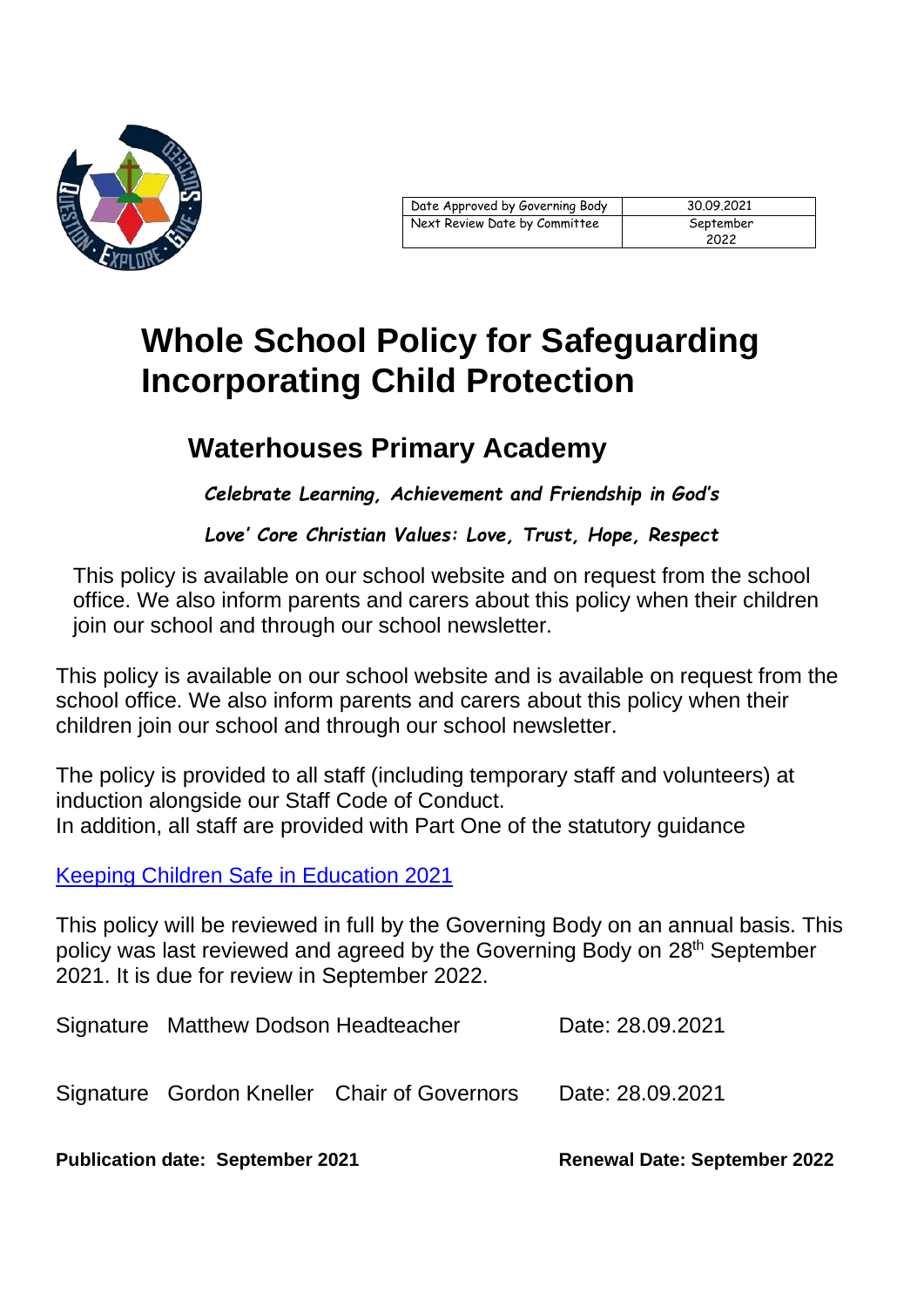# **Index Page**

| <b>Section</b>                                                 | <b>Title</b>                                       | <b>Page Number</b>      |
|----------------------------------------------------------------|----------------------------------------------------|-------------------------|
| 1                                                              | <b>Purpose and Aims</b>                            | 3                       |
| $\overline{2}$                                                 | <b>Ethos</b>                                       | $\overline{\mathbf{4}}$ |
| 3                                                              | <b>Key Principles</b>                              | $\overline{5}$          |
| $\overline{\mathbf{4}}$                                        | Legislation & Guidance                             | $\overline{7}$          |
| 5                                                              | Roles & Responsibilities                           | $7 - 12$                |
| $\overline{6}$                                                 | Working with Parents and Carers                    | 13                      |
| $\overline{7}$                                                 | <b>Staffordshire Early Help</b>                    | 14                      |
| 8                                                              | What happens after a referral is deemed            | 15                      |
|                                                                | necessary to escalate beyond early help            |                         |
| 9                                                              | <b>Escalation Procedure</b>                        | 16                      |
| 10                                                             | A safer school culture                             | $16 - 17$               |
| 11                                                             | Keeping children safe in Education (2021) specific | $18 - 33$               |
|                                                                | safeguarding issues                                |                         |
| 12                                                             | <b>Vulnerable Children</b>                         | $34 - 36$               |
| 13                                                             | <b>Educational Visitors to School</b>              | 37                      |
| 14                                                             | Managing allegations against staff and volunteers  | $37 - 39$               |
| $\overline{15}$                                                | Information sharing-Communication/Confidentiality  | 40                      |
| 16                                                             | <b>Managing Complaints</b>                         | 41                      |
| 17                                                             | <b>Site Security</b>                               | 41                      |
| 18                                                             | <b>Early Years Foundation Stage</b>                | 42                      |
| 19                                                             | <b>Key Legislation</b>                             | 42                      |
| 20                                                             | <b>Schools Policies</b>                            | 43                      |
|                                                                | Safeguarding Induction sheet for new supply staff  | 44                      |
|                                                                | and regular visitors or volunteers                 |                         |
|                                                                | <b>Safeguarding Induction Checklist</b>            | $45 - 46$               |
| <b>Appendices</b>                                              |                                                    |                         |
| Appendix 1                                                     | Definitions and Indicators of Abuse                | 47                      |
| Appendix 2                                                     | Dealing with a Disclosure of Abuse                 | 51                      |
| Allegations about a Member of Staff, Governor or<br>Appendix 3 |                                                    | $52 - 53$               |
|                                                                | Volunteer                                          |                         |
| Appendix 4                                                     | Indicators of Vulnerability to Radicalisation      |                         |
| Appendix 5                                                     | <b>SPOC</b> contacts                               |                         |
| Appendix 6                                                     | Role of the Staffordshire LADO<br>57               |                         |
|                                                                | <b>Further Contacts</b>                            | 58                      |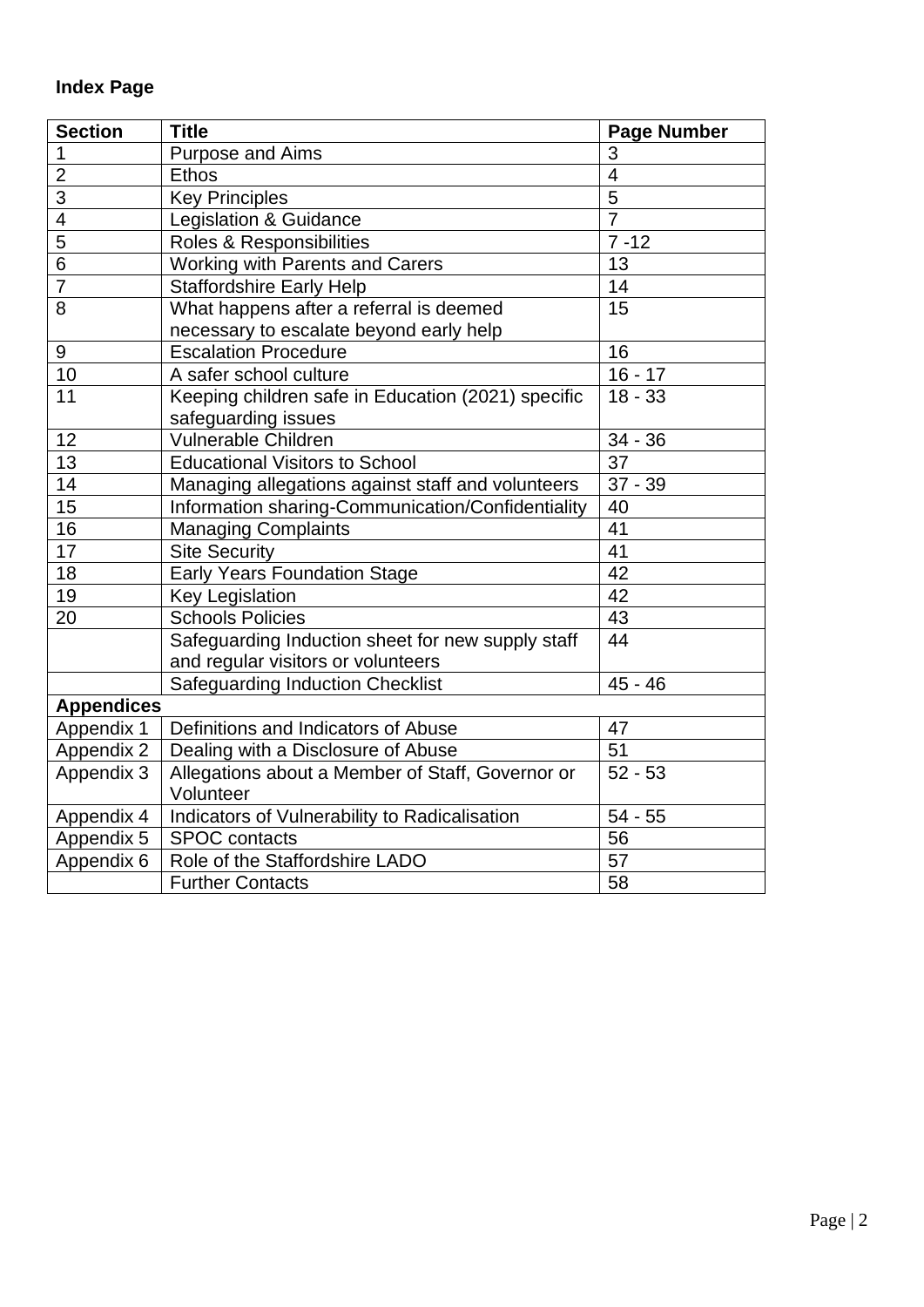## **1. PURPOSE & AIMS**

**The purpose** of Waterhouses CE Primary Academy's Safeguarding policy is to ensure we:

- **Are committed**  to develop a robust culture of vigilance and challenge.
- **Build resilience**  by raising awareness of safeguarding and child protection issues, and equipping children with the language and skills to keep themselves safe.
- **Establish a safe environment**  in which children can learn and develop within an ethos of openness and where children are taught to treat each other with respect, to feel safe, to have a voice and know that they will be listened to.
- **Support vulnerable pupils** –who have been abused, have witnessed violence towards others or may be vulnerable to abuse.
- **Prevent unsuitable people**  from working with children by ensuring we practice safe recruitment in checking the suitability of **all** school staff, supply staff and volunteers to work with our children. And to maintain an active vigilance thereafter in line with the safeguarding culture.

**Our aim** is to follow the procedures set out by Staffordshire Safeguarding Children's Board, Working Together to Safeguard Children 2018 and Keeping Children Safe in Education 2021 by **knowing** and **understanding** that:

- Safeguarding and promoting the welfare of children is **everyone's** responsibility, and the **voice of the child** is evident.
- **Everyone** who comes into contact with children and their families has a role to play.
- **Everyone** should ensure that their approach is **child-centred** considering, at all times, what is in the **best interests of the child.**
- By establishing **a safe environment,** we **enable** our children to learn and develop within an ethos of openness.
- **No single practitioner** can have the full picture of a child's needs and circumstances
- If children and families are to receive the **right help at the right time**, **everyone** who comes into contact with children and their families has a role to play in identifying concerns, sharing information and taking prompt action
- The importance of providing children with a **balanced curriculum** including PHSE, healthy relationship education, online safety, sexting, peer on peer abuse as well as County Lines, Contextualised issues and Child Criminal Exploitation. Also supporting this with online activities, enabling them to enhance their **safeguarding** skills and knowledge whilst **understanding the risks.**
- Undertaking the role to enable children and young people at our school to have **best outcomes**.
- Ensuring that as a school we have awareness of our staff's knowledge and understanding as well as embedding safeguarding, through clear systems of communication and Continuous Professional Development (CPD) so that safeguarding is a **robust element** of our school practice.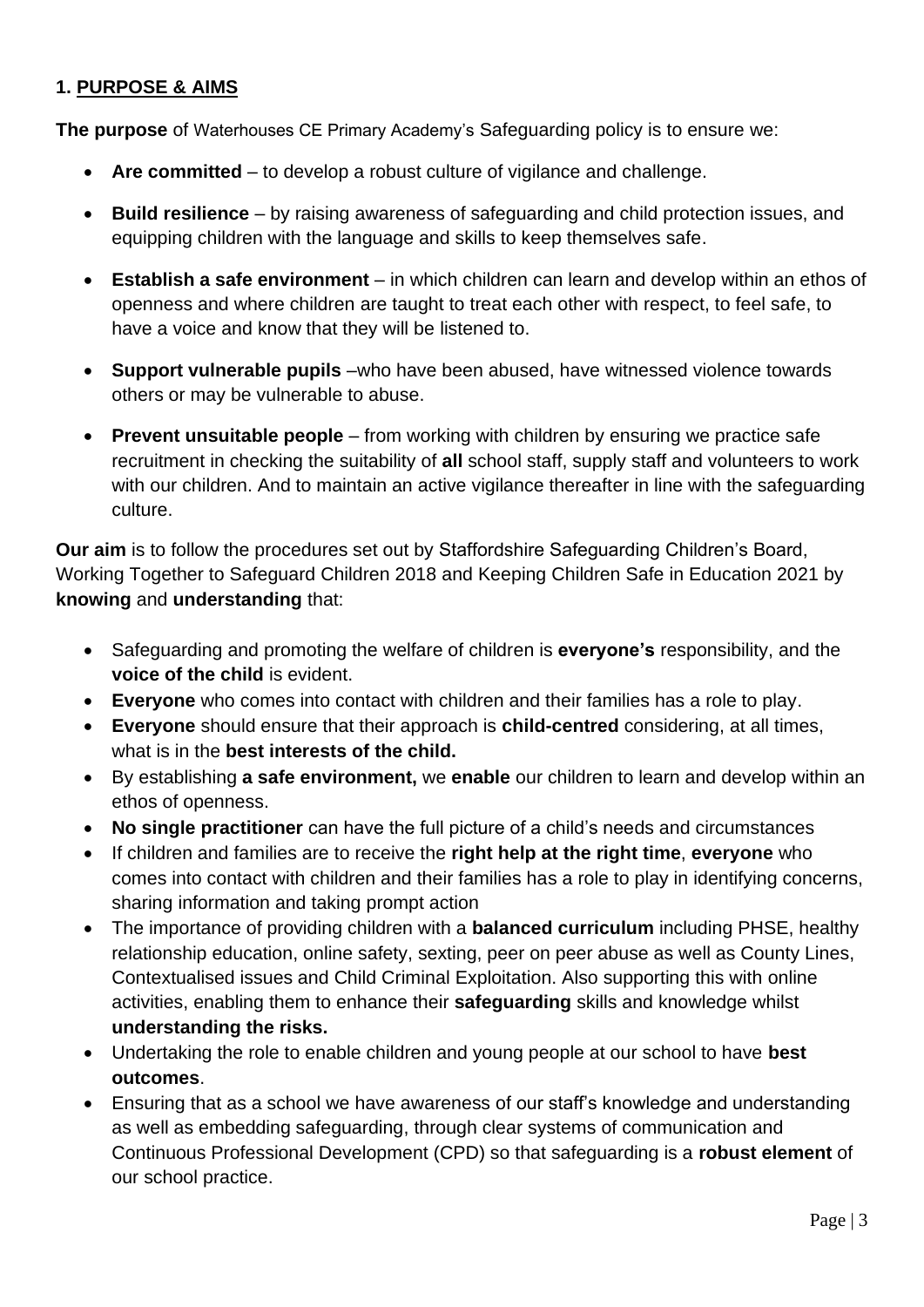- At Waterhouses CE Primary Academy we strive to: -
- **Protect** children and young people from maltreatment.
- **Prevent** impairment of our children and young people's mental and physical health or development.
- **Ensure** that our children and young people grow up in circumstances consistent with the provisions of safe and effective care.
- **Take action** to enable **ALL** children to have the **best outcomes**.

## **This policy provides guidance to all adults working within the school, whether paid or voluntary or directly employed by the school or a third party.**

- This policy is available on our school website and is available on request from the school office. We also inform parents/carers about this policy when their children join our school.
- This policy will be reviewed in full by the Governing Body on an annual basis or sooner should legislation/guidance change.
- This policy sets out how the school's governing body discharges its statutory responsibilities relating to safeguarding and promoting the welfare of children who are pupils at this school. Our policy applies to all staff; paid and unpaid, working in the school, including Governors.
- The policy is provided to all staff (including temporary staff, supply staff and volunteers) at the point of induction, alongside our Staff code of conduct.
- Our Governing Body, working with the senior leadership team and especially our Designated Safeguarding Lead, ensure that those staff who do not work directly with children read and either Part 1 or Annex A (condensed version of Part 1) of the KCSiE 2021 guidance.
- All staff who work directly with children, are provided and read Part One of Keeping Children Safe in Education 2021.
- The school follows the Staffordshire Safeguarding Children's Board policies and procedures. [StaffsSCB](https://www.staffsscb.org.uk/)

## **2. ETHOS**

The child's welfare is of paramount importance, we are a child centred school and make all efforts possible to capture the voice of the child and to try and understand what their daily lived experiences are like.

## **We all have a statutory duty to safeguard and promote the welfare of children and to maintain a professional attitude of** *it could happen here* **where safeguarding is concerned.**

Our school is committed to safeguarding children and promoting children's welfare and expects all staff, governors, volunteers, and visitors to share this commitment and maintain a vigilant and safe environment. Everyone has a responsibility to **act without delay** to protect children by reporting anything that might suggest a child is being abused or neglected. It is our willingness to work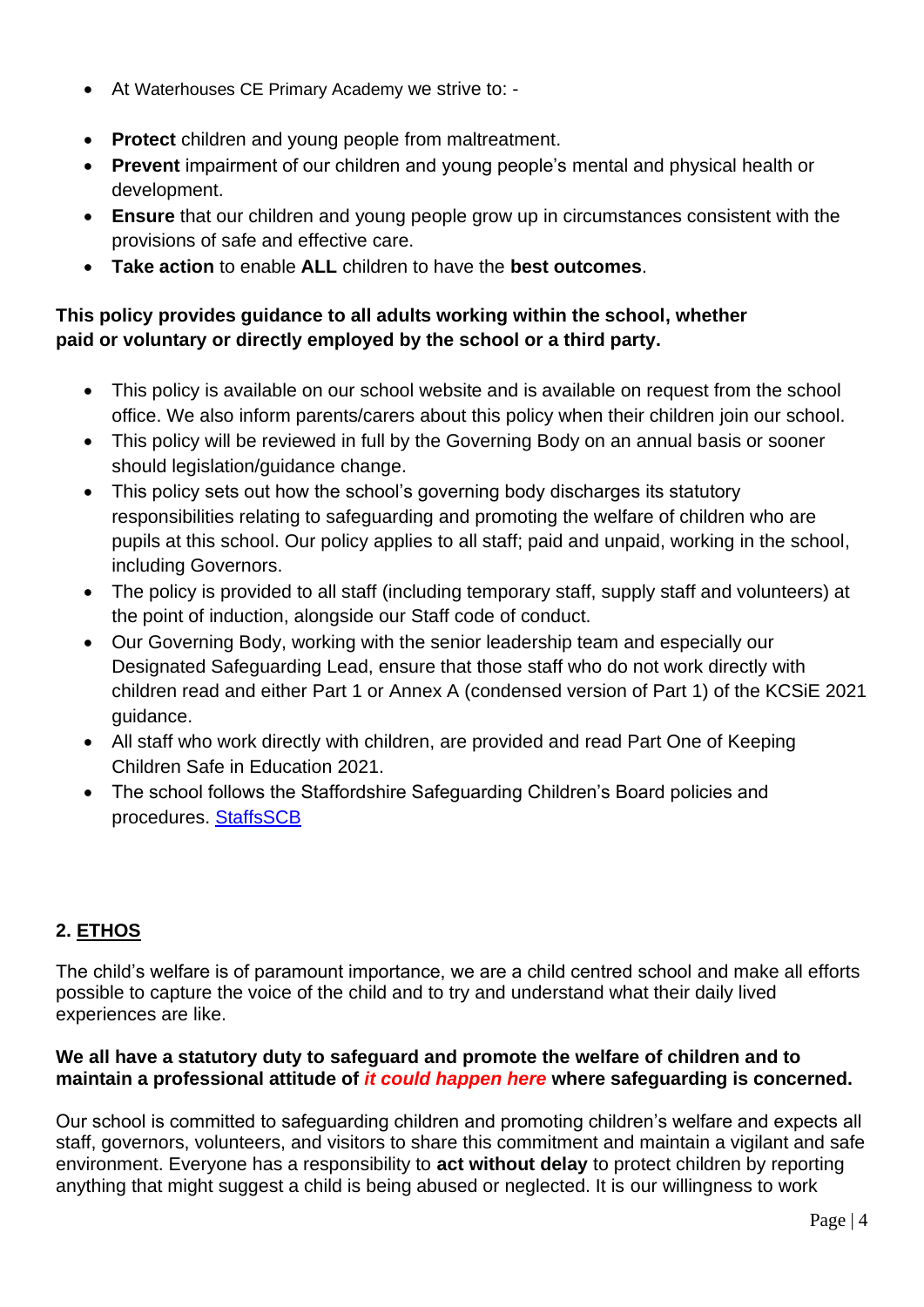safely and challenge inappropriate behaviours, that underpins this commitment. The school seeks to work in partnership with families and other agencies to improve the outcomes for children who are vulnerable or in need.

*'Safeguarding and promoting the welfare of children is everyone's responsibility. Everyone who comes into contact with children and their families and carers has a role to play. In order to fulfil this responsibility effectively, all professionals should make sure their approach is child centred. This means that they should consider, at all times, what is in the best interests of the child.' (Keeping Children Safe in Education 2021)* 

All staff are encouraged to report any concerns that they have and **not see these as insignificant.** On occasions, a referral is justified by a **single incident** such as an injury or disclosure of abuse. More often however, **concerns accumulate over time** and are evidenced by building up a picture of harm; this is particularly true in cases of emotional abuse and neglect. In these circumstances, **it is crucial that staff record and pass on concerns** in accordance with this policy to allow the Designated Safeguarding Lead to build up a picture and access support for the child at the earliest opportunity**. (See Appendix 1)**

We maintain a professional attitude of '**it could happen here'** where safeguarding is concerned. When there are concerns about the welfare of a child, staff members will always act in the best interests of the child. This policy has been developed in-conjunction with our school culture of prevention, protection, and support.

Children at Waterhouses CE Primary Academy are reassured that they have a voice, they are listened to and wht they say taken seriously. They know that they will be supported and kept safe. They are never be given the impression that they are creating a problem by reporting abuse, sexual violence, or sexual harassment. Children at our school are encouraged to talk freely with staff if they are worried or concerned about something and our staff understand that a victim of any type of abuse should never be made to feel ashamed for making a report.

## **3. KEY PRINCIPLES**

The child's needs and welfare are paramount and Waterhouses CE Primary Academy is a **child centred school.** All children have a right to be protected from abuse and neglect and have their welfare safeguarded. Children should be **listened to** and their views and wishes should inform any assessment and provision for them. Staff should always act in the **interests of the child** in order to protect them.

### **The school recognises that scrutiny, challenge, and supervision are key to safeguarding children.**

- At Waterhouses CE Primary Academy we have a robust Safeguarding training schedule for all staff, which is monitored by the DSL. All staff receive Level 1 Safeguarding training via Flick, as required in KCSIE 2021, and receive regular updates through staff meetings, briefings, emails etc. to develop and support robust safeguarding practices amongst all staff.
- The school has **clear induction processes** for all staff, volunteers and Governors, and all required documents and policies are provided both at induction of new staff, and on a yearly refresh basis for current staff. These documents include Part 1 of KCSIE 2021 (**staff sign to say that they have read and understand-how to you assure yourself that they have not only read it but understand what this means to them in their daily practice**); Code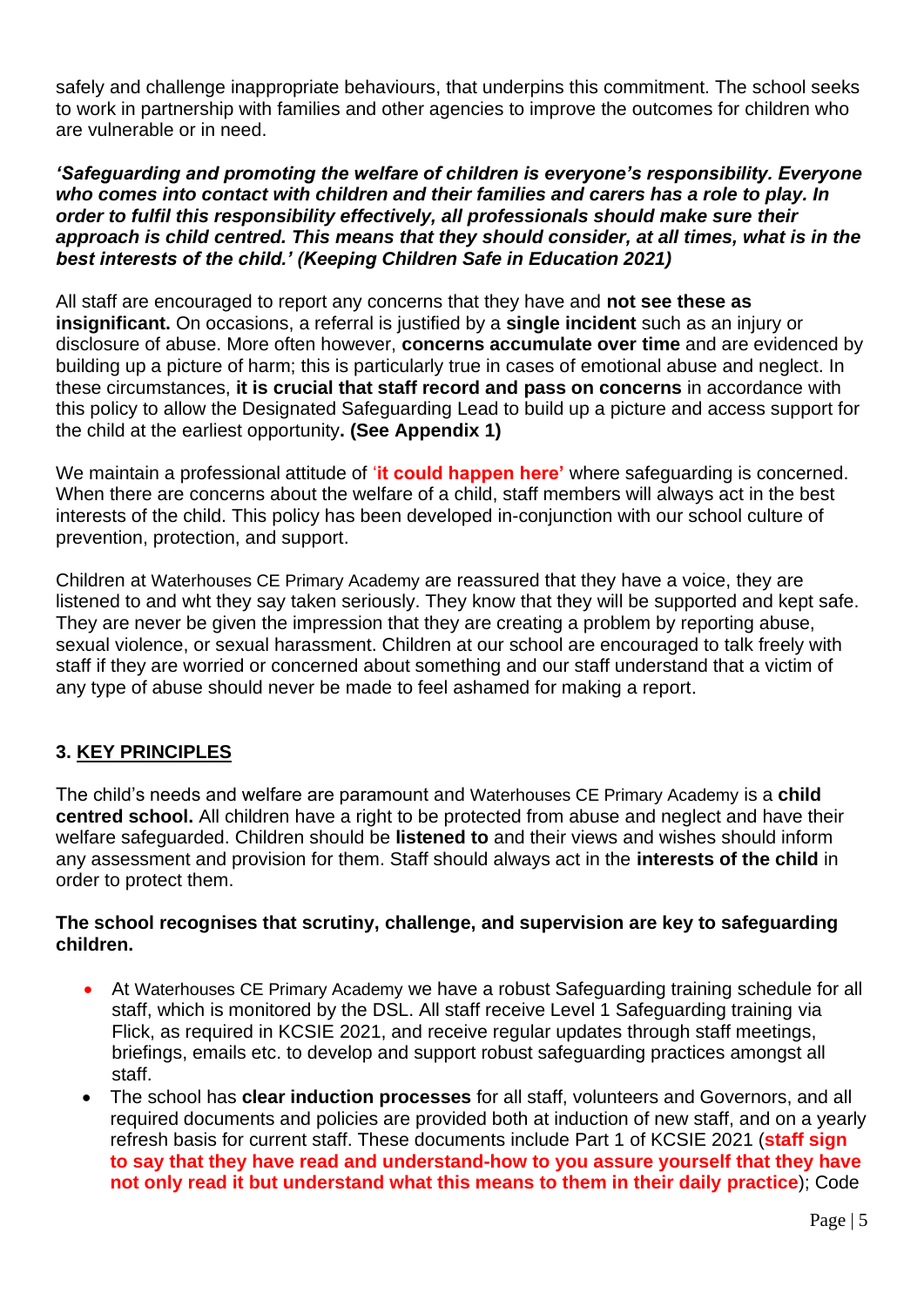of Conduct; schools behaviour policy; schools' response to children who go missing from education, the role of the DSL and this Safeguarding Policy as well as peer-on-peer abuse and child on child sexual violence and sexual harassment.

- **All** staff at Waterhouses CE Primary Academy will be aware that abuse, neglect, and safeguarding issues are rarely standalone events that can be covered by one definition or label. In most cases, multiple issues will overlap with one another.
- **All** staff at Waterhouses CE Primary Academy will be aware that safeguarding incidents and /or behaviours can be associated with factors outside the school and /or can occur between children outside of these environments.
- **All** staff, but especially the Designated Safeguarding Lead/ Deputies at Waterhouses CE Primary Academy will consider whether children are at risk of abuse or exploitation in situations outside their families. Extra-familial harms take a variety of different forms and children can be vulnerable to multiple harms including, but not limited to, sexual exploitation, criminal exploitation and serious youth violence.
- The school is committed to working with other agencies to provide **early help** for children before they become at risk of harm or require a 'child in need' statutory assessment.
- **All** staff should be aware of the local early help process and **understand their role in it**. (KCSIE 2021). 'Early Help means providing support **as soon as a problem emerges**, at any point in a child's life, from the foundation years through to the teenage years. This includes liaising with the designated safeguarding lead, sharing information with other professionals to support early identification and assessment and, in some cases, acting as the lead professional in undertaking an early help assessment.' (DfE 2018)
- **All** staff should be aware of the **process** for making referrals to children's social care and for statutory assessments under the Children Act 1989 that may follow a referral, along with the role they might be expected to play in such assessments. (KCSIE 2021)
- **All** staff have equal responsibility to report their concerns about a child or the behaviour of any adult without delay to the Designated Safeguarding Lead. Whilst the Designated Safeguarding Lead will normally make referrals to Children's Services, **any staff member can refer their concerns to children's social care** directly in emergencies or if they feel they need to do so. **(Staffordshire Childrens Advice & Support on 0800 1313126)**
- Everyone has responsibility to **escalate their concerns** and 'press for reconsideration' if they believe a child's needs remain unmet or if the child is failing to thrive and in need or if the child is at risk of harm.
- The school understands its responsibility to **request a statutory assessment** lead by a social worker for any child in need, as defined under the Children Act 1989, who is unlikely to achieve or maintain a satisfactory level of health or development, or their health and development will be significantly impaired, without the provision of services.
- The school will work in **partnership with other agencies** to promote the welfare of children and protect them from harm, including the need to share information about a child to safeguard them.
- The school will **work with other agencies** to ensure any actions that are part of a multiagency coordinated plan are completed in a timely way.
- The school will follow the Staffordshire Safeguarding Children's Board's procedures and provide them with information as required [StaffsSCB](https://www.staffsscb.org.uk/)
- Staff, children, and families will need support following child protection processes being followed.
- Children have a right to learn ways to keep themselves safe from harm and exploitation. We will provide opportunities for pupils to develop skills, concepts, attitudes, and knowledge that promote their safety and well-being.
- Safeguarding issues will be addressed through the PSHE curriculum, for example selfesteem, emotional literacy, assertiveness, power, consent, coercion, control as part of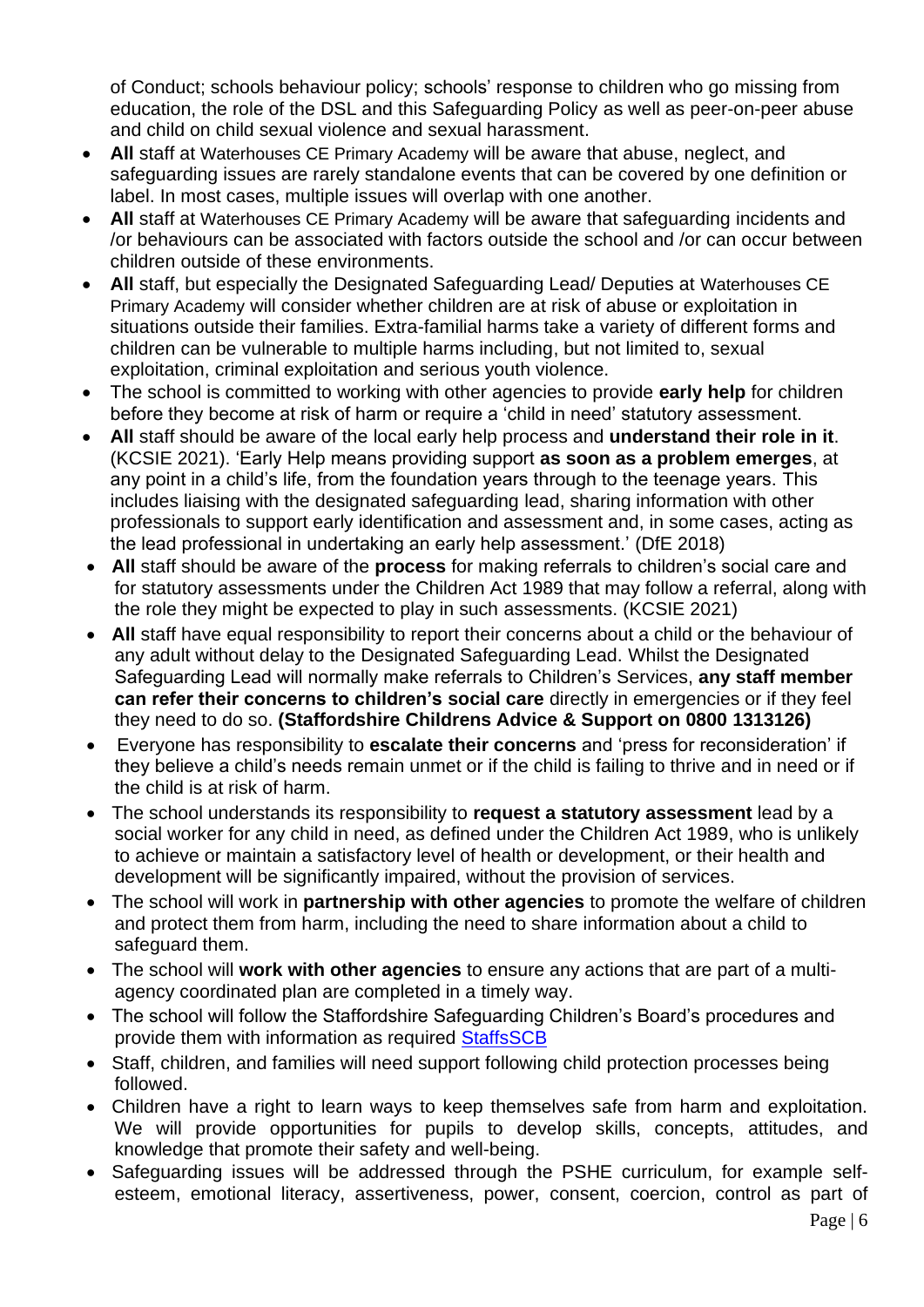healthy relationship education (previously known as sex and relationship education SRE), online safety (formally known as e-safety), sexting and bullying (including cyber bullying)

- Relevant issues will be addressed through all areas of the curriculum.
- All our policies, which support our ethos of safeguarding, will be interlinked with this Safeguarding Policy.

## **4. LEGISLATION & GUIDANCE**

Schools and colleges **must have regard** for the DfE statutory guidance **'Keeping Children Safe in Education (DfE2021).**

**[Keeping Children Safe in Education 2021](https://assets.publishing.service.gov.uk/government/uploads/system/uploads/attachment_data/file/1007260/Keeping_children_safe_in_education_2021.pdf)**

This guidance is read alongside

- statutory quidance [Working Together to Safeguard Children](https://assets.publishing.service.gov.uk/government/uploads/system/uploads/attachment_data/file/942454/Working_together_to_safeguard_children_inter_agency_guidance.pdf)
- departmental advice [What to do if you are Worried a Child is being Abused-Advice for](https://assets.publishing.service.gov.uk/government/uploads/system/uploads/attachment_data/file/419604/What_to_do_if_you_re_worried_a_child_is_being_abused.pdf)  [Practitioners a](https://assets.publishing.service.gov.uk/government/uploads/system/uploads/attachment_data/file/419604/What_to_do_if_you_re_worried_a_child_is_being_abused.pdf)nd
- departmental advice Sexual Violence and Sexual Harassment Between Children in Schools [and Colleges](https://assets.publishing.service.gov.uk/government/uploads/system/uploads/attachment_data/file/999239/SVSH_2021.pdf)

All staff must read and understand **at least part 1 of [Keeping Children Safe in Education 2021](https://assets.publishing.service.gov.uk/government/uploads/system/uploads/attachment_data/file/1007260/Keeping_children_safe_in_education_2021.pdf)** At Waterhouses CE Primary Academy all staff complete Flick training on the new Keeping Children Safe in Education 2021.

Local authorities have a duty to make enquiries under section 47 of the Children Act 1989 if they have reasonable cause to suspect that a child is suffering, or is likely to suffer, **significant harm**, to enable them to decide whether they should take any action to safeguard and promote the child's welfare. There may be a need for immediate protection whilst the assessment is carried out. **(See Appendix 1)**

A **child in need** is defined under the Children Act 1989, as a child who is unlikely to achieve or maintain a satisfactory level of health or development, or their health and development will be significantly impaired, without the provision of services; or a child who is disabled. A social worker will lead and co-ordinate any assessment under section 17 of the Children Act 1989. Section 175 of the Education Act 2002 places a duty on local authorities (in relation to their education functions, and governing bodies of maintained schools and further education institutions, which include sixth-form colleges) **to exercise their functions** with a view to safeguarding and promoting the welfare of children who are pupils at a school, or who are students under 18 years of age attending further education institutions. The same duty applies to Academies by virtue of regulations made under section 157 of the same

## **5. ROLE & RESPONSIBILITIES**

Act.

### **Designated and Deputy Safeguarding Leads**

**Our Designated Safeguarding Lead is Mrs Joy Hulme**

**Our Deputy Designated Safeguarding Lead is Mrs Laura Lafford**

**Our Headteacher and Mental Health Lead is Mr Matthew Dodson – who in the absence of a DSL or DDSL will liaise with a Safeguarding Lead.**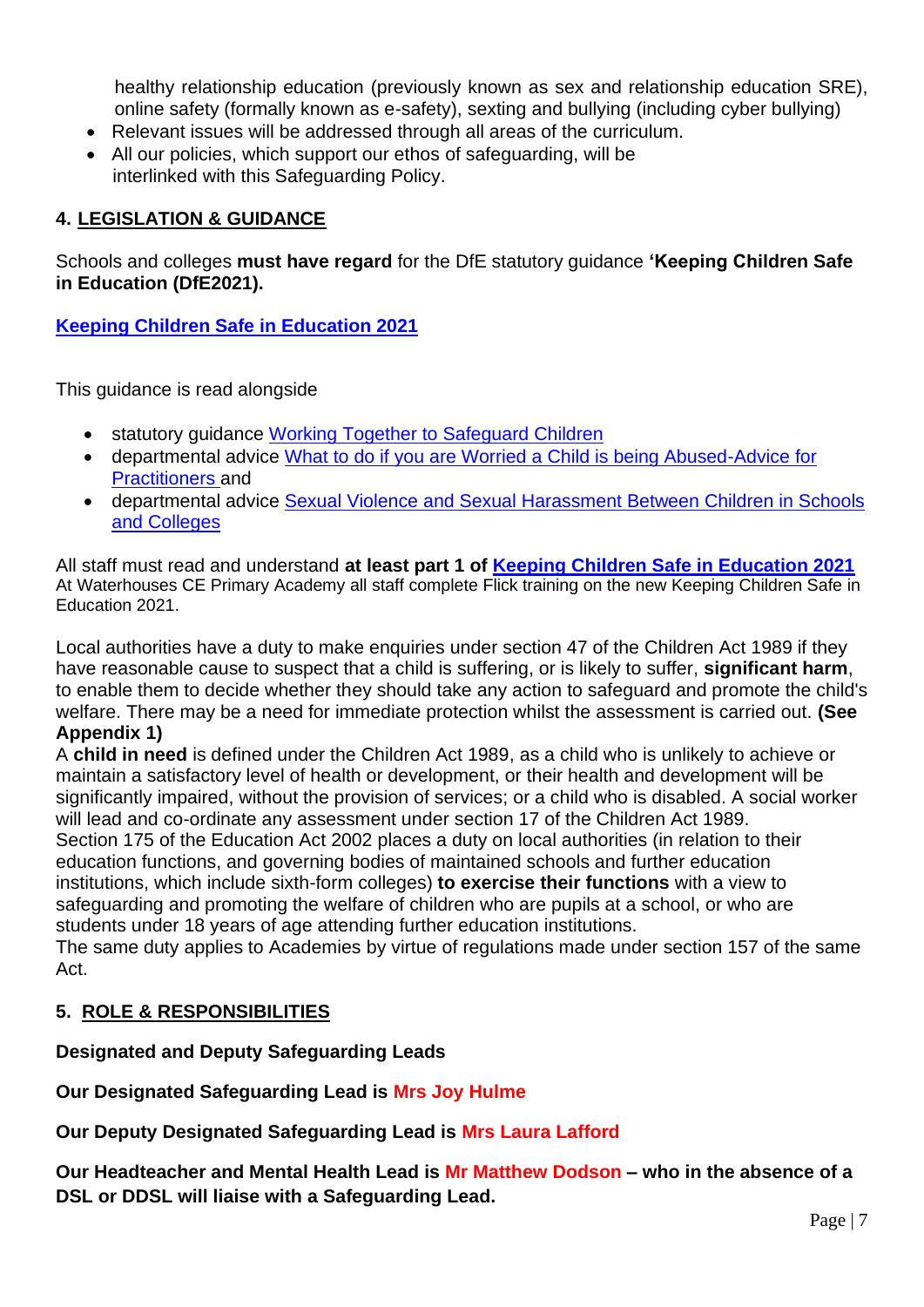The Designated and Deputy Safeguarding Leads (DSL and DDSL) will carry out their roles in accordance with Keeping Children Safe in Education 2021

## **[Keeping Children Safe in Education 2021](https://assets.publishing.service.gov.uk/government/uploads/system/uploads/attachment_data/file/1007260/Keeping_children_safe_in_education_2021.pdf)**

The DSL/DDSL will undergo the appropriate Safeguarding Training to provide them with the knowledge and skills to carry out their role. This training should be updated at least every 2 years, in line with the Staffordshire Safeguarding Childrens Board requirements.

In addition to the formal training, their knowledge and skills are refreshed at regular intervals, at least annually, through the termly SCC DSL Briefings, meeting other DSL's, emails and reading statutory guidance. The training provides DSL/DDSL's with a good understanding of their own role, the processes, procedures, and responsibilities of other agencies, particularly children's social care.

The DSL continually develops an understanding of the community the school serves, the risks and resilience by working with parents, local schools and the support network within Leek.

DSL/Deputy DSL will refer cases of suspected abuse to the local authority children's social care as required. They will represent School at child protection conferences and core group meetings. The DSL will be the expert within our setting to support staff in liaising with other agencies, making assessments and referrals. Any staff member maybe required to be part of strategy discussions with other interagency meetings and contribute to the assessment of child/ren.

The DSL/Deputy DSL should liaise with the three safeguarding partners and work with other agencies in line with Working Together to Safeguard Children 2018.

[NPCC Guidance 'When to call the Police'](https://www.npcc.police.uk/documents/Children%20and%20Young%20people/When%20to%20call%20police%20guidance%20for%20schools%20and%20colleges.pdf) helps designated safeguarding leads understand when they should consider calling the Police and what to expect when they do.

The DSL will support staff who make referrals to Staffordshire Children's Advice and Support service.

The DSL will refer cases to the Channel programme where there is a radicalisation concern as required, and support staff making Prevent referrals to the Channel programme.

The DSL and the Headteacher will refer cases where a person is dismissed or left due to risk/harm to a child to the Disclosure and Barring Service as required.

The DSL and the Headteacher will refer cases where a crime may have been committed to the Police as required.

The DSL/Deputy DSL will maintain robust systems to monitor and record training of all staff, volunteers, supply annually, refresher time scales are evident. Training is delivered in-line with StaffsSCB training strategy and KCSIE 2021 recommendations. This will include bulletins, emails, staff briefings, any inset or twilight training as well as external events attended. Regular updates to be shared with staff and a system to record these communications should be in place.

The DSL will ensure all staff and regular visitors have training on how to recognise indicators of concern, how to respond to a disclosure from a child and how to record and report this information accurately. Staff/volunteers do not make promises to any child and will not keep secrets. Every child will be made aware of what the adult will have to do with any information they have chosen to disclose to a staff member/volunteer.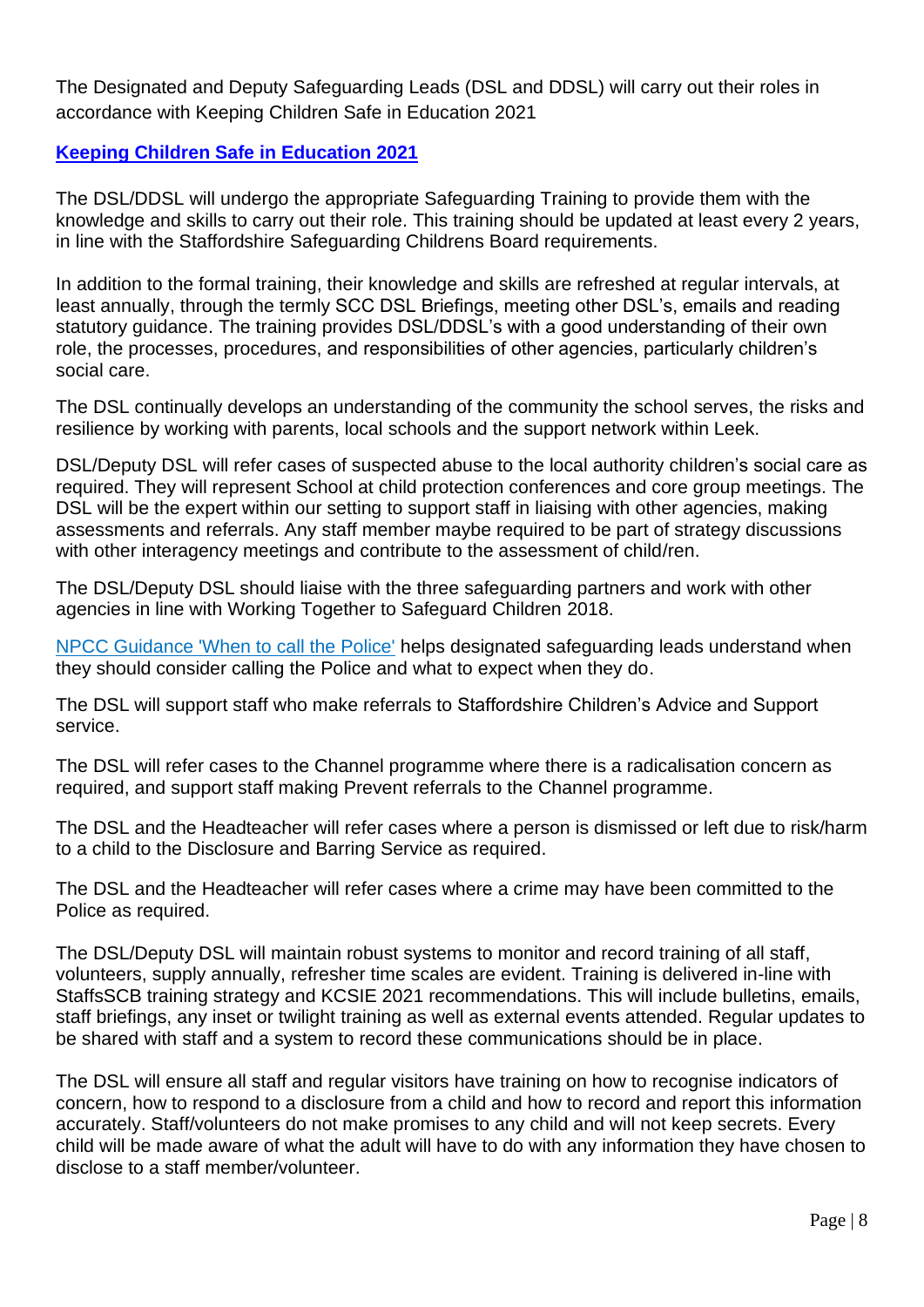The DSL monitors the paper case management systems **via a secure shared area on the ICT systems** to record concerns about children and young people ensuring that the quality of information is accurate, proportionate, timely and assessment/referrals are made appropriately. The recording and storing of information are kept in-line with the Data Protection Act 2018 and General Data Protection.

Safeguarding and child protection records are kept in a secure location, separate and away from academic records and there is a clear recording process of transfer, in or out, using the transfer of records form which needs to be signed by the sending and receiving settings and a copy of this form kept by both.

Safeguarding files have a front sheet, chronology as well as all other safeguarding paperwork in chronological order, the most recent being at the front of the file. All concerns, discussions and decisions made, and the reasons for those decisions, are recorded on the safeguarding file including: -

- a clear and comprehensive summary of any concern.
- details of how the concern was followed up and resolved.
- a note of any action taken, decisions reached and the outcome.

DSL monitors the quality of safeguarding files and/or recording on electronic systems through auditing case files regularly. The DSL/DDSL should have appropriate and regular supervision within the Senior Leadership Team. Systems are compliant with General Data Protection Act.

DSL has a clear system for Child Protection (section 47), Child in Need (section 17), Early Help Assessment (EHA) files being removed from school and returned for the purposes of case review meetings, Rapid Reviews, Child Safeguarding Practice Reviews (CSPR) and DHR (Domestic Homicide Reviews).

DSL helps to promote educational outcomes by sharing the information about the welfare, safeguarding and child protection issues that children (including children with or who have previously had a Social Worker) are experiencing, or have experienced, with teachers and school leadership staff. Their role could include ensuring that the schools and their staff, know who these children are, understand their academic progress and attainment and maintain a culture of high aspirations for this cohort; supporting teaching staff to identify the challenges that children in this group might face and the additional academic support and adjustments that they could make to best support these children

DSL ensures systems are in place to induct new staff/governors is robust and monitored and noncompliance shared with Senior Leadership Team/Governance body. DSL to ensure induction policy is updated annually in-line with Keeping Children Safe in Education.

DSL ensures each member of staff has access to and understands the school's child protection policy and procedures, especially new and part time staff.

DSL understands and supports the school with regards to the requirements of the Prevent duty and can provide advice and support to staff on protecting children from the risk of radicalisation. Schools on-line safety policy links with this policy.

Designated Safeguarding Lead/Governing Body/Headteacher all encourage a culture of listening to children and taking account of their wishes and feelings, among all staff, in any measures the school may put in place to protect them. DSL has developed systems to record these and ensure through case reviews the child/rens voice have been heard/recorded and they have a childcentred approach.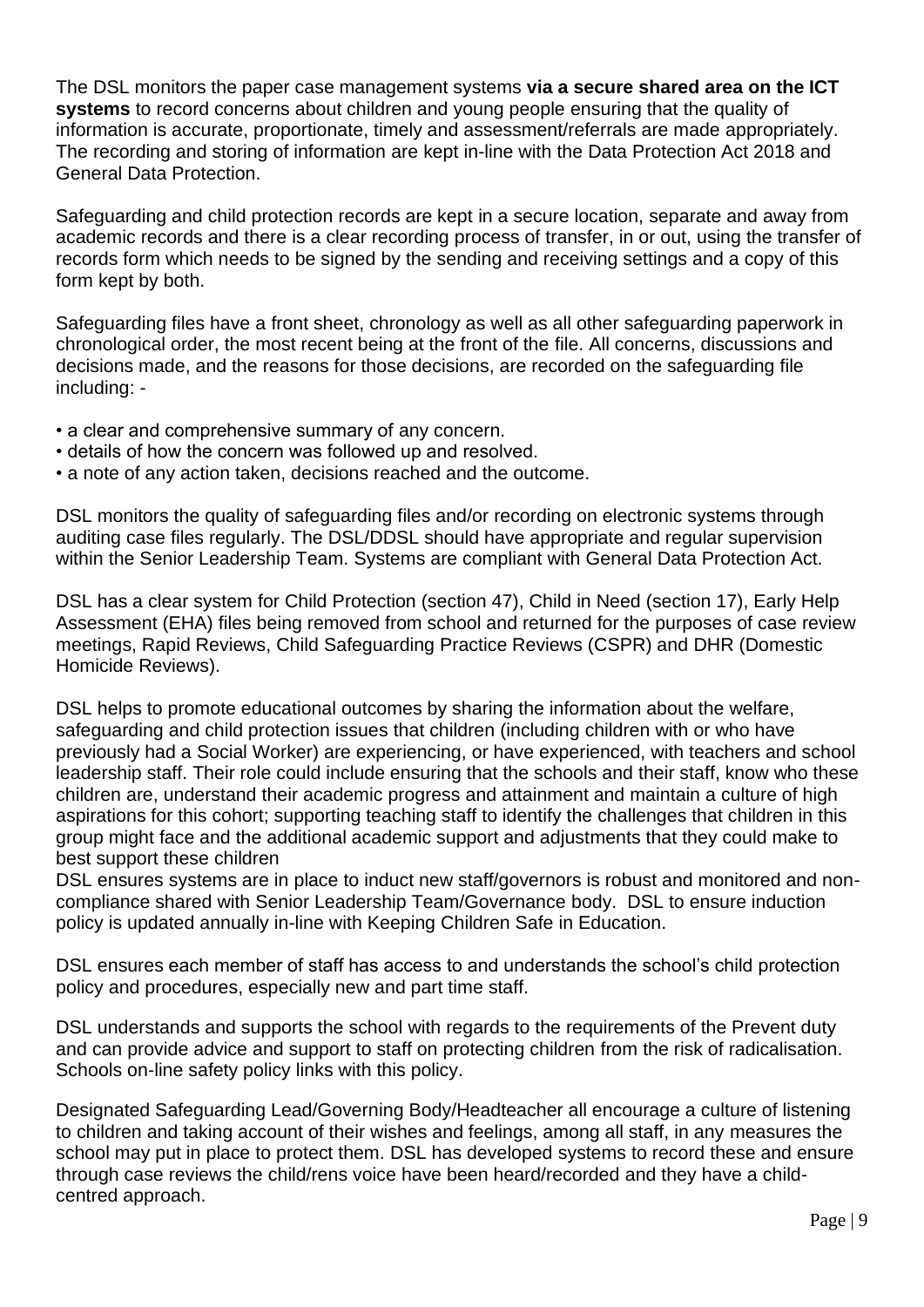DSL will liaise with the Headteacher to inform him of issues especially ongoing enquiries under section 47 of the Children Act 1989 and police investigations.

DSL notifies children's social care if a child with a child protection plan is absent for more than two days without explanation.

DSL as required, liaise with the "case manager" and the LADO (designated officer(s) at the local authority for child protection concerns (all cases which concern a staff member).

DSL will liaise with all staff (e.g. pastoral staff, school nurses, SEN staff and Mental Health Leads) on matters of safety and safeguarding and when deciding whether to make a referral by liaising with relevant agencies. The DSL acts as a source of support, advice, and expertise for staff. Risk assessments/safety plans will be completed as required and should, where appropriate, involve other agencies, these are reviewed regularly.

DSL, where a parent chooses to remove their child/ren from school to receive **EHE (Elective Home Education)**, will make arrangements to pass any safeguarding concerns **and** the safeguarding file if there is one, to the EHE Team within Staffordshire County Council and inform other professionals who may be involved with that child. EHE email; [electivehomeeducation@staffordshire.gov.uk](mailto:electivehomeeducation@staffordshire.gov.uk) or to refer to the EWO's after they have been missing for over 10 days but not yet the 20 it is [educationcoreoffer@staffordshire.gov.uk](mailto:educationcoreoffer@staffordshire.gov.uk)

The DSL ensures the safeguarding/child protection policy is available publicly and parents know that referrals about suspected abuse or neglect, may be made and the role of our setting in this.

The DSL has links with the StaffsSCB and has contact names of all school representatives on the Board and subgroups and know that they can influence the work of the Board. We also, as a school, adopt local policies on safeguarding and training opportunities.

During term time, the DSL or DDSL (Or the Headteacher) is available (during school hours) for staff in the school to discuss any safeguarding concerns.

At times, education settings, may require further assistance from interpreters to support children and families. These services will be accessed with support of the DSL and Headteacher.

## **Governing Body**

## **The Governing body and Head Teacher are accountable for ensuring the effectiveness of this policy and school compliance**.

The Governors have a Safeguarding Link Governor who is **Mrs Judith Johnson**

Governing body Management Committee have appointed **Mrs Joy Hulme** as the Designated Safeguarding Lead who is part of the senior leadership team. The Governing Body will monitor this post, to ensure that the DSL has the time and resources required, to fulfil the duty.

Governing body Management Committee have identified **Mrs Laura Lafford** as Deputy Designated Safeguarding Lead, and they are trained to the same safeguarding standard as the DSL. The DSL can delegate activities to Deputy Designated Safeguarding Lead; however, the ultimate responsibility remains with the DSL, the lead responsibility should not be delegated. In the absence of the DSL the Deputy DSL (and the Headteacher) will take lead on safeguarding with clear direction from QEGSMAT.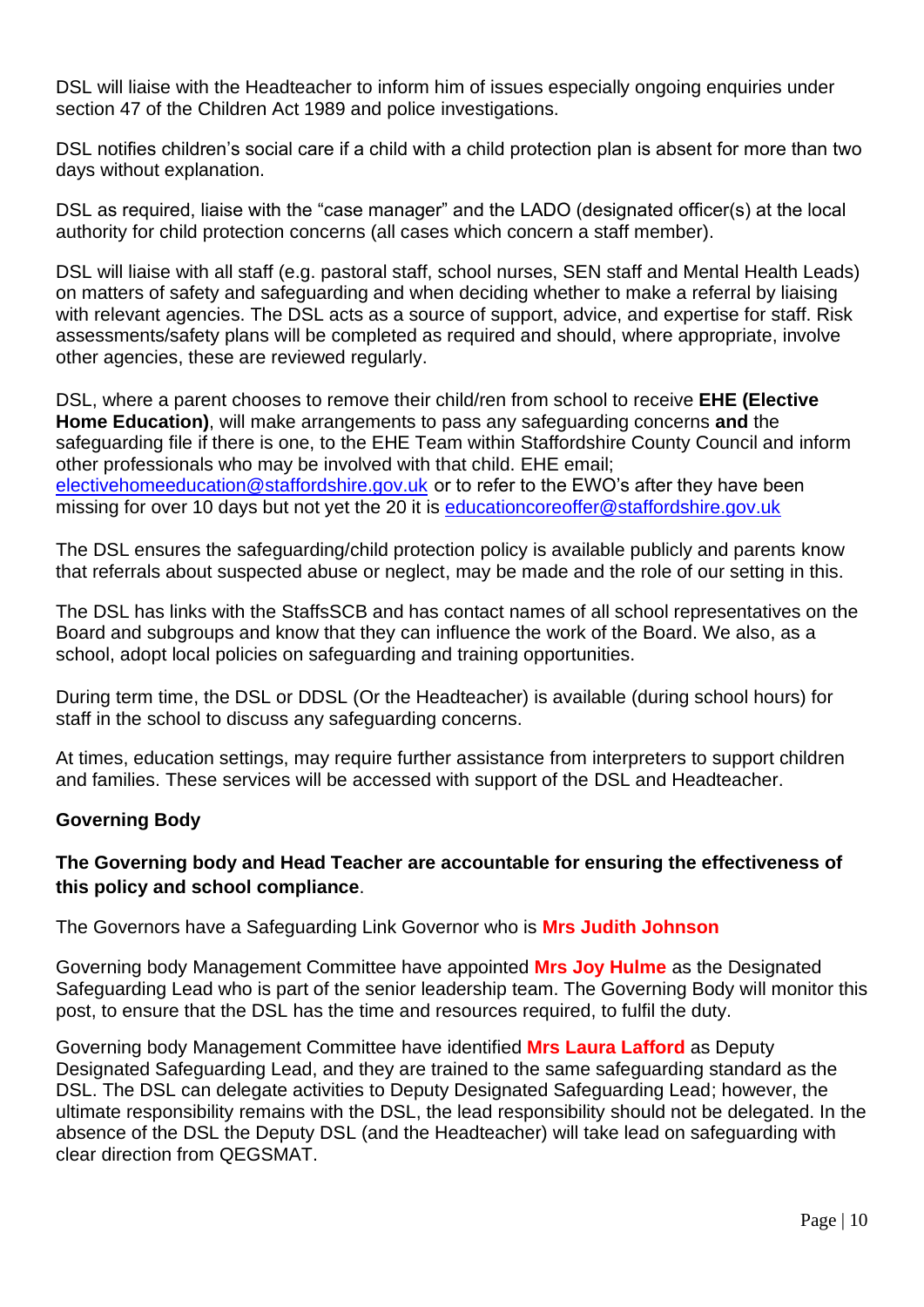The DSL and DDSL job role have been added to each staff members job description. The Governing body management committee have shared the content of "Keeping Children Safe in Education" (2021) with Designated Safeguarding Lead/Deputy Designated Safeguarding Lead and are confident the individuals have the knowledge, understanding to carry out their roles appropriately. The DSL training is compliant with the Local Safeguarding Childrens Board requirement.

The Governing body management committee ensures that the DSL understands their responsibility in leading safeguarding and child protection across the school. This individual has the appropriate status, authority, funding, resources, training, and support to provide advice and guidance to all staff members within the school on child welfare and child protection. The DSL/Deputy DSL receives appropriate and regular supervision from QEGSMAT or external services.

The Governing body management committee ensure that they facilitate a whole setting approach to safeguarding. This means ensuring safeguarding and child protection are at the forefront and underpin all relevant aspects of process and policy development. Ultimately, all systems, processes, policies and practice, should operate with the **best interests of the child** at their heart.

Where there is a safeguarding concern, Governing bodies, ensure the child's wishes and feelings are considered when determining what action to take and what services to provide. Systems are in place and are well promoted, explained properly and easily accessible for children to confidently report abuse, knowing their concerns will be treated seriously, and knowing they can safely express their views and give feedback.

Governing Body ensures that the school is **compliant with their 175/157** audit return to the Local Authority/Staffordshire Safeguarding Children Board. Any areas of concern in safeguarding are identified and a safeguarding action plan is developed. The Governing Body ensures the school contributes to inter-agency working in-line with Working Together to Safeguard Children (2018).

The Governing Body ensures **Safer Recruitment Procedures**, that include the requirement for appropriate checks in line with national guidance, are followed.

The Governing Body has an overview of **training schedule and future training requirements** and this updated every term. All staff, volunteers and Governors have received an induction which includes regular updated safeguarding training compliant with **StaffsSCB**, including online safety.

At Waterhouses CE Primary Academy we ensure that children are taught about safeguarding, including online safety, see sections further on in this policy regarding this.

• [Teaching about relationships, sex and health](https://www.gov.uk/guidance/teaching-about-relationships-sex-and-health)

There is an expectation that all teachers manage behaviour effectively to ensure a good and safe educational environment and requires teachers to have a clear understanding of the needs of all pupils.

All staff, volunteers and Governors have read and understood the code of conduct annually and Keeping Children Safe in Education 2021. At Waterhouses CE Primary Academy we have developed a system, in-line with guidance, to ensure that regulated and non-regulated activities, as well as staff supervision, is understood across the school. The identification of volunteers, students, supply staff and visitors can be clearly identified by our visitor system.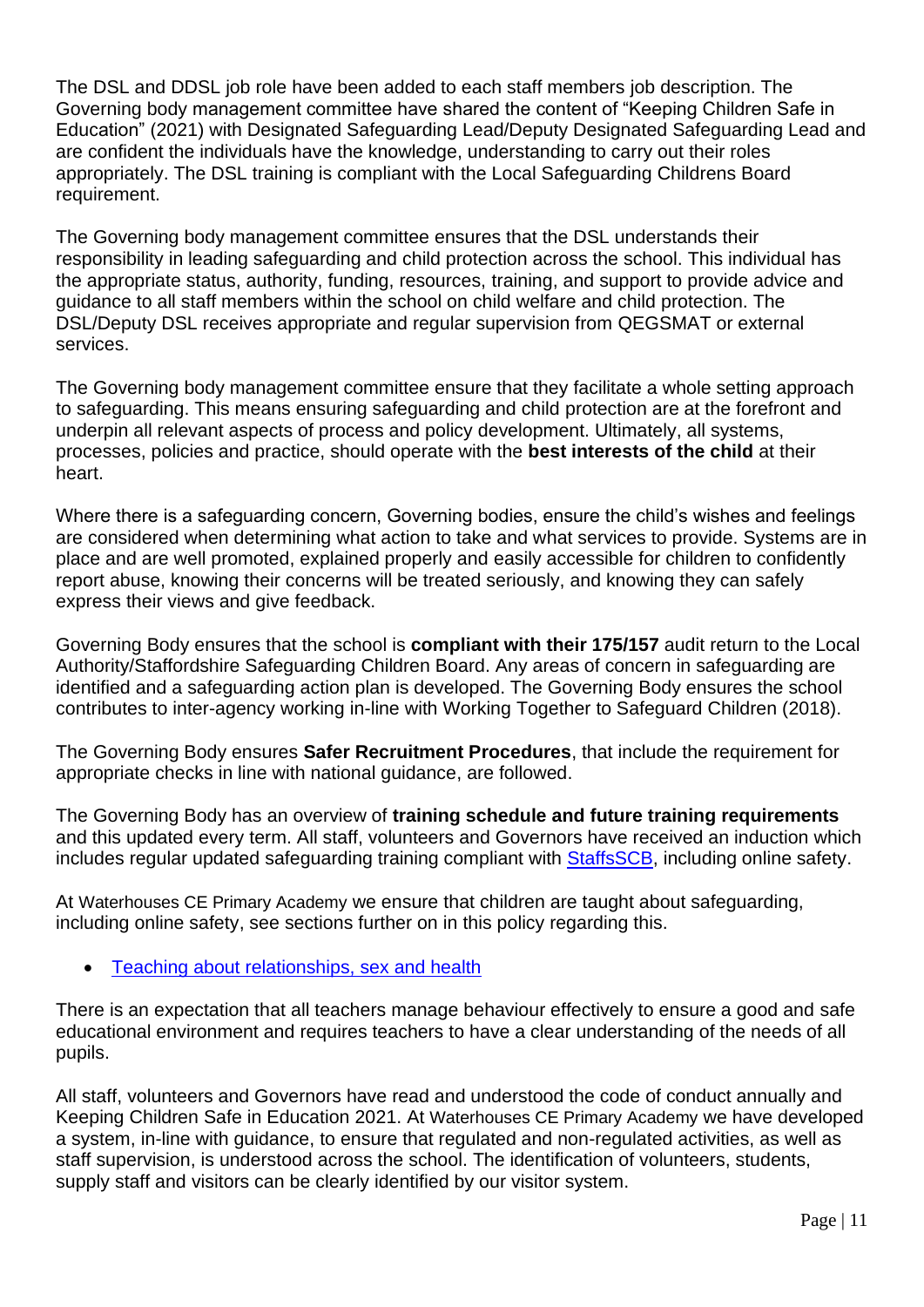Governing bodies will ensure there are appropriate policies and procedures in place for appropriate action to be taken in a timely manner to safeguard and promote children's welfare. These policies are updated at least annually with timely updates, if required sooner. These policies include: -

- This Safeguarding/Child Protection Policy and our whole setting culture and approach to all forms of safeguarding referencing Staffs SCB safeguarding arrangements by safeguarding partners, as well as other policies such as peer on peer abuse/child on child sexual violence and sexual harassment, online safety and special educational needs and disabilities (SEND). We ensure that we keep up to date with safeguarding issues as they emerge and evolve, including lessons learnt.
- a restorative behaviour policy including measures to prevent bullying (including cyberbullying, prejudice-based and discriminatory bullying)
- a staff behaviour/code of conduct which includes acceptable use of technologies (including the use of mobile devices), staff/pupil relationships and communications including the use of social media.
- a whistleblowing policy and staff have received a copy and had the opportunity to raise concerns. There is a culture in our setting where staff can raise concerns about poor or unsafe practice and such concerns are addressed professionally and sensitively in accordance with agreed whistle blowing procedures.
- appropriate safeguarding arrangements in place to respond to children who go missing from education, particularly on repeat occasions.

Our Governing Body/Headteacher have ensured that there is a current whistle blowing policy and staff have received a copy and had the opportunity to raise concerns. There is a culture in our setting where staff can raise concerns about poor or unsafe practice and such concerns are addressed professionally and sensitively in accordance with agreed whistle blowing procedures.

Further guidance on [whistle blowing](https://www.gov.uk/whistleblowing) can be found at this link. The NSPCC whistleblowing helpline is available for staff who do not feel able to raise concerns regarding child protection failures internally. Staff can call on 0800 028 0285 and the line is available from 8am to 8pm, Monday to Friday. Email: [help@nspcc.org.uk](mailto:help@nspcc.org.uk)

The Governing Body and Headteacher have a schedule to review policies and procedures to ensure they are current and in line with National and Local guidance.

The Governing Body and DSL coordinate the updates within the training schedule to support the culture of learning for all staff/volunteers.

At Waterhouses CE Primary Academy we update parents through newsletters/website/notice board.

## **Designated Teacher for Looked After and previously Looked After Children**

The Governing body have appointed a Designated Teacher (DT) and this teacher works with the local authority and parents/carers to promote the educational achievement of registered pupils in our setting, who are 'looked after'.

## The Designated Teacher is: **Mrs Joy Hulme**

Our Designated Teacher will work across the school to promote and improve educational outcomes for children in care using evidence-based interventions. This being children who have left care through adoption, special guardianship, or child arrangement orders or who were adopted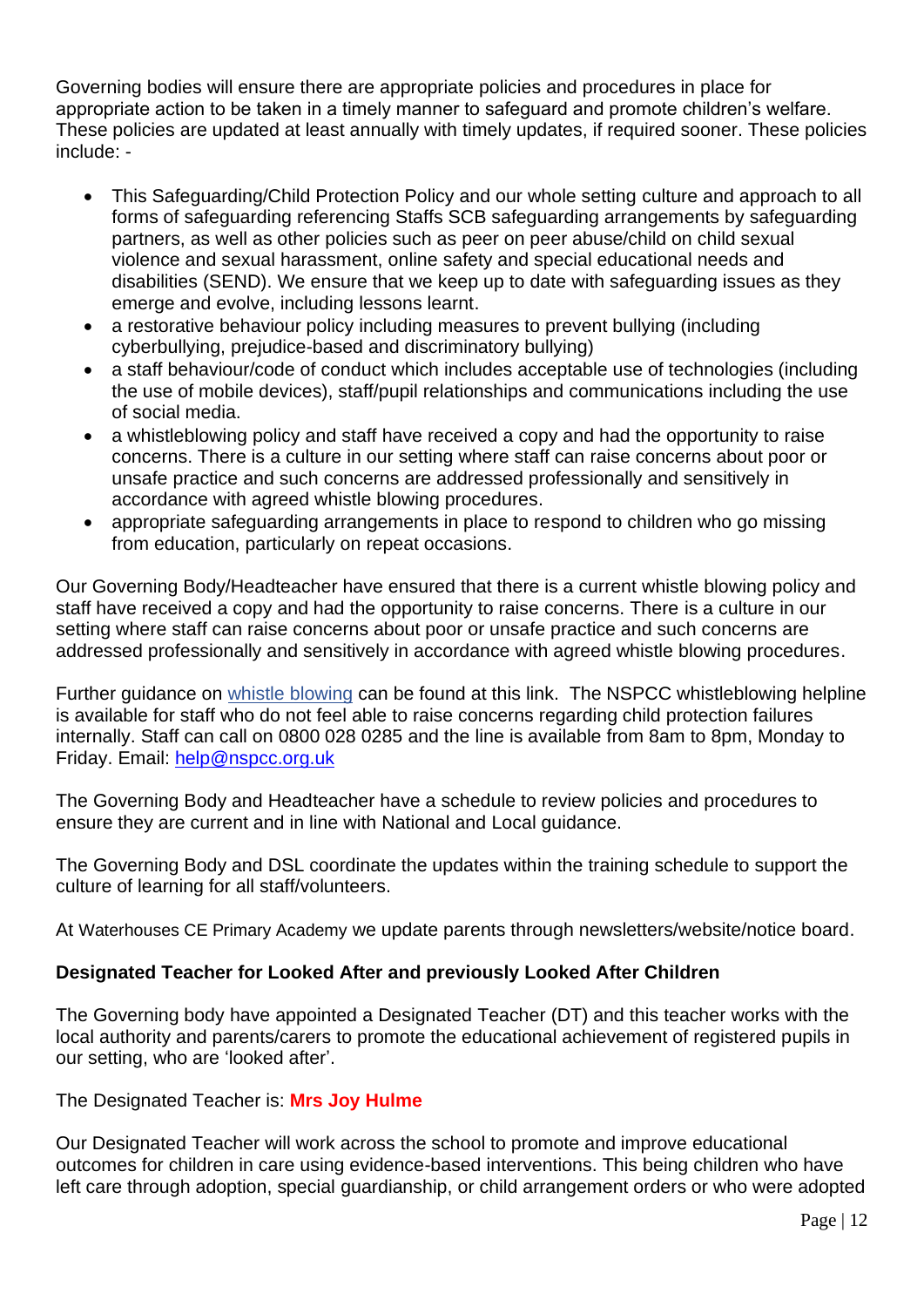from state care, outside of England and Wales. They are appropriately trained and have the relevant qualifications, training, and experience.

At Waterhouses CE Primary Academy we are attachment aware and trauma informed and take a relational based approach to supporting our most vulnerable children and will work restoratively with children to improve their outcomes.

The Designated Teacher works with the Virtual school, to provide the most appropriate support, utilising the pupil premium plus, to ensure that they meet the needs identified in the child's personal education plan (PEP). They also work with the virtual school head, to promote the educational achievement of previously looked after children.

Our school will admit any children in care without delay and work restoratively avoid exclusions for our most vulnerable children. We will make reasonable adjustments to our Behaviour Policy to support children in care and contact the Virtual School when a child is at risk of exclusion. Where a short period of exclusion is unavoidable, we will provide  $1<sup>st</sup>$  day provision.

**Care Leavers**: - The Designated Teacher has the details of the Local Authority Personal Advisor who has been appointed to guide and support the care leaver and liaises as necessary regarding any issues of concern affecting the care leaver.

## **6. WORKING WITH PARENTS/CARERS**

At Waterhouses CE Primary Academy we are committed to working in partnership with parents/carers to safeguard and promote the welfare of their children, and to support them to understand our statutory responsibilities in this area. The school follows legislation that aims to act in the best interests of the child.

When new pupils join our school, parents and carers will be informed that we have a safeguarding policy. A copy will be provided to parents on request and is available on the school website. Parents and carers will be informed of our legal duty to assist our colleagues in other agencies with child protection enquiries and what happens should we have cause to make a referral to the relevant local authority or other agencies.

We are committed to working with parents in a positive, open and transparent way. We ensure that all parents are treated with respect, dignity, and courtesy. We respect parents' rights to privacy and confidentiality and will not share sensitive information unless we have permission, or if it is necessary to do so to safeguard a child from harm.

We will seek to share with parents/carers any concerns we may have about their child before making a referral, unless to do so may place a child at increased risk of harm. A lack of parental engagement or agreement regarding the concerns the school has about a child will not prevent the Designated Safeguarding Lead making a referral to the relevant local authority in those circumstances where it is appropriate to do so.

To keep children safe and provide appropriate care for them, the school requires parents to provide accurate and up to date information regarding:

- Full names and contact details of all adults with whom the child normally lives.
- Full names and contact details of all persons with parental responsibility (if different from above).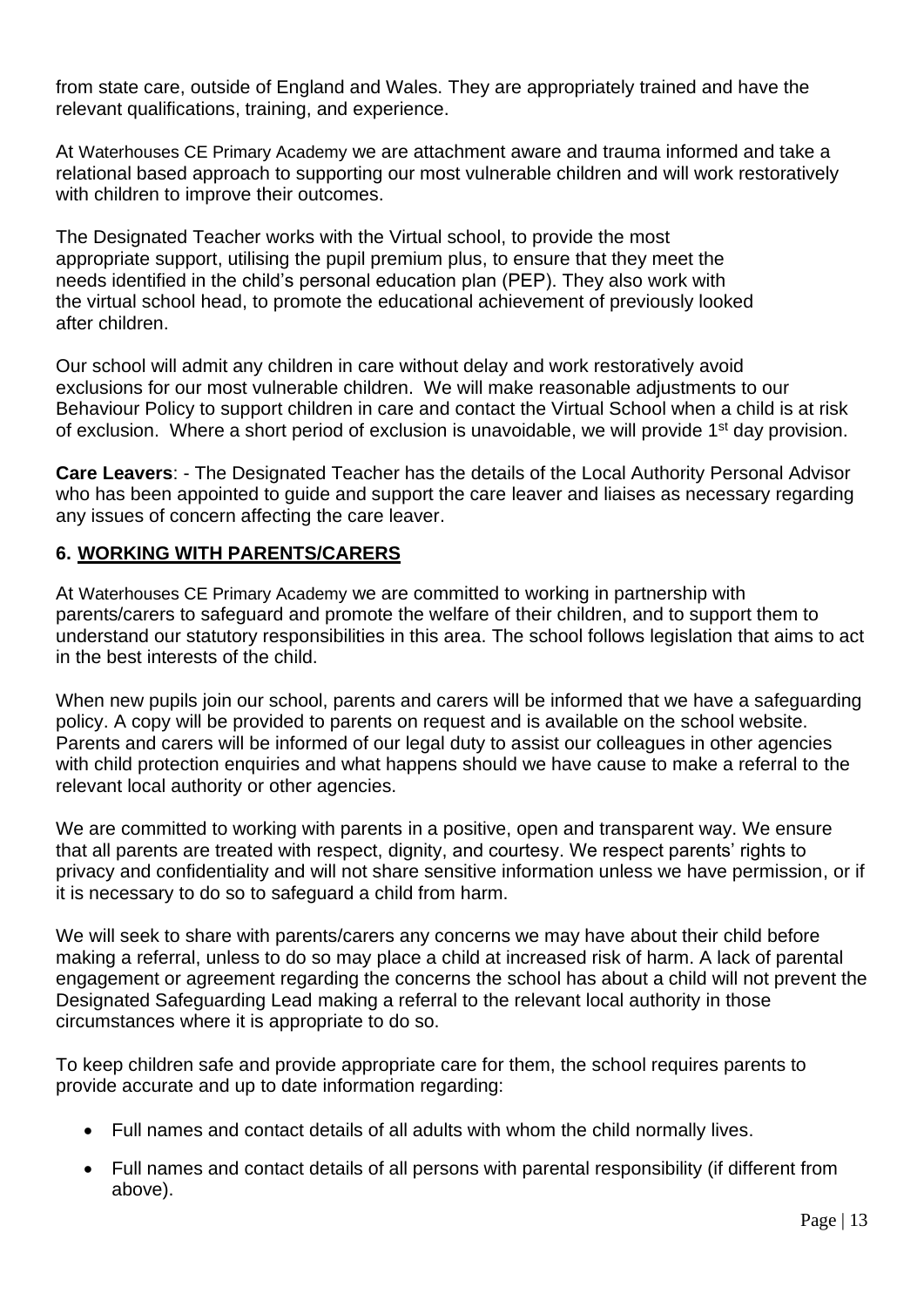- Emergency contact details (if different from above) and **at least 2 contacts.**
- Full details of any other adult authorised by the parent to collect the child from school (if different from the above).
- Any legal or criminal changes which effects parental responsibility e.g. bail condition, court orders, Multi Agency Risk Assessment Conference (MARAC).

The school will retain this information on the pupil file. The school will only share information about pupils with adults who have parental responsibility for a pupil or where a parent has given permission and the school has been supplied with the adult's full details in writing.

## **7. STAFFORDSHIRE EARLY HELP**

**Any Child** may benefit from Early Help, but all school staff are particularly alert to the potential need for early help for a child who: -

- Is disabled and has specific additional needs.
- Has special educational needs (whether they have a statutory Education, Health and Care Plan or not).
- Is a young carer.
- Is showing signs of being drawn in to antisocial or criminal behaviour, including gang involvement and association with organised crime groups.
- Is frequently missing or goes missing from school, care or from home.
- Is at risk of modern slavery, trafficking, or exploitation.
- Is at risk of being radicalised or exploited.
- Is in family circumstances that presents challenges for the child, such as drug or alcohol issues, adult mental health issues and domestic abuse.
- Is misusing drugs or alcohol themselves.
- Has returned home to their family from care.
- Is a privately fostered child.

The Designated Safeguarding Lead will ensure that **all** staff are aware of the early help process and understand their role in it. This includes identifying emerging problems, liaising with the Designated Safeguarding Lead, sharing information with other professionals to support early identification and assessment and, in some cases, acting as the lead professional in undertaking an early help assessment.

Every member of staff, including volunteers, working with children at our school are advised to maintain an attitude of **'professional curiosity and respectful uncertainty'** where safeguarding is concerned. When concerned about the welfare of a child, staff members should always act in the best interests of the child and have a responsibility to act as outlined in this policy.

Practitioners should complete the Staffordshire Early Help Assessment (EHA) when:

- Age appropriate progress is not being made and the causes are unclear.
- The support of more than one additional agency is needed to meet the child or young person's needs.
- Children do not meet threshold, yet concerns are emerging e.g. attendance, behavioural, academic progress, change in behaviour.

Guidance documents can be accessed at the following links: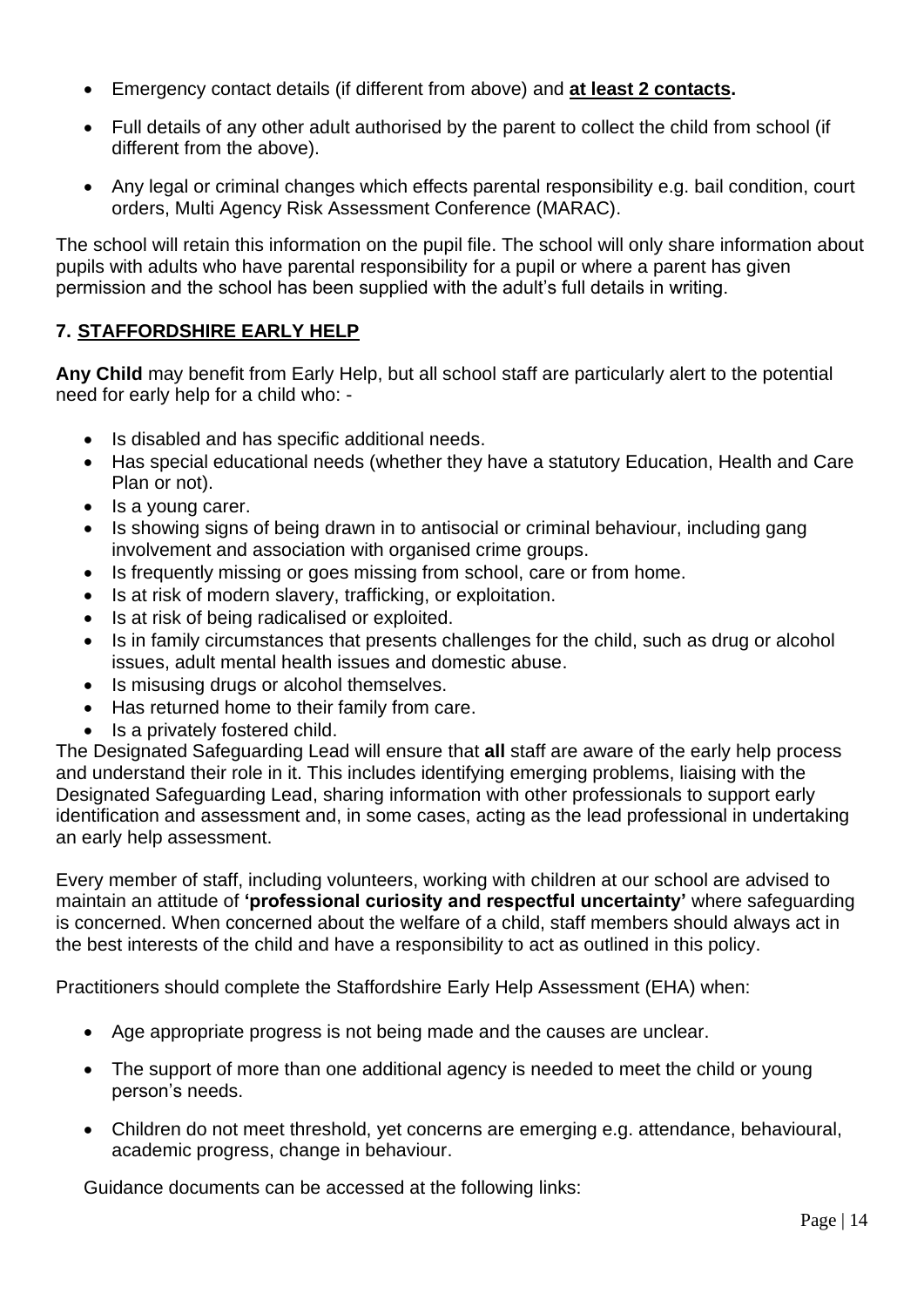- [Staffordshire Early Help -](https://www.staffsscb.org.uk/working-together-to-safeguard-children/early-help-strategy/staffordshire-early-help/) StaffsSCB
- [Threshold Document -](https://www.staffsscb.org.uk/wp-content/uploads/2020/09/Threshold-Document.pdf) StaffsSCB

The establishment EHA lead may need to make a referral directly to other agencies or request the support of Staffordshire County Council Early Help Teams. Referrals will be made through Staffordshire Children's Advice and Support Team (0800 1313126) or to report a concern via email; [www.staffordshire.gov.uk/reportconcern](http://www.staffordshire.gov.uk/reportconcern)

The DSL may also consider seeking advice and guidance from [Staffordshire Education](https://www.staffordshire.gov.uk/Care-for-children-and-families/Childprotection/Education-Safegiuarding-Advice-Service.aspx)  [Safeguarding Advice Service](https://www.staffordshire.gov.uk/Care-for-children-and-families/Childprotection/Education-Safegiuarding-Advice-Service.aspx) **ESAS 01785 895836** around thresholds and appropriate referrals to Staffordshire Childrens Advice and Support.

**Concerns about a child should always lead to help for a child. The school may need to escalate it's concerns with Children's Services to ensure a referral is accepted or work with other agencies to ensure that an Early Help Assessment is completed.**

## **8. WHAT HAPPENS AFTER A REFERRAL IS DEEMED NECESSARY TO ESCALATE BEYOND EARLY HELP.**

## **Child in Need (Section 17)**

If the DSL considers that the welfare concerns indicate that a Child in Need referral is appropriate, they will speak with parents/child and obtain their consent for referral to Staffordshire Childrens Advice and Support or the appropriate social care team if a different authority, to request an assessment. If parents refuse to give consent, but the child's needs are not being met, the DSL will discuss these issues with the Staffordshire Childrens Advice and Support. Appropriate school staff should be invited to participate in Child in Need (CIN) meetings convened by Children's Social Care when children are deemed to require Section 17 services.

### **Child Protection (Section 47)**

If the local authority have reasonable cause to suspect that a child is suffering, or likely to suffer, significant harm, they have a duty to make enquires under Section 47 to enable them to decide whether they should take any action to safeguard and promote the child's welfare.

This duty also applies if a child is subject to an emergency protection order (under section 44 of the Children Act 1989) or in police protective custody under section 46 of the Children Act 1989.

Children's Services will convene an Initial Child Protection Conference (ICPC) once a child protection enquiry under Section 47 of the Children Act 1989 has been undertaken and the child is judged to be at continuing risk of significant harm. A review conference (RCPC) will take place once a child has been made the subject of a Child Protection Plan to monitor the safety of the child and the required reduction in risk. Between conferences regular meetings of a core group will take place to monitor the progress of the child protection plan.

The DSL, and sometimes other staff members, will attend a child protection conference on behalf of the school in respect of individual children.

The person attending will have as much relevant and up to date information/case files about the child as possible; any member of staff will be required to contribute to this process. The person attending will contribute to a recommendation on the risks/protective factors for the family from their information and a view on the need for a child protection plan. If we cannot attend, then we ensure that a report is sent prior to the conference.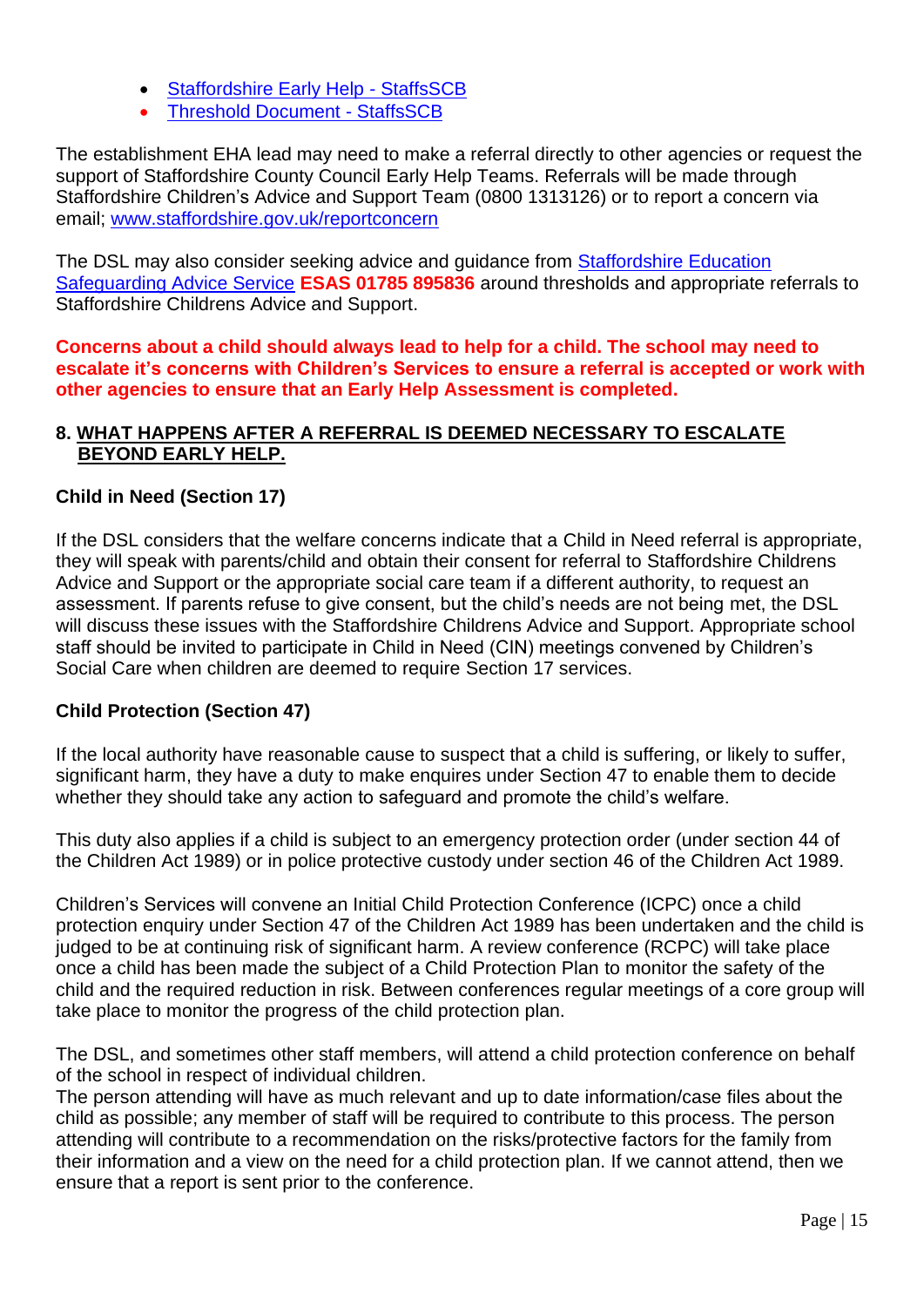Clearly child protection conferences can be upsetting for parents. We recognise that we are likely to have more contact with parents than other professionals involved. We will work in an open, honest, and transparent way with any parent whose child has been referred to Staffordshire Childrens Advice and Support or whose child is subject to a child protection plan.

Our responsibility is to promote the protection and welfare of all children and our aim is to achieve this in partnership with our parents/carers.

## **9. ESCALATION PROCEDURE**

Staffordshire Safeguarding Children Board expects members of staff working directly with families to share information appropriately and work to plans agreed in all relevant forums. Good practice includes the expectation that constructive challenge amongst colleagues within agencies and between agencies provides a healthy approach to the work.

If we believe that concerns regarding a child are not being addressed, we understand the expectations that we will commence the escalation process be used until a satisfactory conclusion is reached.

The process of resolution will be kept as simple as possible and the aim will be to resolve difficulties at a professional practitioner level, wherever possible and always in a restorative way. We recognise that differences in status and experience may affect the confidence of some workers to pursue this course of action, and support should be sought from the DSL.

Guidance [Escalation Procedure -](https://www.staffsscb.org.uk/wp-content/uploads/2020/08/Escalation-Procedure-1.pdf) StaffsSCB

## **10. A SAFER SCHOOL CULTURE**

### **Safer Recruitment and Selection**

At Waterhouses CE Primary Academy we pay full regard to 'Keeping Children Safe in Education 2021'. Our Safer Recruitment and selection practice includes scrutinising applicants, verifying identity (best practice being birth certificate), checking academic or vocational qualifications, obtaining professional and character references, checking previous employment history, and ensuring that a candidate has the health and physical capacity for the job. It also includes undertaking interviews and appropriate checks including criminal record checks (DBS checks), barred list checks, prohibition checks whether they are known to the police and/or social care, if they have been disqualified from providing childcare and any relevant overseas information. Evidence of these checks is recorded on our Single Central Record.

Staff who have lived or worked outside the UK **will** undergo the same checks as all other staff, even if they have never been to the UK. We will ensure that any other appropriate checks are carried out so that any relevant events that occurred outside the UK can be considered. These checks could include criminal records checks for overseas applicants and for teaching positions obtaining a letter (via the applicant) from the professional regulating authority in the country (or countries) in which the applicant has worked confirming that they have not imposed any sanctions or restrictions, and or that they are aware of any reason why they may be unsuitable to teach.

Guidance: [Application process for criminal records checks overseas](https://www.gov.uk/government/publications/criminal-records-checks-for-overseas-applicants/guidance-on-the-application-process-for-criminal-records-checks-overseas) [Regulated professions database](https://ec.europa.eu/growth/tools-databases/regprof/)  [UK Centre for Professional Qualifications](https://cpq.ecctis.com/)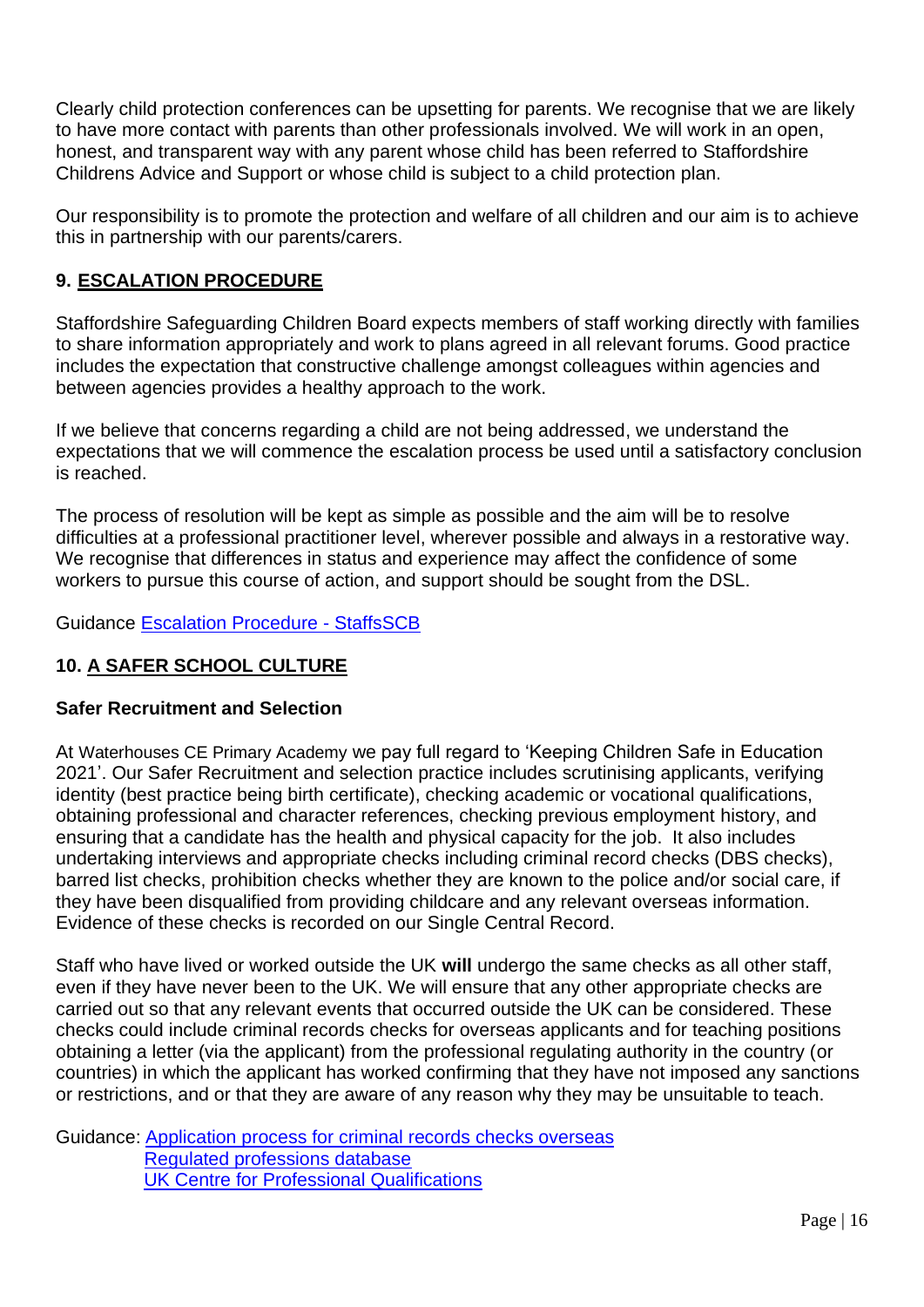Separate barred list checks are only be carried out in the following circumstances:

- for newly appointed staff who are engaging in regulated activity, pending the receipt of an Enhanced Certificate with Barred List information from the Disclosure and Barring Service (DBS) (and where all other relevant checks as per paragraph 213 have been carried out); or,
- where an individual has worked in a post in a school or college that brought them into regular contact with children or young persons which ended not more than three months prior to that person's appointment to the organisation (and where all other relevant checks as above have been carried out).

All recruitment materials will include reference to the school's commitment to safeguarding and promoting the wellbeing of pupils.

Mr Matthew Dodson, Mrs Clare Peat and Mr Gordon Kneller have undertaken appropriate training in Safer Recruitment.

One of the above will be involved in **all** staff and volunteer recruitment processes and sit on the recruitment panel. A member of the Governing Body has received Safer Recruitment training.

## **Induction**

All staff must be aware of systems within their school or college which support safeguarding, and these should be explained to them as part of staff induction. This should include:

- The child protection policy.
- The behaviour policy.
- Peer on Peer/Child on Child Sexual Violence & Sexual Harassment policy.
- The staff behaviour policy (sometimes called a code of conduct).
- The safeguarding response to children who go missing from education; and
- The role of the DSL (including the identity of the DSL and any deputies).
- At least part one of KCSIE 2021.

If staff, supply staff, visitors, volunteers, or parent helpers are working with children alone they will, wherever possible, be visible to other members of staff. They will be expected to inform another member of staff of their whereabouts in school, who they are with and for how long. Doors, ideally, should have a clear glass panel in them and be left open. No visitors, volunteers or parent helpers are ever to be left unsupervised with children or out of sight of the teacher or member of staff in charge. It is the responsibility of the member of staff to ensure this is the case.

Guidance about acceptable conduct and safe practice will be given to all staff and volunteers during induction. These are sensible steps that every adult should take in their daily professional conduct with children. All staff and volunteers are expected to carry out their work in accordance with this guidance and will be made aware that failure to do so could lead to disciplinary action.

### **Staff Support**

We recognise the stressful and traumatic nature of safeguarding and child protection work. We will support staff by providing an opportunity to talk through their anxieties with the DSL and to signpost and seek further support as appropriate.

Regular supervision will be offered to the Lead DSL within school, at least half-termly and may be extended to other members of staff, as deemed appropriate by the school.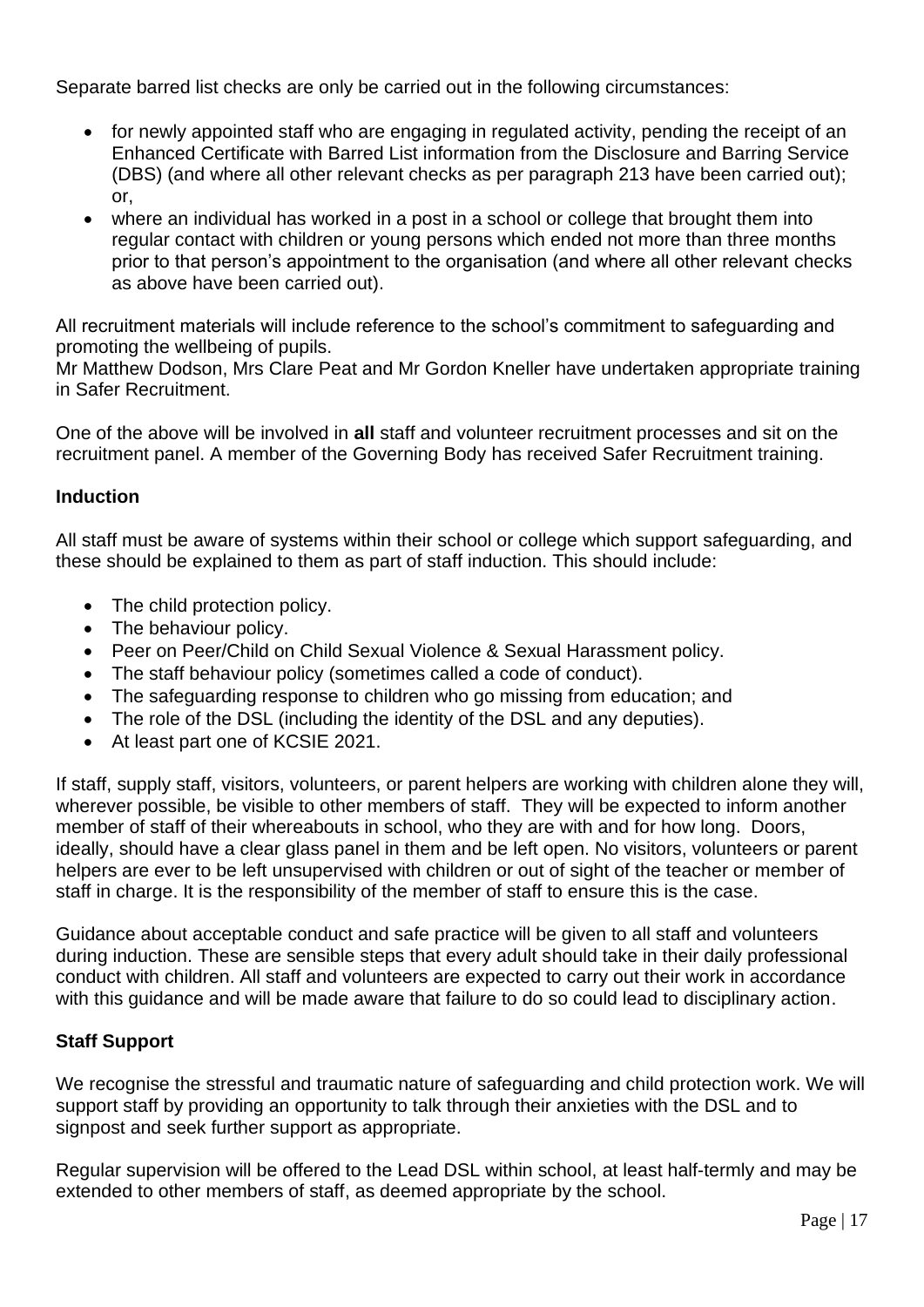## **Use of reasonable force**

 There are circumstances when it is appropriate for staff in school to use reasonable force to safeguard children and young people. The term 'reasonable force' covers the broad range of actions used by staff that involves a degree of physical contact to control or restrain children. This can range from guiding a child to safety by the arm, to more extreme circumstances such as breaking up a fight or where a young person needs to be restrained to prevent violence or injury.

 'Reasonable' in these circumstances means 'using no more force than is needed'. The use of force may involve either passive physical contact, such as standing between pupils or blocking a pupil's path, or active physical contact such as leading a pupil by the arm out of the classroom. Departmental advice for schools is available [here](https://www.gov.uk/government/publications/use-of-reasonable-force-in-schools)

When using reasonable force in response to risks presented by incidents involving children including any with SEN or disabilities, or with medical conditions, staff should consider the risks carefully.

By planning positive and proactive behaviour support, for instance through drawing up individual behaviour plans for more vulnerable children and agreeing them with parents and carers, we will reduce the occurrence of challenging behaviour and the need to use reasonable force.

### **11. KEEPING CHILDREN SAFE IN EDUCATION 2021-SPECIFIC SAFEGUARDING ISSUES.**

All staff in Waterhouses CE Primary Academy have an awareness of the following safeguarding issues through regular training and briefings. Staff are aware that these behaviours can make children vulnerable and put them in danger: All staff know who the Designated Safeguarding Lead is within our School and as well as being the expert in this field, is there to support staff, volunteers and Governance body further.

- Abuse
- Behaviours linked to safeguarding issues
- Children and the courts system
- Children with family members in prison
- Children missing from education
- Child missing from home or care
- Child Criminal Exploitation (CCE)
- Child sexual exploitation (CSE)
- County Lines
- Domestic abuse
- Drugs
- Fabricated or induced illness
- Faith abuse
- Female genital mutilation (FGM)
- Forced marriage
- Gangs and youth violence
- Gender-based violence/violence against women and girls (VAWG)
- Homelessness
- Mental health
- Missing children and adult's strategy
- Online safety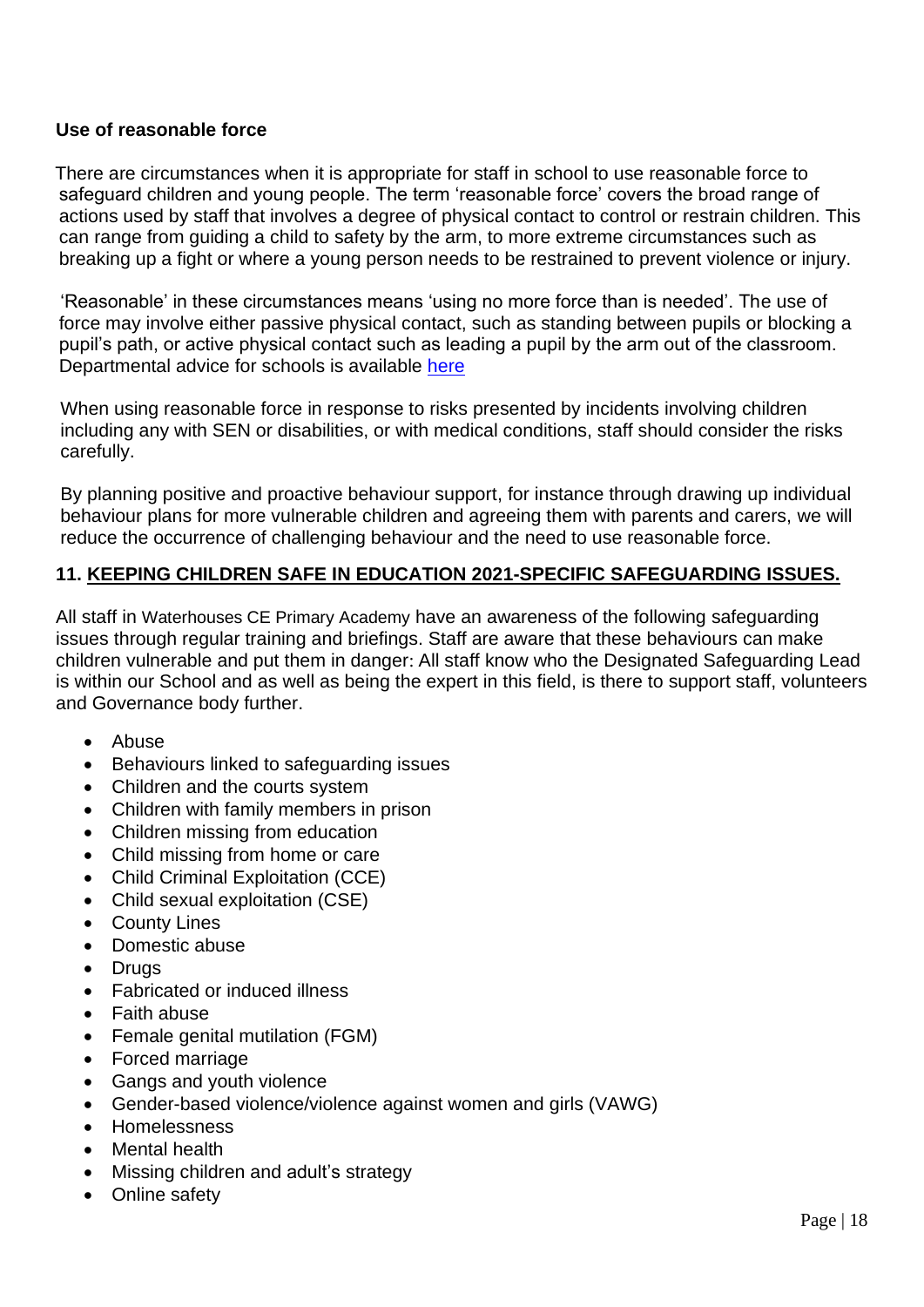- Peer on peer abuse/child on child abuse
- Private fostering
- Preventing radicalisation
- Prevent Duty and Channel
- Serious violence
- Sexual violence and sexual harassment
- Sexting-**Sharing of nude/semi nude images**
- Trafficking
- Upskirting

## **Behaviours linked to safeguarding issues**

All staff should have an awareness of safeguarding issues that can put children at risk of harm. Presenting behaviours linked to issues such as drug taking and or alcohol misuse, deliberately missing education and consensual and non-consensual sharing of nude and semi-nude images and/or videos can be signs that children are at risk. Other safeguarding issues that all staff should be aware of include:

## **Children Missing Education**

All professionals working with children, as well as the wider community can help by remaining vigilant to children's safety. The law states every child should be receiving an education, and we stand a better chance of ensuring a child's safety if we know where and how they are receiving this. The Education and Inspections Act 2006 places a duty on local authorities in England and Wales to make arrangements to identify children and young people of compulsory school age missing education in their area; we work closely to ensure we put appropriate safeguarding responses in place for children who go missing from education (see school's attendance policy).

A child going missing, particularly repeatedly, can be a vital warning sign of a range of safeguarding risks, including abuse and neglect, which may include sexual abuse or exploitation; child criminal exploitation; mental health problems; substance abuse and other issues. Early intervention is necessary to identify the existence of any underlying safeguarding risk and to help prevent the risks of them going missing in future.

Our school will hold **two or more** emergency contact numbers for each pupil. It is good practice to give our school additional options to contact a responsible adult when a child missing education, is also identified as a welfare and/or safeguarding concern.

The school will notify the Local Authority of any pupil/student who fails to attend school regularly after making reasonable enquiries or has been absent without the school's permission for a continuous period of 10 days or more. The school (regardless of designation) will also notify the Local Authority of any pupil/student who is to be deleted from the admission register because s/he:

- Has been taken out of school by their parents and is being educated outside the school system (e.g. elective home education).
- Has ceased to attend school and no longer lives within a reasonable distance of the school at which s/he is registered (moved within the city, within the country or moved abroad but failed to notify the school of the change).
- Displaced because of a crisis e.g. domestic violence or homelessness.
- Has been certified by the school medical officer as unlikely to be in a fit state of health to attend school before ceasing to be of compulsory school age, and neither s/he nor his/her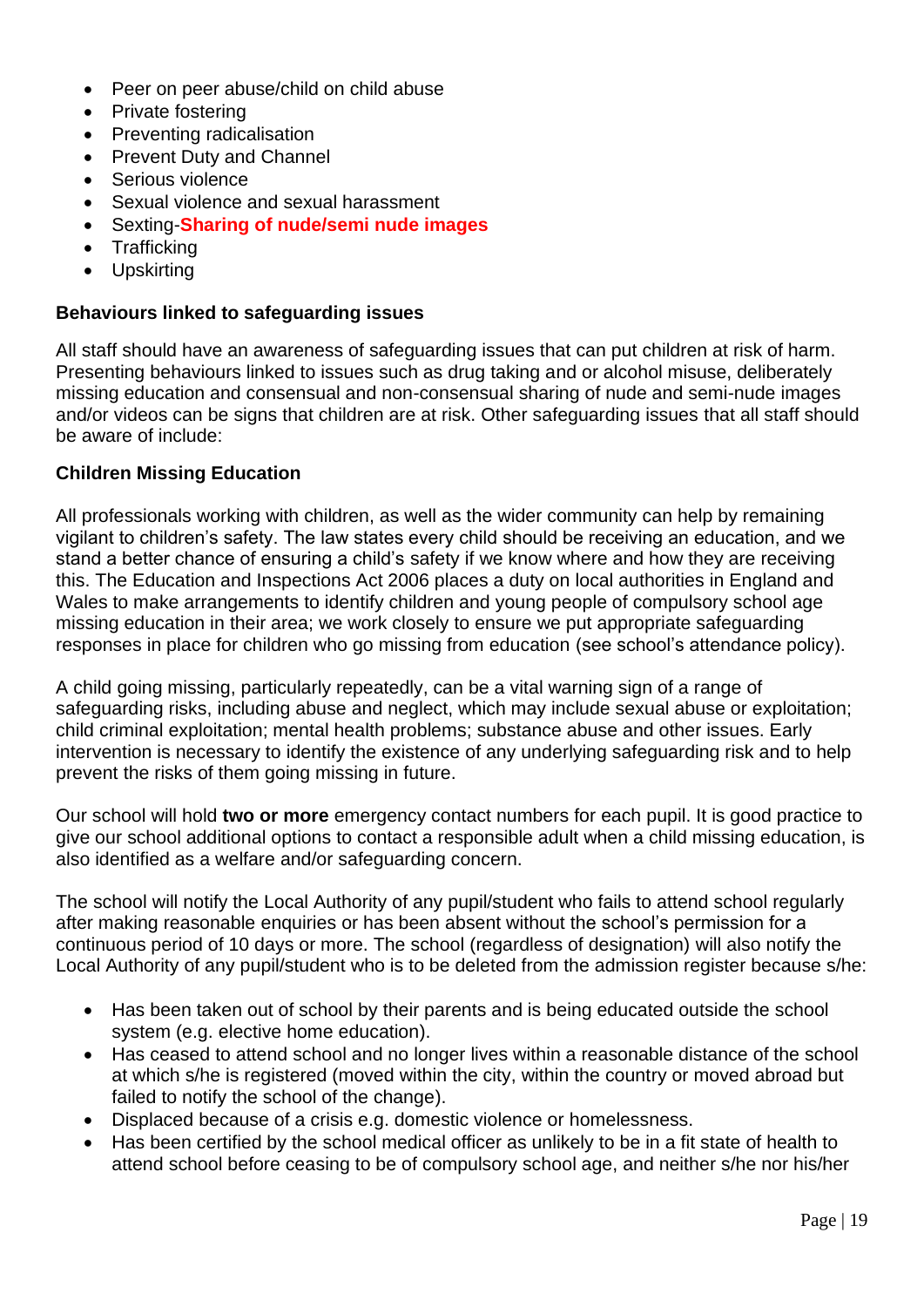parent has indicated the intention to continue to attend the school after ceasing to be of compulsory school age;

- Is in custody for a period of more than four months due to a final court order and the proprietor does not reasonably believe that s/he will return to the school at the end of that period; or
- Has been permanently excluded.

Our school will demonstrate that we have taken reasonable enquiries to ascertain the whereabouts of children that would be considered ['missing'](https://www.gov.uk/government/publications/children-missing-education)

## **Child Missing from Home or Care**

There are strong links between children involved in criminal and sexual exploitation and other behaviours such as running away from home, care or school, bullying, self-harm, teenage pregnancy, truancy, and substance misuse.

In addition, some children are particularly vulnerable, for example, children with special needs, those in residential or foster care, those leaving care, migrant children, particularly those who are unaccompanied, those forced into marriage, those involved in gangs and unaccompanied asylumseeking children.

Most children who go missing are not in care and go missing from their family home. However, children who are looked after are much more likely to run away than those who live at home, and over 50% of young people in care have run away at some point.

Guidance document

• [Children who run away or go missing from home or care](https://www.gov.uk/government/publications/children-who-run-away-or-go-missing-from-home-or-care)

## **Child Sexual Exploitation (CSE) and Child Criminal Exploitation (CCE).**

Both CSE and CCE are forms of abuse that occur where an individual or group takes advantage of an imbalance in power to coerce, manipulate or deceive a child into taking part in sexual or criminal activity, in exchange for something the victim needs or wants, and/or for the financial advantage or increased status of the perpetrator or facilitator and/or through violence or the threat of violence.

CSE and CCE can affect children, both male and female and can include children who have been moved (commonly referred to as trafficking) for the purpose of exploitation.

## **Child Criminal Exploitation (CCE)**

Some specific forms of CCE can include children being forced or manipulated into transporting drugs or money through county lines, working in cannabis factories, shoplifting, or pickpocketing. They can also be forced or manipulated into committing vehicle crime or threatening/committing serious violence to others.

Children can become trapped by this type of exploitation as perpetrators can threaten victims (and their families) with violence or entrap and coerce them into debt. They may be coerced into carrying weapons such as knives or begin to carry a knife for a sense of protection from harm, from others. As children involved in criminal exploitation often commit crimes themselves, their vulnerability as victims is not always recognised by adults and professionals, (particularly older children), and they are not treated as victims despite the harm they have experienced. They may still have been criminally exploited even if the activity appears to be something they have agreed or consented to.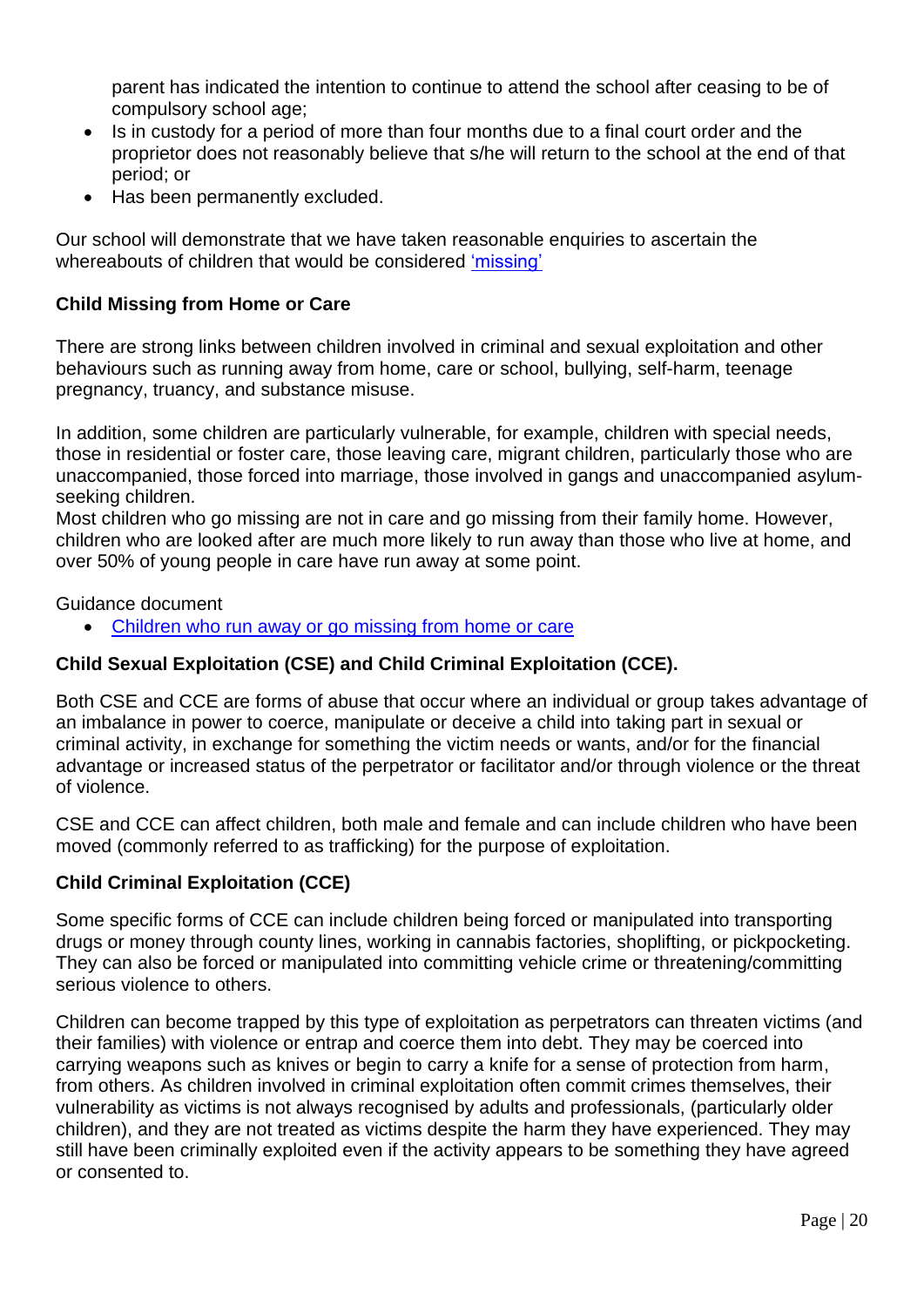It is important to note that the experience of girls who are criminally exploited can be very different to that of boys. The indicators may not be the same, however professionals should be aware that girls are at risk of criminal exploitation too. It is also important to note that both boys and girls being criminally exploited may be at higher risk of sexual exploitation.

Some of the following can be indicators of CCE:

- children who appear with unexplained gifts or new possessions.
- children who associate with other young people involved in exploitation.
- children who suffer from changes in emotional well-being.
- children who misuse drugs and alcohol.
- children who go missing for periods of time or regularly come home late.
- children who regularly miss school or education or do not take part in education.

Guidance documents:

- [Safeguarding children who may have been trafficked](https://www.gov.uk/government/publications/safeguarding-children-who-may-have-been-trafficked-practice-guidance)
- [Child Exploitation -](https://www.staffsscb.org.uk/working-together-to-safeguard-children/child-exploitation/) StaffsSCB

## **Child sexual exploitation (CSE)**

CSE is a form of child sexual abuse. Sexual abuse may involve physical contact, including assault by penetration (for example, rape or oral sex) or nonpenetrative acts such as masturbation, kissing, rubbing, and touching outside clothing. It may include non-contact activities, such as involving children in the production of sexual images, forcing children to look at sexual images or watch sexual activities, encouraging children to behave in sexually inappropriate ways or grooming a child in preparation for abuse including via the internet.

CSE can occur over time or be a one-off occurrence and may happen without the child's immediate knowledge e.g. through others sharing videos or images of them on social media.

CSE can affect any child, who has been coerced into engaging in sexual activities. This includes 16- and 17-year olds who can legally consent to have sex. Some children may not realise they are being exploited e.g. they believe they are in a genuine romantic relationship.

The above CCE indicators can also be signs of CSE, as can having older boyfriends or girlfriends and/or suffering from sexually transmitted infections/becoming pregnant.

Guidance documents:

- [Child Sexual Exploitation Definition & Guidance](https://www.google.com/url?sa=t&rct=j&q=&esrc=s&source=web&cd=&cad=rja&uact=8&ved=2ahUKEwiQjKPPusrqAhVjs3EKHehtAFoQFjAEegQIBBAB&url=https%3A%2F%2Fwww.gov.uk%2Fgovernment%2Fpublications%2Fchild-sexual-exploitation-definition-and-guide-for-practitioners&usg=AOvVaw3_SgEJIra33fq4k-9DIegf)
- [Know about CSE](http://www.knowaboutcse.co.uk/)

### **County Lines**

County lines is a term used to describe gangs and organised criminal networks involved in exporting illegal drugs (primarily crack cocaine and heroin) into one or more importing areas (within the UK), using dedicated mobile phone lines or other form of "deal line".

Exploitation is an integral part of the county lines offending model with children and vulnerable adults exploited to move and/or store drugs and money. Offenders will often use coercion, intimidation, violence (including sexual violence) and weapons to ensure compliance of victims.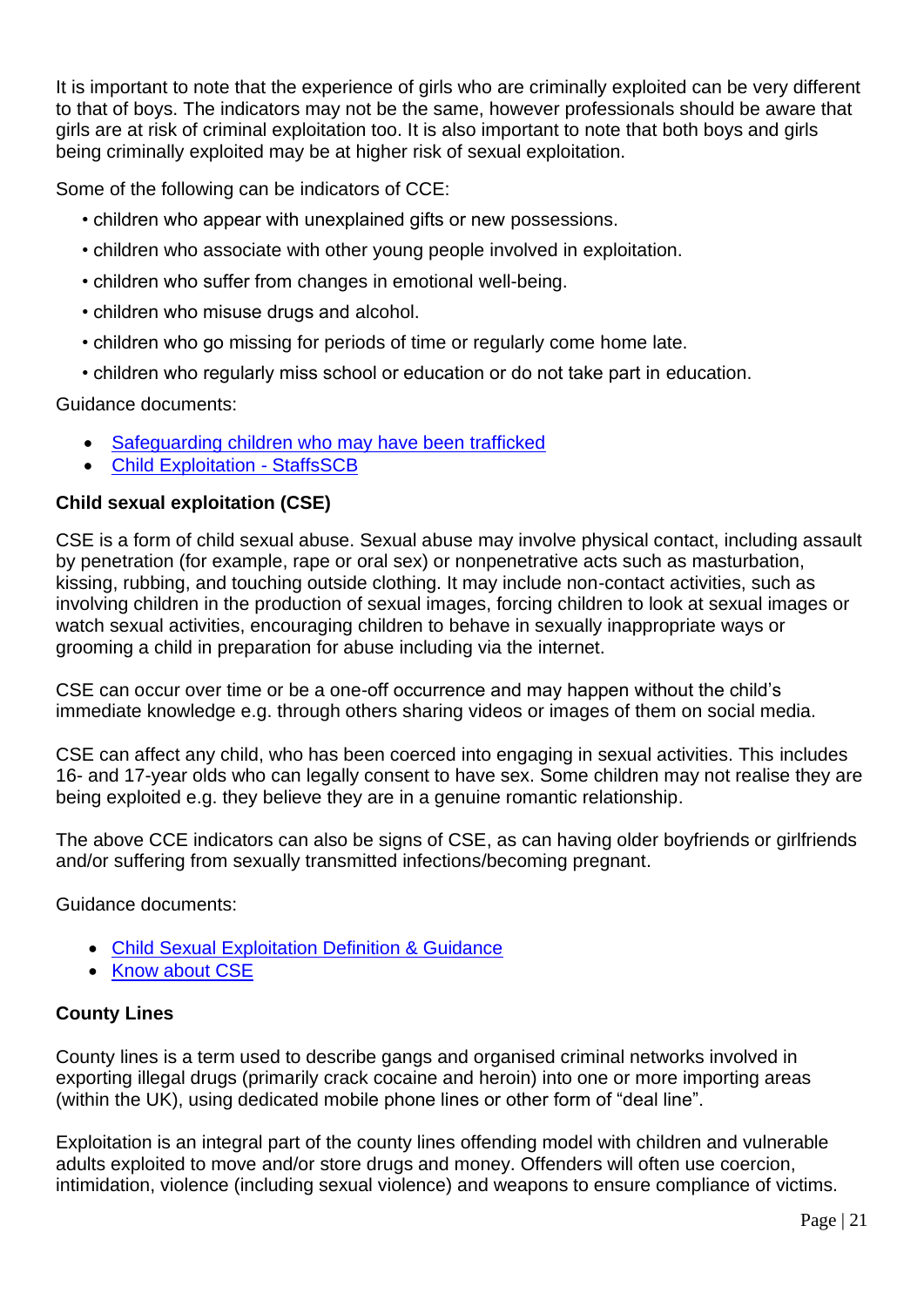Children can be targeted and recruited into county lines in several locations including schools, further and higher educational institutions, pupil referral units, special educational needs schools, children's homes, and care homes.

Children are often recruited to move drugs and money between locations and are known to be exposed to techniques such as 'plugging', where drugs are concealed internally to avoid detection. Children can easily become trapped by this type of exploitation as county lines gangs create drug debts and can threaten serious violence and kidnap towards victims (and their families) if they attempt to leave the county lines network.

One of the ways of identifying potential involvement in county lines are missing episodes (both from home and school), when the victim may have been trafficked for the purpose of transporting drugs and a referral to the National Referral Mechanism (NRF) should be considered. Further information can be found here [National Referral Mechanism.](https://assets.publishing.service.gov.uk/government/uploads/system/uploads/attachment_data/file/233310/NRM_child_first_responders_guidance.pdf)

If a child is suspected to be at risk of or involved in county lines, a safeguarding referral should be considered alongside consideration of availability of local services/third sector providers who offer support to victims of county lines exploitation.

Like other forms of abuse and exploitation, county lines exploitation: -

- Can affect any child or young person (male or female) under the age of 18 years.
- Can affect any vulnerable adult over the age of 18 years.
- Can still be exploitation even if the activity appears consensual.
- Can involve force and/or enticement-based methods of compliance and is often accompanied by violence or threats of violence.
- Can be perpetrated by individuals or groups, males or females, and young people or adults and
- Is typified by some form of power imbalance in favour of those perpetrating the exploitation. Whilst age may be the most obvious, this power imbalance can also be due to a range of other factors including gender, cognitive ability, physical strength, status, and access to economic or other resources.

Guidance Document:

• [Criminal Exploitation of Children and Vulnerable Adults; County Lines](https://www.gov.uk/government/publications/criminal-exploitation-of-children-and-vulnerable-adults-county-lines)

## **Domestic Abuse**

Any incident or pattern of incidents of controlling, coercive or threatening behaviour, violence, or abuse between those aged 16 or over who are or have been intimate partners or family members regardless of gender or sexuality. This can encompass but is not limited to the following types of abuse:

- Psychological
- Physical
- Sexual
- Financial
- Emotional

Exposure to domestic abuse and/or violence can have a serious, long lasting emotional and psychological impact on children. In some cases, a child may blame themselves for the abuse or may have had to leave the family home as a result. Domestic abuse affecting young people, can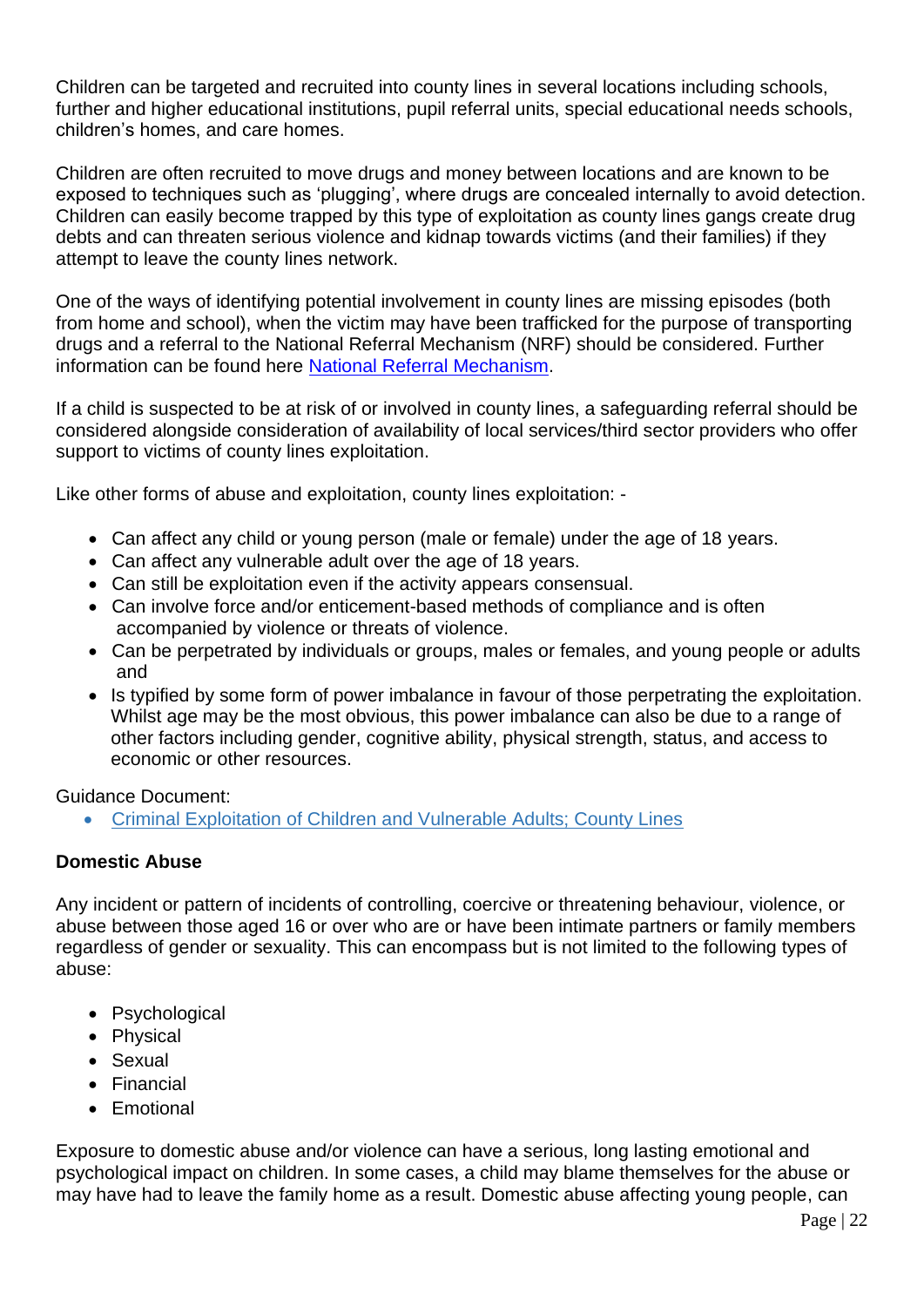also occur within their personal relationships, as well as in the context of their home life. We will signpost and support our children/ young people.

Guidance Documents:

- [Domestic Violence and Abuse](https://www.gov.uk/guidance/domestic-violence-and-abuse)
- [Domestic Abuse-Staffsscb](https://www.staffsscb.org.uk/?s=domestic+abuse)
- [NSPCC-Domestic Abuse](https://www.nspcc.org.uk/what-is-child-abuse/types-of-abuse/domestic-abuse/)

## **Drugs**

There is evidence that children and young people are increasingly misusing alcohol and illegal drugs. Consequences range from non-attendance and poor attainment at school, poor health, committing crime to support 'habits' and increased risk of being a victim of violent crime and criminal exploitation, including sexual exploitation.

Guidance Documents:

- [NSPCC-Parental Substance Misuse](https://learning.nspcc.org.uk/children-and-families-at-risk/parental-substance-misuse)
- [SSCB-Working with parents who misuse substances](https://www.ssscb.org.uk/wp-content/uploads/2020/04/Section-4Q-Working-with-Parents-who-misuse-substances.pdf)
- [Drugs Advise for Schools](https://www.gov.uk/government/publications/drugs-advice-for-schools)

## **Fabricated or Induced Illness (FII)**

Fabricated or Induced Illness is a condition whereby a child suffers harm through the deliberate action of their carer, and which is attributed by the adult to another cause. There may be several explanations for these circumstances, and each requires careful consideration and review. Concerns about a child's health should be discussed with a health professional who is involved with the child. Guidance Documents:

- [Safeguarding children in whom illness is fabricated or induced](https://www.gov.uk/government/publications/safeguarding-children-in-whom-illness-is-fabricated-or-induced)
- [Staffsscb-Fabricated or induced Illness Guidance](https://www.staffsscb.org.uk/wp-content/uploads/2020/12/Fabricated-or-Induced-Illness.pdf)

### **Homelessness**

Being homeless or being at risk of becoming homeless presents a real risk to a child's welfare. The designated safeguarding lead (and any deputies) should be aware of contact details and referral routes into the Local Housing Authority, so they can raise/progress concerns at the earliest opportunity.

Indicators that a family may be at risk of homelessness include household debt, rent arrears, domestic abuse, and anti-social behaviour, as well as the family being asked to leave a property. Whilst referrals and/or discussion with the Local Housing Authority should be progressed as appropriate, and in accordance with local procedures, this does not, and should not, replace a referral into children's social care where a child has been harmed or is at risk of harm.

Our staff will consider homelessness in the context of children who live with their families, and intervention will be on that basis. However, it is also recognised that in some cases 16- and 17 year olds could be living independently from their parents or guardians, for example through their exclusion from the family home, and they will require a different level of intervention and support.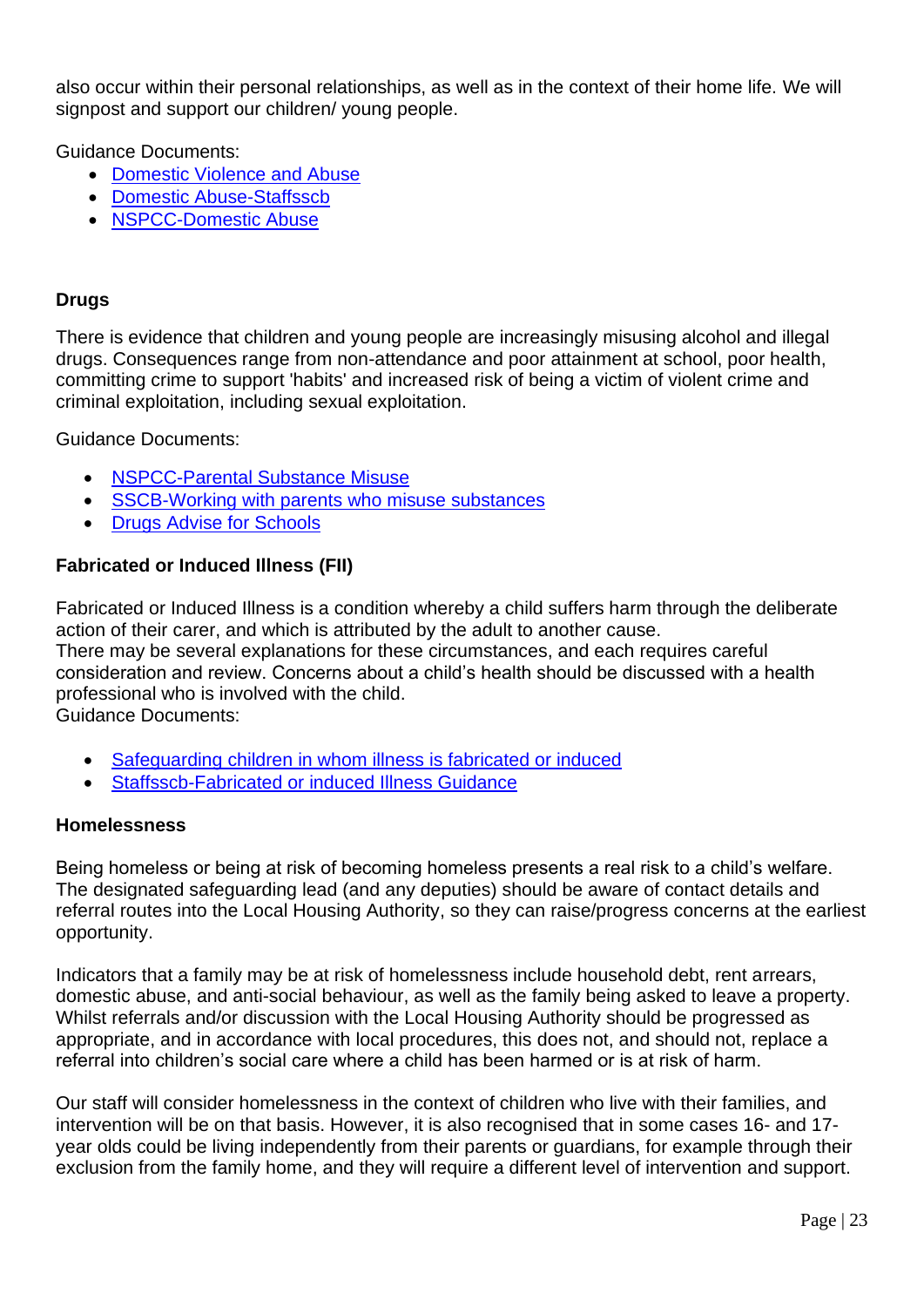Children's services will be the lead agency for these young people and the designated safeguarding lead (or a deputy) should ensure appropriate referrals are made based on the child's circumstances.

## **Honour-based Abuse**

So-called 'honour-based' abuse (HBA) encompasses incidents or crimes which have been committed to protect or defend the honour of the family and/or the community, including female genital mutilation (FGM), forced marriage, and practices such as breast ironing. Abuse committed in the context of preserving "honour" often involves a wider network of family or community pressure and can include multiple perpetrators.

It is important to be aware of this dynamic and additional risk factors, when deciding what form of safeguarding action to take. All forms of HBA are abuse (regardless of the motivation) and should be handled and escalated as such. Professionals in all agencies, and individuals and groups in relevant communities, need to be alert to the possibility of a child being at risk of HBA, or already having suffered HBA.

## **Female Genital Mutilation (FGM)**

FGM comprises of all procedures involving partial or total removal of the external female genitalia or other injury to the female genital organs. It is illegal in the UK and a form of child abuse with long-lasting harmful consequences.

FGM is known by several names including "cutting", "female circumcision" or "initiation". The term female circumcision suggests that the practice is like male circumcision, but it bears no resemblance to male circumcision and it has serious health consequences with no medical benefits. FGM is also linked to domestic abuse, particularly in relation to "honour-based abuse".

FGM mandatory reporting duty for teachers Section 5B of the Female Genital Mutilation Act 2003 (as inserted by section 74 of the Serious Crime Act 2015) places a statutory duty upon teachers along with regulated health and social care professionals in England and Wales, to report to the police where they discover (either via disclosure by the victim or visual evidence) that FGM appears to have been carried out on a girl under 18.

Those failing to report such cases may face disciplinary sanctions. It is rare to see visual evidence, and children should not be examined but the same definition of what is meant by "to discover that an act of FGM appears to have been carried out" is used for all professionals to whom this mandatory reporting duty applies.

Staff **must** personally report to the police cases where they discover that an act of FGM appears to have been carried out. Unless there is good reason not to, they should still consider and discuss any such case with the DSL (or deputy) and involve children's social care as appropriate. The duty does not apply in relation to at risk or suspected cases (i.e. where staff do not discover that FGM appears to have been carried out, either through disclosure by the victim or visual evidence) or in cases where the woman is 18 or over. In these cases, staff will follow local safeguarding procedures.

Guidance Documents: -

- [Multi Agency Statutory guidance on Female Genital Mutilation](https://www.gov.uk/government/publications/multi-agency-statutory-guidance-on-female-genital-mutilation)
- [Female Genital Mutilation Act 2003](https://www.gov.uk/government/publications/mandatory-reporting-of-female-genital-mutilation-procedural-information)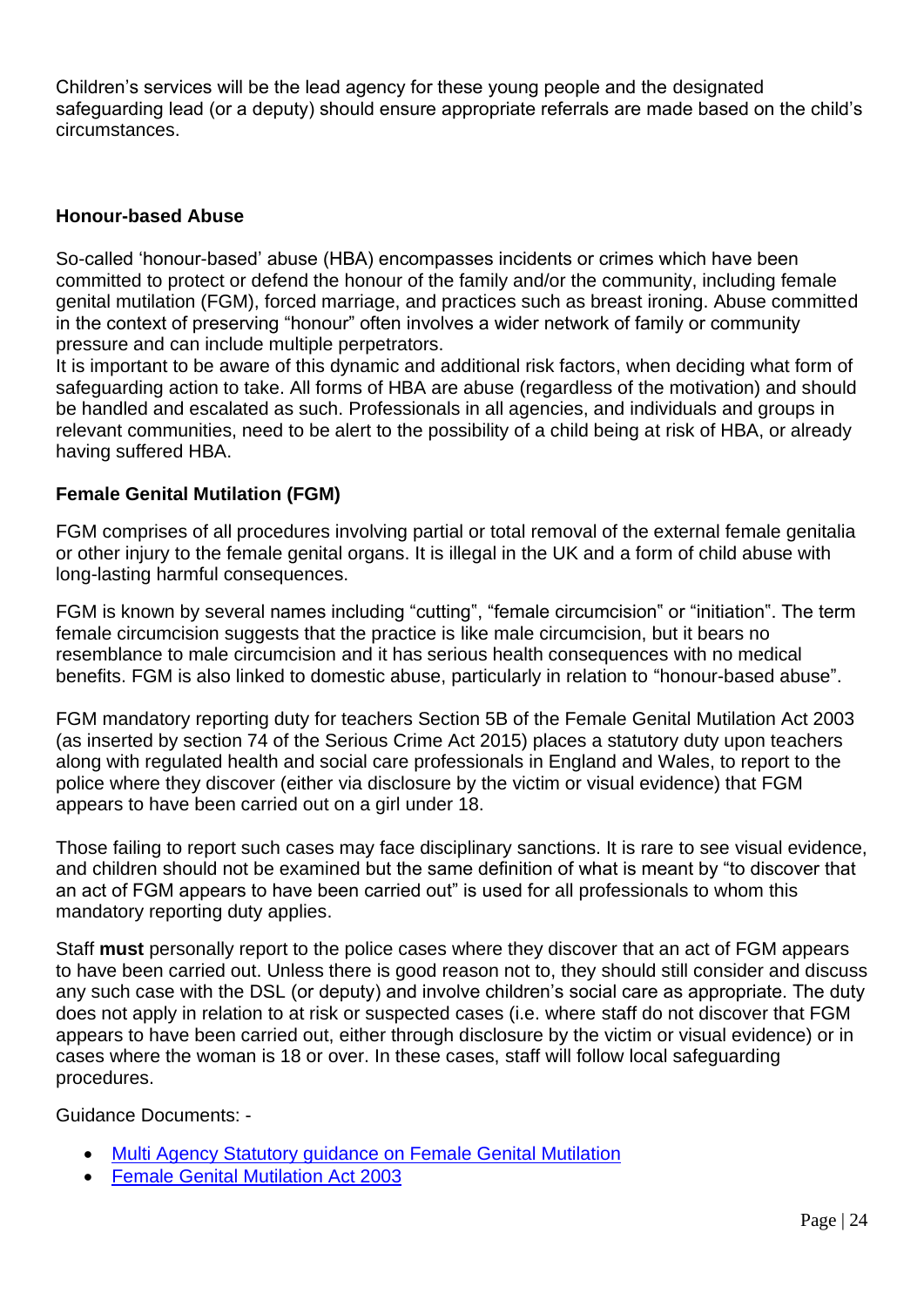## **Forced Marriage**

Forcing a person into a marriage is a crime in England and Wales. A forced marriage is one, entered, **without** the full and free consent of one or both parties and where violence, threats or any other form of coercion is used to cause a person to enter a marriage. The threats can be physical or emotional and psychological. A lack of full and free consent can be where a person does not consent or where they cannot consent (if they have learning disabilities, for example). Some perpetrators use perceived culture practices, to coerce a person into marriage. Schools and colleges play an important role in safeguarding children from forced marriage.

There are some significant differences between the referral of a concern about a young person being forced into marriage and other child protection referrals. Professionals must be aware that sharing information with a young person's parents, extended family, or members of their community, could put the young person in a situation of significant risk.

Any disclosure that indicates a young person may be facing a forced marriage must be taken seriously by professionals who should also realise that this could be 'one chance to save a life'. A forced marriage is a marriage in which one or both spouses do not consent to the marriage but are coerced into it. Duress can include physical, psychological, financial, sexual, and emotional pressure. In cases of vulnerable adults who lack the capacity to consent to marriage, coercion is not required for a marriage to be forced.

Guidance Document:

• [Forced Marriage](https://www.gov.uk/guidance/forced-marriage)

## **Mental Health**

**All** staff have an incredibly important role to play in supporting the mental health and wellbeing of our pupils and **are** aware that mental health problems can, in some cases, be an indicator that a child has suffered or is at risk of suffering abuse, neglect or exploitation.

We have clear systems and processes in place for identifying possible mental health problems, including routes to escalate and clear referral and accountability systems. At Waterhouses CE Primary Academy all staff and children ae involved in 'Healthy Minds – Healthy Bodies' and we understand the importance of developing and promoting healthy minds and bodies to support each adult and child to reach their full potential. **Mr Matthew Dodson is our named Mental Health Lead.**

Only appropriately trained professionals should attempt to make a diagnosis of a mental health problem. Education staff, however, are well placed to **observe** children day-to-day and identify those whose behaviour suggests that they may be experiencing a mental health problem or be at risk of developing one.

Where children have suffered abuse and neglect, or other potentially traumatic Adverse Childhood Experiences (ACE), this can have a lasting impact throughout childhood, adolescence and into adulthood. It is key that staff are aware of how these children's experiences, can impact on their mental health, behaviour, and education.

Guidance and helpful documents: -

- [Addressing Trauma and Adversity](https://www.youngminds.org.uk/professional/resources/addressing-trauma-and-adversity/?gclid=EAIaIQobChMI85GHo_W08gIVn4BQBh2y8AdUEAAYASAAEgLU9fD_BwE)
- [Mental Health and Behaviour in Schools Guidance.](https://assets.publishing.service.gov.uk/government/uploads/system/uploads/attachment_data/file/755135/Mental_health_and_behaviour_in_schools__.pdf)
- [Preventing and tackling bullying](https://assets.publishing.service.gov.uk/government/uploads/system/uploads/attachment_data/file/623895/Preventing_and_tackling_bullying_advice.pdf)
- [PHE Rise Above for Schools programme.](https://staffordshire-my.sharepoint.com/personal/viki_hulme_staffordshire_gov_uk/Documents/Documents/PHE%20launches%20Rise%20Above%20for%20Schools%20programme%20-%20GOV.UK%20(www.gov.uk))
- [Every Interaction Matters](https://www.minded.org.uk/Component/Details/685525)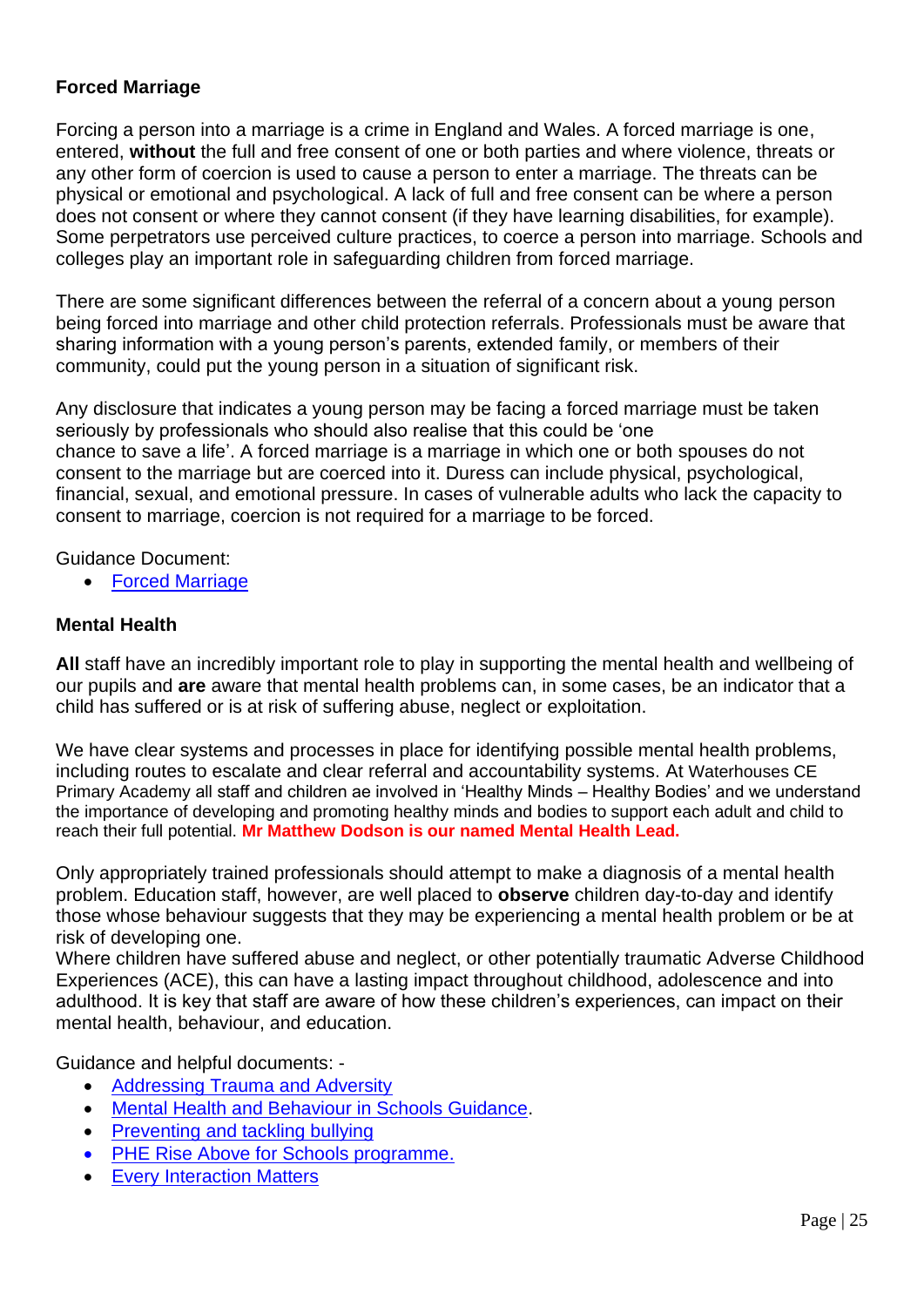- [Education recovery](https://assets.publishing.service.gov.uk/government/uploads/system/uploads/attachment_data/file/993053/Education_recovery_support_June-2021.pdf)
- [MIND-Parenting Capacity and Mental Health](https://www.mind.org.uk/information-support/tips-for-everyday-living/parenting-with-a-mental-health-problem/parenting-and-mental-health/)
- [NSPCC-Mental Health and Parenting](https://www.nspcc.org.uk/keeping-children-safe/support-for-parents/mental-health-parenting/)
- [SSCB-Children & Young People who Self Harm or Disclose an Intent to Die by Suicide](https://www.ssscb.org.uk/wp-content/uploads/2020/04/Section-4U-Children-and-Young-People-who-Self-Harm-or-Disclose-an-Intent-to-Die-by-Suicide.docx)
- Staffordshire County Council Resource Bank (sent out at least annually)

If staff have a mental health concern about a child that is also a safeguarding concern, immediate action should be taken, following their child protection policy, and by speaking to the designated safeguarding lead, deputy or Headteacher.

## **Online Safety**

The use of technology has become a significant component of many safeguarding issues. Child Criminal Exploitation, Child Sexual Exploitation, radicalisation, sexual predation, and technology often provides the platform that facilitates harm.

At Waterhouses CE Primary Academy we realise that it is essential for our children to be safeguarded from potentially harmful and inappropriate online material. We have an effective whole school/college approach to online safety which empowers us to protect and educate pupils, students, and staff in their use of technology and establishes mechanisms for us to identify, intervene in, and escalate any concerns where appropriate.

The breadth of issues classified within online safety is considerable, but can be categorised into four areas of risk:

- **Content**: being exposed to illegal, inappropriate, or harmful content, for example: pornography, fake news, racism, misogyny, self-harm, suicide, anti-Semitism, radicalisation, and extremism.
- **Contact**: being subjected to harmful online interaction with other users; for example: peer to peer pressure, commercial advertising and adults posing as children or young adults with the intention to groom or exploit them for sexual, criminal, financial or other purposes.
- **Conduct**: personal online behaviour that increases the likelihood of, or causes, harm; for example, making, sending and receiving explicit images (e.g. consensual and nonconsensual sharing of nudes and semi-nudes and/or pornography, sharing other explicit images and online bullying; and
- **Commerce**: risks such as online gambling, inappropriate advertising, phishing and or financial scams. If you feel your pupils, students or staff are at risk, please report it to the Anti-Phishing Working Group (https://apwg.org/).

We ensure that online safety is a running and interrelated theme whilst devising and implementing policies and procedures. We consider online safety in other relevant policies, when planning curriculum, teacher training, the role and responsibilities of the DSL and parental engagement. We have filters and monitoring systems in place, and these are regulated, and risk assessed as part of the prevent duty.

We have an online safety policy [Online-Safety-Policy-2021.pdf](https://waterhouses.staffs.sch.uk/wp-content/uploads/sites/2/2021/01/Online-Safety-Policy-2021.pdf) which identifies the usage and expected behaviour of children. As a school we appreciate the value of technology and that appropriate filters are in place, yet this does not lead to unreasonable restrictions which would limit online teaching and safeguarding.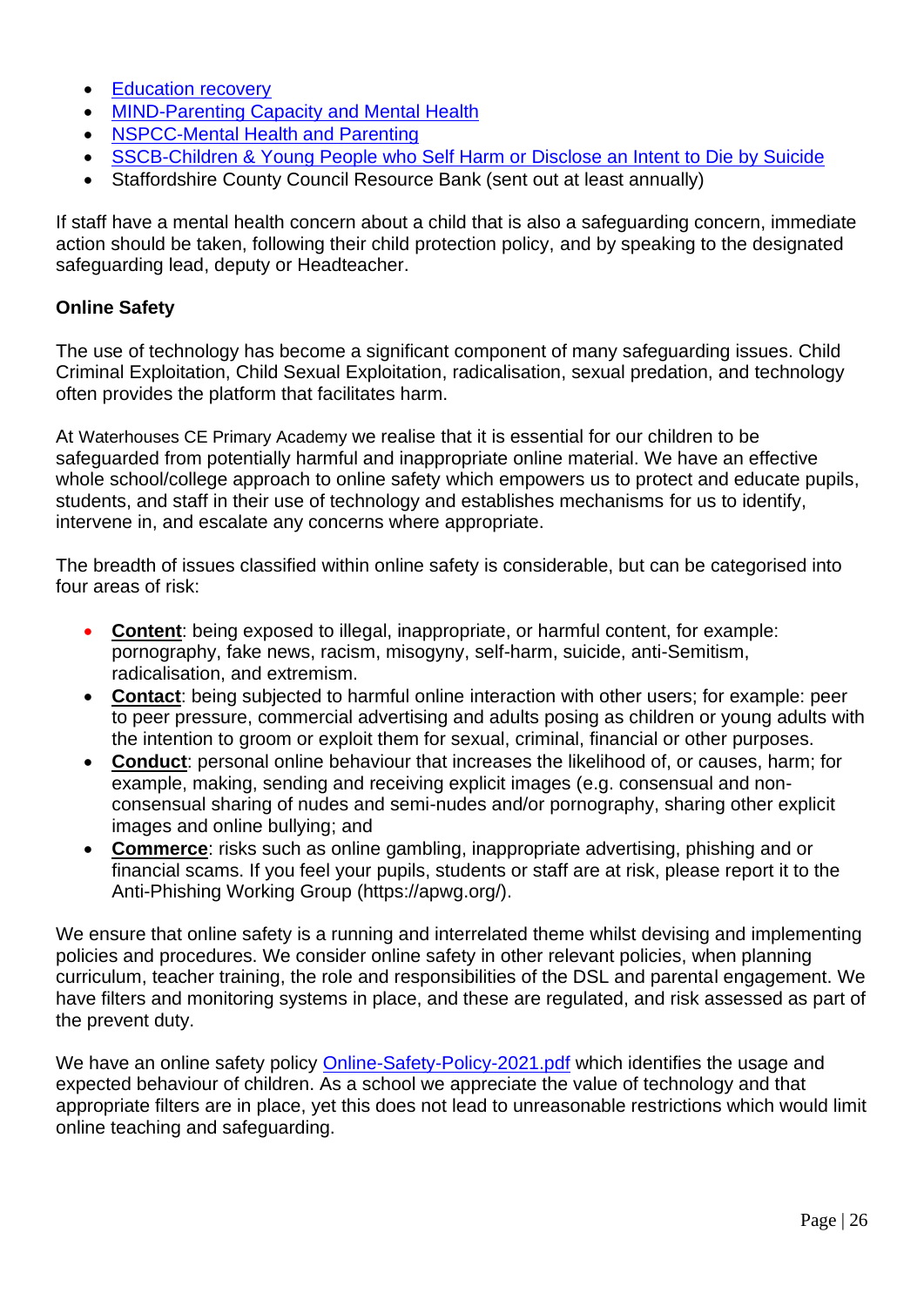Education at home/Remote learning: - Where children are being asked to learn online at home, our school will refer to and use the links and resources provided by the DfE; Safeguarding in schools, colleges and other providers and Safeguarding in remote education.

The DSL and headteacher will identify 'vulnerable' pupils (pupils who are deemed to be vulnerable or are at risk of harm) via risk assessment prior to the period of remote learning.

At Waterhouses CE Primary Academy a range of Learning materials are used for remote learning: *The School will use a range of different teaching methods during* 

*remote learning to help explain concepts and address* 

*misconceptions easily. For the purpose of providing remote* 

*learning, the school may make use of:*

- Work booklets
- Current online learning portals
- Educational websites
- Reading tasks
- Pre-recorded video or audio lessons
	- Online safety is in line with school's [Online-Safety-Policy-2021.pdf](https://waterhouses.staffs.sch.uk/wp-content/uploads/sites/2/2021/01/Online-Safety-Policy-2021.pdf) which where possible, all interactions will be textual and public.

If at any point staff and pupils use video communication, they must:

- Communicate in groups one-to-one sessions are not permitted. (If only one child is self-isolating, staff in school will meet with that child in pairs).
- Wear suitable clothing this includes others in their household.
- Be situated in a suitable 'public' living area within the home with an appropriate background – 'private' living areas within the home, such as bedrooms, are not permitted during video communication.
- Use appropriate language this includes others in their household.
- Maintain the standard of behaviour expected in school.
- Use the necessary equipment and computer programs as intended.
- Not record, store, or distribute video material without permission.
- Ensure they have a stable connection to avoid disruption to lessons.
- Always remain aware that they are visible.

All staff and pupils using audio communication must:

- Use appropriate language this includes others in their household.
- Maintain the standard of behaviour expected in school.
- Use the necessary equipment and computer programs as intended. Not record, store, or distribute audio material without

permission.

• Ensure they have a stable connection to avoid disruption to lessons.

• Always remain aware that they can be heard.

The school will consider whether one-to-one sessions are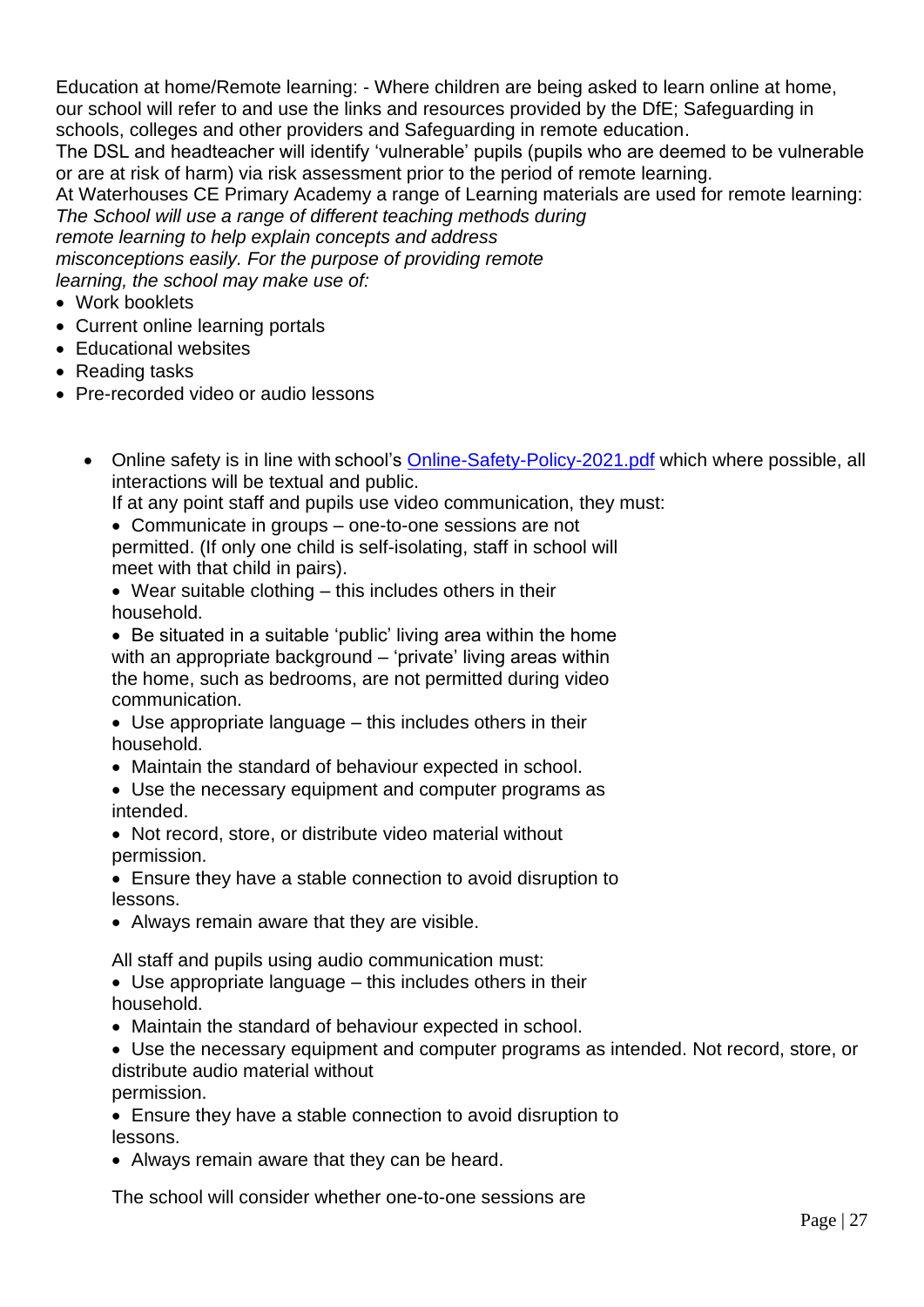appropriate in some circumstances, e.g. to provide support for pupils with SEND. This will be decided and approved by the Headteacher (SENCO). (If meeting with a single child, staff in school will meet with that child in pairs).

Guidance Documents:

- [Children's Commissioner-Online Safety](https://www.childrenscommissioner.gov.uk/?s=online+safety)
- [Teaching online safety in education settings](https://assets.publishing.service.gov.uk/government/uploads/system/uploads/attachment_data/file/811796/Teaching_online_safety_in_school.pdf)
- [Appropriate Filtering and Monitoring](https://www.saferinternet.org.uk/advice-centre/teachers-and-school-staff/appropriate-filtering-and-monitoring)
- [CEOP-Safety Centre](https://www.ceop.police.uk/Safety-Centre/)
- [National Cyber Security Centre](https://www.ncsc.gov.uk/)
- [NSPCC-Undertaking remote teaching safely](https://learning.nspcc.org.uk/news/covid/undertaking-remote-teaching-safely)
- [PHSE-Advice on addressing coronavirus \(COVID-19\)](https://www.pshe-association.org.uk/advice-addressing-coronavirus-covid-19-pshe)
- 360 Degree Safe Online [Safety Review Tool](https://swgfl.org.uk/products/360-degree-safe/)
- [UKCCIS-UK Council for Child Internet Safety](https://www.gov.uk/government/groups/uk-council-for-child-internet-safety-ukccis)

## **Peer on peer abuse (including Child on Child Sexual Violence and Sexual Harassment)**

**All** staff at Waterhouses CE Primary Academy School have the knowledge and awareness that children can and sometimes do abuse other children (often referred to as peer-on-peer abuse).

Peer on peer abuse including sexual violence and sexual harassment can occur between two children of **any** age and sex. It can occur with a single child or group of children. This can happen both inside and outside of our setting including online.

Children who are victims of peer-on-peer abuse including sexual violence and sexual harassment will find the experience stressful and distressing. This is likely to have an adverse effect their educational attainment. This type of abuse can exist on a continuum and may overlap, they can occur online and offline (both physical and verbal) and are never acceptable.

**All** staff at Waterhouses CE Primary Academy School recognise the indicators and signs of peer-onpeer abuse and know how to identify it and respond to reports of it. They understand the importance of the **timely** challenge of inappropriate behaviours between peers, many listed below, that are abusive in nature. They are aware of the importance of: -

- Making clear that peer on peer abuse including sexual violence and sexual harassment is not acceptable and that that we have a zero-tolerance approach.
- Not dismissing peer on per abuse (incl sexual violence or sexual harassment) as "banter", "part of growing up", "just having a laugh" or "boys being boys"; and
- Challenging behaviours (potentially criminal in nature), such as physical and sexual assaults e.g. grabbing bottoms, breasts, and genitalia, flicking bras and the lifting up of skirts.

**All** staff know that if we do not challenge and support our children that this will lead to a **culture** of unacceptable behaviours, an unsafe environment for children and in worst case scenarios a culture that normalises abuse leading to children accepting it as normal and not coming forward to report it.

At Waterhouses CE Primary Academy School we strive for a culture where children feel safe to speak to staff about their experiences. We know that the initial response to a report from a child is vitally important. We do not want to miss that opportunity and so we reassure victims that their reports are being taken seriously and that they will be supported and kept safe. We never give victims the impression that they are creating a problem by reporting sexual violence or sexual harassment. We reassure victims that they should not feel ashamed for making a report.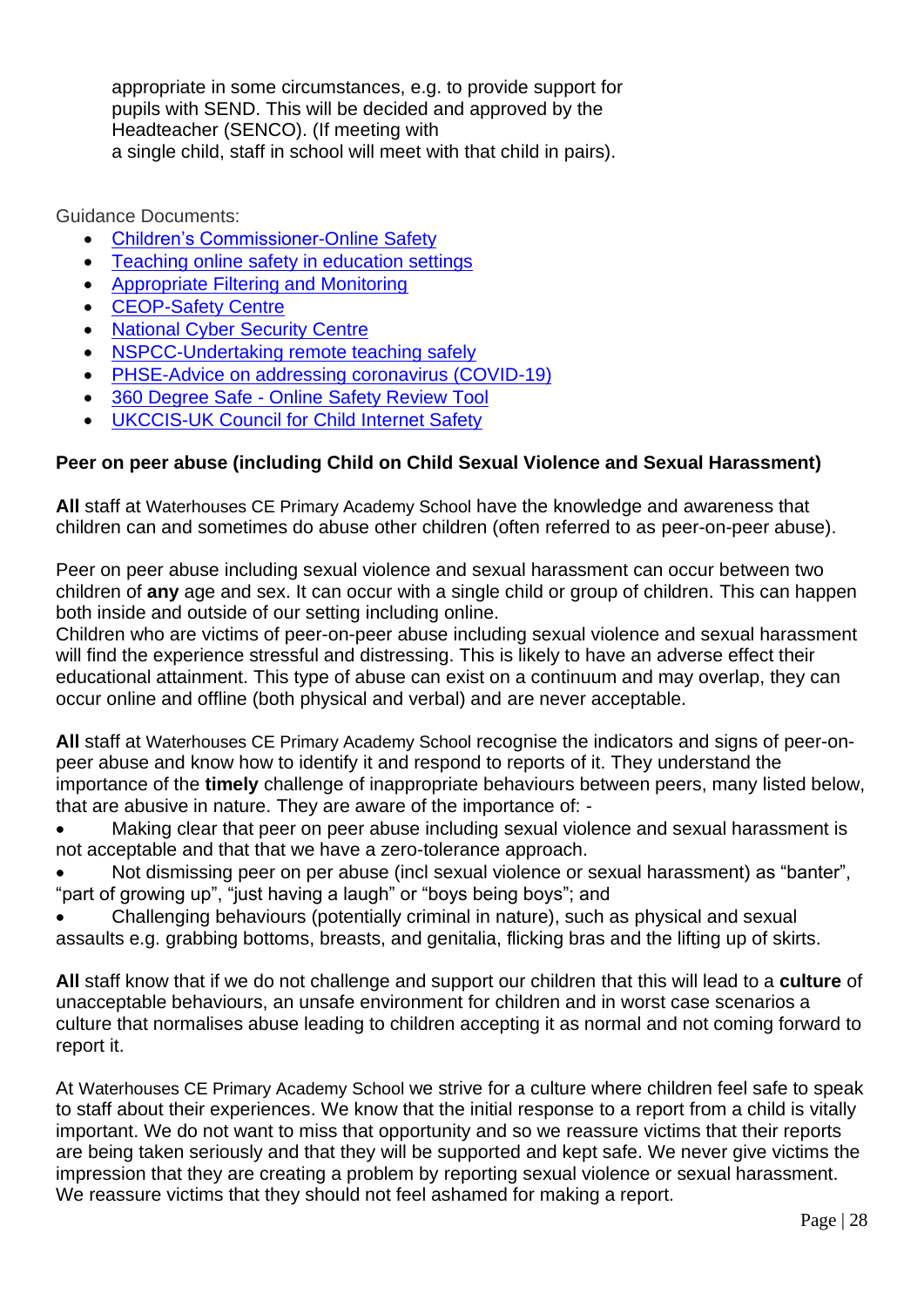We have well promoted and easily understood systems in place so that our children feel confident to knowing their concerns will be treated seriously.

**All** victims are taken seriously and offered appropriate support. Staff are aware of the groups that are potentially more at risk as evidence shows that girls, children with SEND and LGBT children are at greater risk. The DfE states 'peer on peer abuse should be taken as seriously as abuse by adults and should be subject to the same child protection procedures.

Victims of peer-on-peer abuse will be supported by the school's pastoral system and referred to specialist agencies if appropriate. Risk assessment and/or safety planning are an integral part of this support plan, particularly regarding the post incident management.

**All** staff understand, that even if there are no reports in our setting, this does not mean that it is not happening, it may be the case that it is just not being reported. As such it is important that if staff at Waterhouses CE Primary Academy School have any concerns regarding peer-on-peer abuse, they speak to their Designated Safeguarding Lead (DSL) or deputy (DDSL). Our staff will not develop high thresholds before acting.

Peer on peer abuse is most likely to include, but may not be limited to:

- bullying (including cyberbullying, prejudice-based and discriminatory bullying).
- abuse in intimate personal relationships between peers.
- physical abuse such as hitting, kicking, shaking, biting, hair pulling, or otherwise causing physical harm (this may include an online element which facilitates, threatens and/or encourages physical abuse).
- sexual violence such as rape, assault by penetration and sexual assault and may include an online element which facilitates, threatens and/or encourages sexual violence. Causing someone to engage in sexual activity without consent, such as forcing someone to strip, touch themselves sexually, or to engage in sexual activity with a third party.
- sexual harassment such as sexual comments, remarks about clothes and/or appearance, jokes, taunting and online sexual harassment. This also includes the telling of sexual stories, making lewd comments and calling someone sexual names and physical behaviour such as: deliberately brushing against someone, interfering with someone's clothes and displaying pictures, photos or drawings of a sexual nature; and online sexual harassment.
	- causing someone to engage in sexual activity without consent, such as forcing someone to strip, touch themselves sexually, or to engage in sexual activity with a third party.
	- consensual and non-consensual sharing of nudes and semi-nude images and or videos (also known as sexting or youth produced sexual imagery) Consensual image sharing, especially between older children of the same age, may require a different response. It might not be abusive – but children still need to know it is illegal- whilst non-consensual is illegal and abusive.
	- upskirting, which typically involves taking a picture under a person's clothing without their permission, with the intention of viewing their genitals or buttocks to obtain sexual gratification, or cause the victim humiliation, distress, or alarm; and
	- initiation/hazing type violence and rituals (this could include activities involving harassment, abuse or humiliation used as a way of initiating a person into a group and may also include an online element).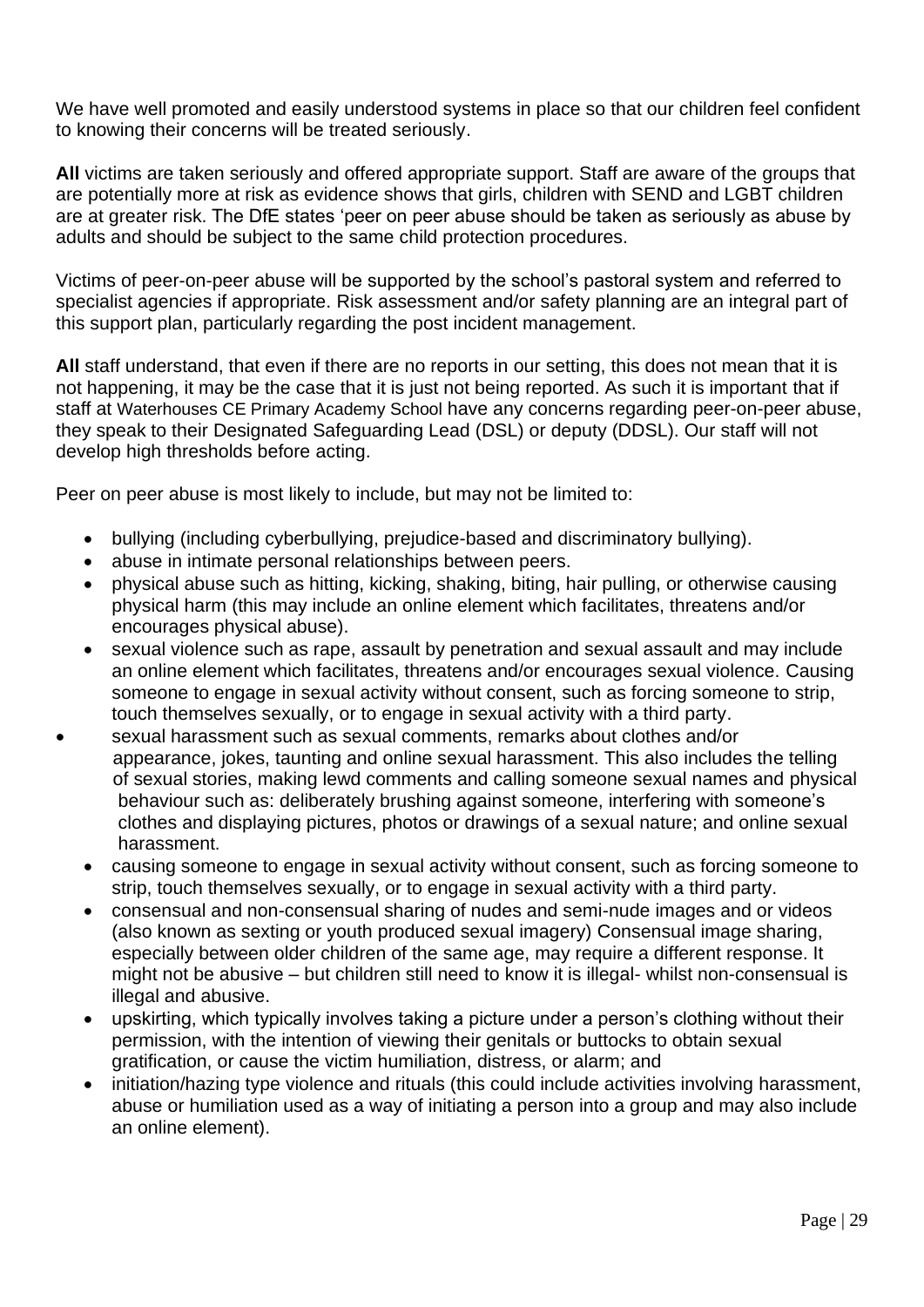**All** staff **are** clear as to the school's or college's policy and procedures with regards to peer on peer abuse and the important role they have to play in preventing it and responding where they believe a child may be at risk from it.

If staff have a concern about a child or a child makes a report to them, they will follow the safeguarding referral process. As is always the case, if staff are in any doubt as to what to do, they should speak to the designated safeguarding lead (or a deputy). Schools behaviour policy will support any sanctions.

The DfE states 'peer on peer abuse should be taken as seriously as abuse by adults and should be subject to the same child protection procedures.

Guidance Documents:

- [Staffsscb-Responding to Sexting Guidance](https://www.staffsscb.org.uk/wp-content/uploads/2020/12/Responding-to-Sexting-Guidance.pdf)
- [Disrespect NoBody](https://www.disrespectnobody.co.uk/)
- [CEOP-Safety centre](https://www.ceop.police.uk/Safety-Centre/)
- [UKCIS Guidance: Sharing Nudes and Semi-Nudes](https://oursaferschools.co.uk/2021/01/13/ukcis/)
- [Sexual violence and sexual harassment between children in schools and colleges](https://assets.publishing.service.gov.uk/government/uploads/system/uploads/attachment_data/file/999239/SVSH_2021.pdf)  [\(publishing.service.gov.uk\)](https://assets.publishing.service.gov.uk/government/uploads/system/uploads/attachment_data/file/999239/SVSH_2021.pdf)
- Review of sexual abuse in schools and colleges GOV.UK (www.gov.uk)
- [Searching, screening and confiscation \(publishing.service.gov.uk\)](https://assets.publishing.service.gov.uk/government/uploads/system/uploads/attachment_data/file/674416/Searching_screening_and_confiscation.pdf)
- Sharing nudes and semi-nudes: advice for education settings working with children and young people - GOV.UK (www.gov.uk)

## **Bullying, including Cyberbullying**

Bullying may be defined as deliberately hurtful behaviour, usually repeated over a period, where it is difficult for those bullied to protect themselves. It can take many forms, but the main types are:

- Physical (e.g. hitting, kicking, theft)
- Verbal (e.g. racist or homophobic remarks, threats, name-calling)
- Emotional (e.g. isolating an individual from the activities and social acceptance of their peer group)
- Cyberbullying (including sexting)

Guidance on bullying can be [Preventing & tackling bullying](https://www.gov.uk/government/publications/preventing-and-tackling-bullying) [Cyberbullying advice](https://assets.publishing.service.gov.uk/government/uploads/system/uploads/attachment_data/file/374850/Cyberbullying_Advice_for_Headteachers_and_School_Staff_121114.pdf)

### **Private Fostering**

A private fostering arrangement is one that is made privately (without the involvement of a local authority) for the care of a child under the age of 16 (under 18, if disabled) by someone other than a parent or immediate relative. If the arrangement is to last, or has lasted, for 28 days or more, it is categorised as private fostering.

Close relatives are defined as a grandparent, brother, sister, uncle, or aunt (whether of full blood or half blood or by marriage or civil partnership), or a stepparent.

People become involved in private fostering for all kinds of reasons. Examples of private fostering include:

- Children who need alternative care because of parental illness.
- Children whose parents cannot care for them because their work or study involves long or antisocial hours.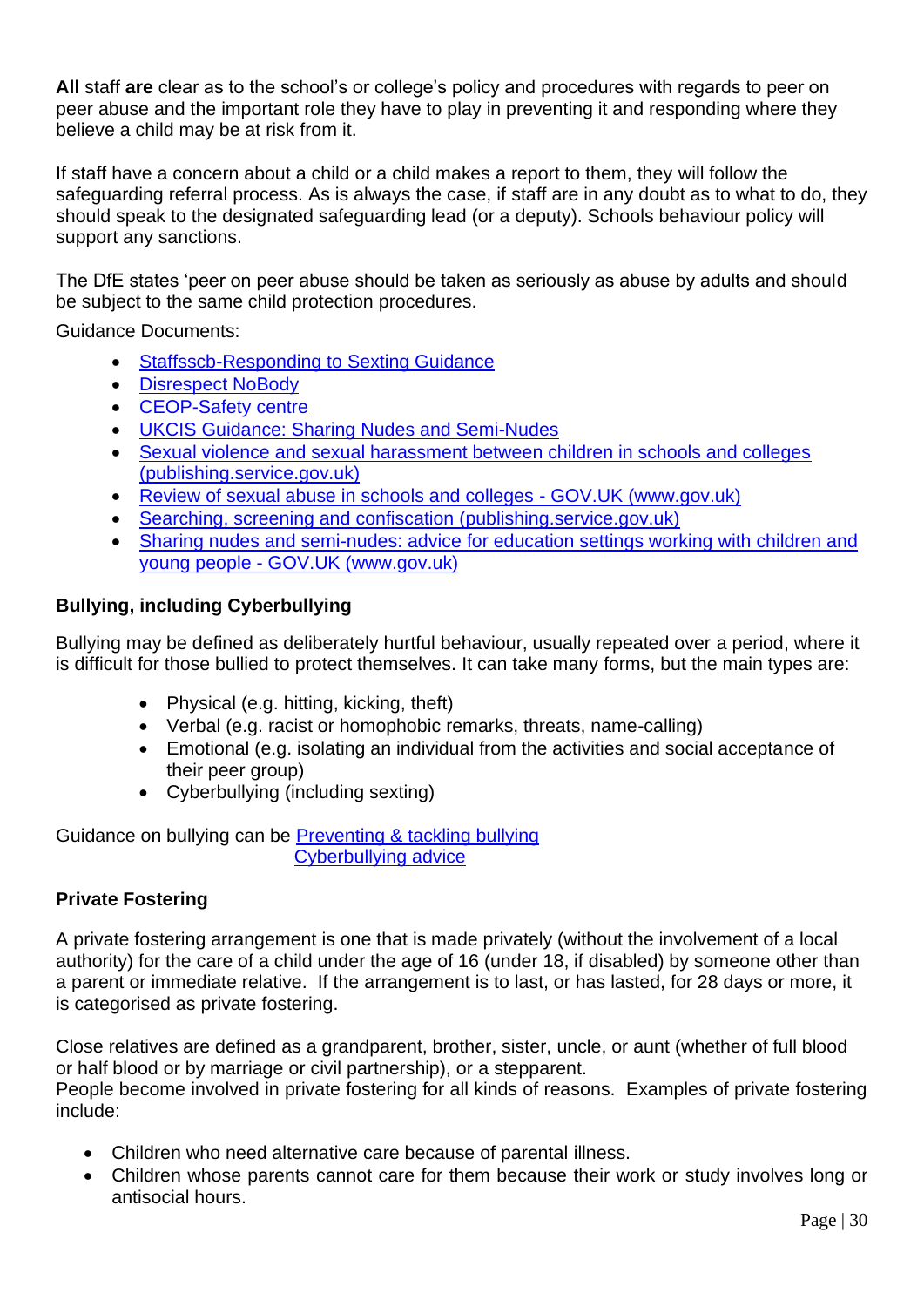- Children sent from abroad to stay with another family, usually to improve their educational opportunities.
- Unaccompanied asylum seeking and refugee children.
- Teenagers who stay with friends (or other non-relatives) because they have fallen out with their parents.
- Children staying with families while attending a school away from their home area.

Our staff at Waterhouses CE Primary Academy School will notify the DSL/DDSL/ Headteacher when they become aware of a private fostering arrangement. There is a mandatory duty on the school to inform Staffordshire Childrens Social Care of a private fostering arrangement by contacting (0800 1313126), who then have a duty to check that the young person is being properly cared for and that the arrangement is satisfactory.

Guidance Document:

• [Children Act 1989 –](https://www.gov.uk/government/publications/children-act-1989-private-fostering) Private Fostering

### **Preventing Radicalisation**

Children are vulnerable to extremist ideology and radicalisation. Similar to protecting children from other forms of harms and abuse, protecting children from this risk should be a part of a schools' or colleges' safeguarding approach.

- **Extremism** is the vocal or active opposition to our fundamental values, including democracy, the rule of law, individual liberty and the mutual respect and tolerance of different faiths and beliefs. This also includes calling for the death of members of the armed forces.
- **Radicalisation** refers to the process by which a person comes to support terrorism and extremist ideologies associated with terrorist groups.
- **Terrorism** is an action that endangers or causes serious violence to a person/people; causes serious damage to property; or seriously interferes or disrupts an electronic system. The use or threat must be designed to influence the government or to intimidate the public and is made for the purpose of advancing a political, religious, or ideological cause.

At Waterhouses CE Primary Academy School we value freedom of speech and the expression of beliefs and ideology as fundamental rights underpinning our society's values. Pupils and school staff have the right to speak freely and voice their opinions. However, freedom comes with responsibility and free speech that is designed to manipulate the vulnerable or that leads to violence and harm of others goes against the moral principles in which freedom of speech is valued. Free speech is not an unqualified privilege; it is subject to laws and policies governing equality, human rights, community safety and community cohesion.

There is no single way of identifying whether a child is likely to be susceptible to an extremist ideology. Background factors combined with specific influences such as family and friends may contribute to a child's vulnerability. Similarly, radicalisation can occur through many different methods (such as social media or the internet) and settings (such as within the home).

The normalisation of extreme views may also make children and young people vulnerable to future manipulation and exploitation. Waterhouses CE Primary Academy School is clear that this exploitation and radicalisation must be viewed as a safeguarding concern and that protecting children from the risk of radicalisation is part of the school's safeguarding duty.

The school's designated safeguarding lead (and any deputies) should be aware of local procedures for making a Prevent referral.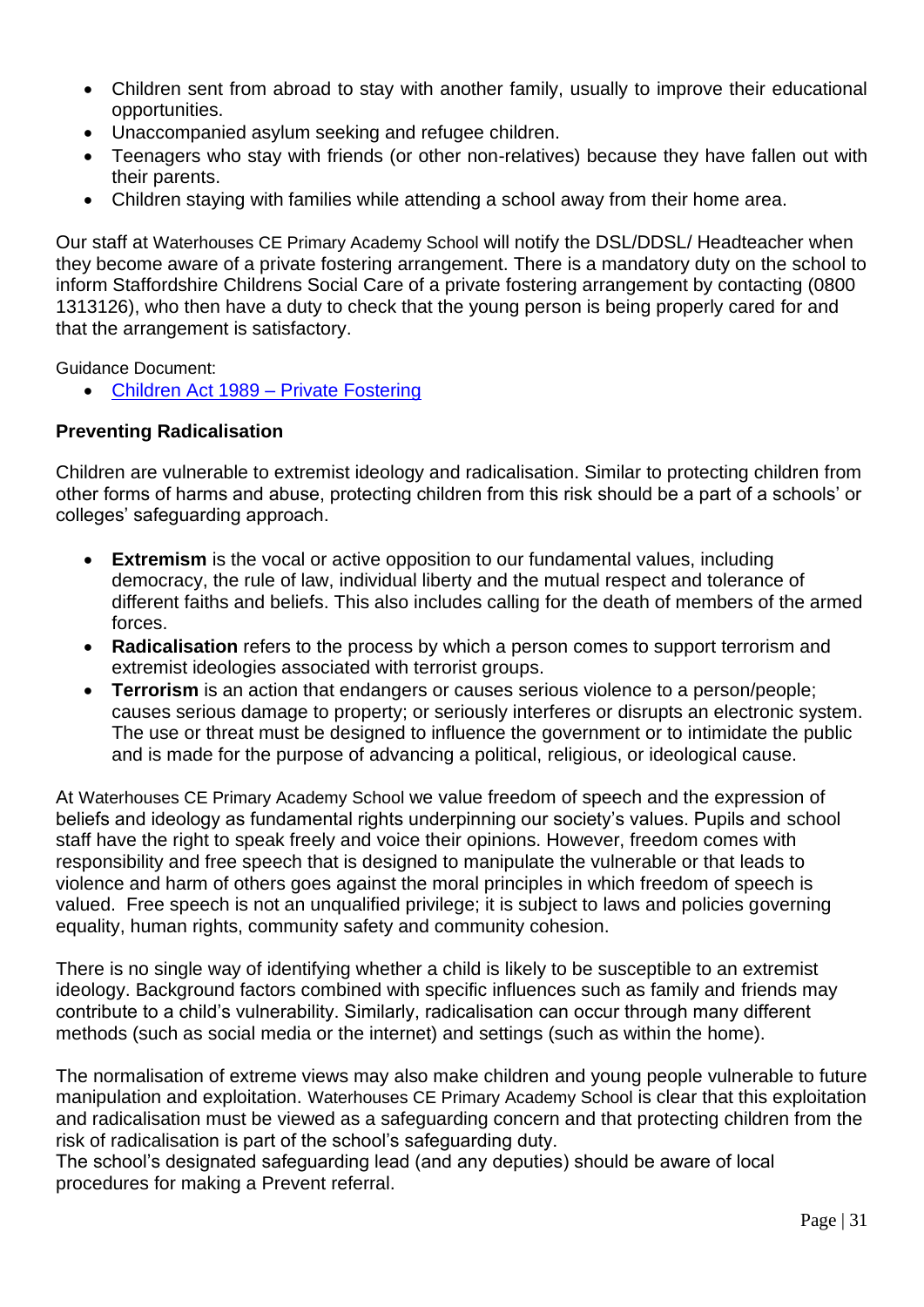Definitions of radicalisation and extremism, and indicators of vulnerability to radicalisation are in

## **Appendix 4**.

## **Prevent Duty and Channel**

## **Prevent**

The school governors, Head Teacher and the DSL will assess the level of risk within the school and put actions in place to reduce that risk. Risk assessment may include consideration of the school's RE curriculum, SEND policy, Worship and Assembly Policy, the use of school premises by external agencies, integration of students by gender and SEN, anti-bullying policy and other issues specific to the school's profile, community and philosophy.

All schools are subject to a duty to have "due regard to the need to prevent people being drawn into terrorism" (section 26, Counter Terrorism and Security Act 2015). This is known as The Prevent Duty and is part of our schools wider safeguarding obligations.

Designated safeguarding leads and other senior leaders familiarise themselves with the revised Prevent duty guidance: for England and Wales, especially paragraphs 57-76, which are specifically concerned with schools (and covers childcare). We follow the guidance in terms of four general themes: risk assessment, working in partnership, staff training, and IT policies.

Our school has a Prevent Single Point of Contact (SPOC) who is the lead within the organisation for safeguarding in relation to protecting individuals from radicalisation and involvement in terrorism: this will normally be the DSL.

The SPOC for our school is **Mrs Joy Hulme.**

Our School will monitor online activity within the school to ensure that inappropriate sites are not accessed by students or staff. This is best done using specialist online monitoring software, which in this school is called Policy Central.

## **Channel**

Channel is a multi-agency approach to provide support to individuals who are at risk of being drawn into terrorist related activity. It is led by the Staffordshire Police Counter-Terrorism Unit, and it aims to:

- Establish an effective multi-agency referral and intervention process to identify vulnerable individuals.
- Safeguard individuals who might be vulnerable to being radicalised, so that they are not at risk of being drawn into terrorist-related activity; and
- Provide early intervention to protect and divert people away from the risks they face and reduce vulnerability.
- The Channel programme focuses on providing support at an early stage to people who are identified as being vulnerable to being drawn into terrorism. It provides a mechanism for schools to make referrals if they are concerned that an individual might be vulnerable to radicalisation. An individual's participation in the programme is entirely voluntary at all stages.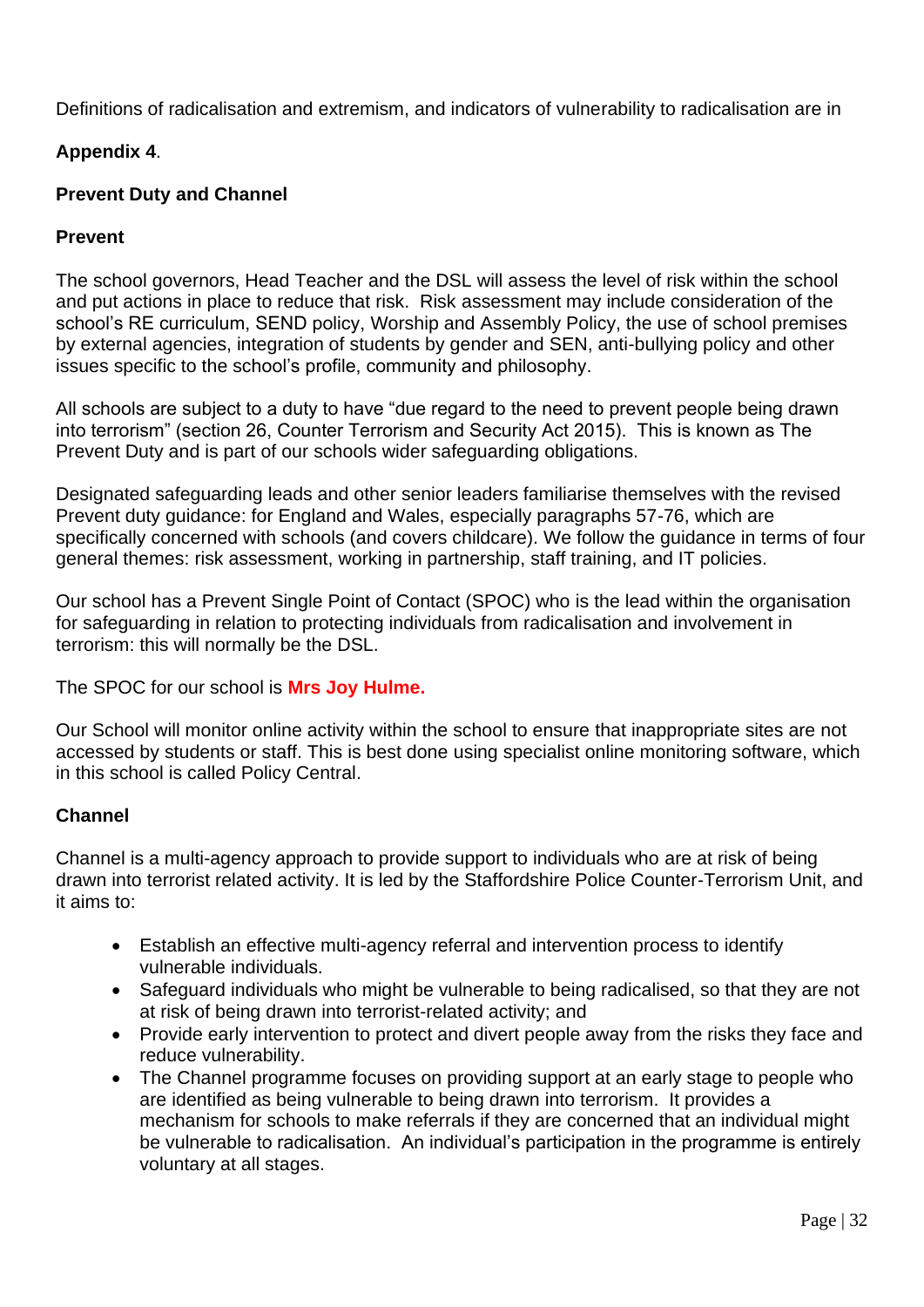• Schools have a duty to cooperate with the Channel programme in the carrying out of its functions, and with the Police in providing information about an individual who is referred to Channel (Section 38, Counter Terrorism and Security Act 2015).

Guidance Documents:

- [The Prevent Duty.](https://www.gov.uk/government/publications/protecting-children-from-radicalisation-the-prevent-duty)
- [Educate Against Hate](https://educateagainsthate.com/)
- [ACT Early | Prevent radicalisation](https://actearly.uk/)

## **Serious Violence**

All staff should be aware of the indicators, which may signal children are at risk from, or are involved with serious violent crime. These may include increased absence from school, a change in friendships or relationships with older individuals or groups, a significant decline in performance, signs of self-harm or a significant change in wellbeing, or signs of assault or unexplained injuries. Unexplained gifts or new possessions could also indicate that children have been approached by, or are involved with, individuals associated with criminal networks or gangs and may be at risk of criminal exploitation.

All staff should be aware of the range of risk factors which increase the likelihood of involvement in serious violence, such as being male, having been frequently absent or permanently excluded from school, having experienced child maltreatment and having been involved in offending, such as theft or robbery.

Guidance documents:

- [Home Office Preventing Youth Violence and Gang Involvement](https://www.gov.uk/government/publications/advice-to-schools-and-colleges-on-gangs-and-youth-violence)
- [Criminal Exploitation of Children and Vulnerable Adults; County Lines](https://www.gov.uk/government/publications/criminal-exploitation-of-children-and-vulnerable-adults-county-lines)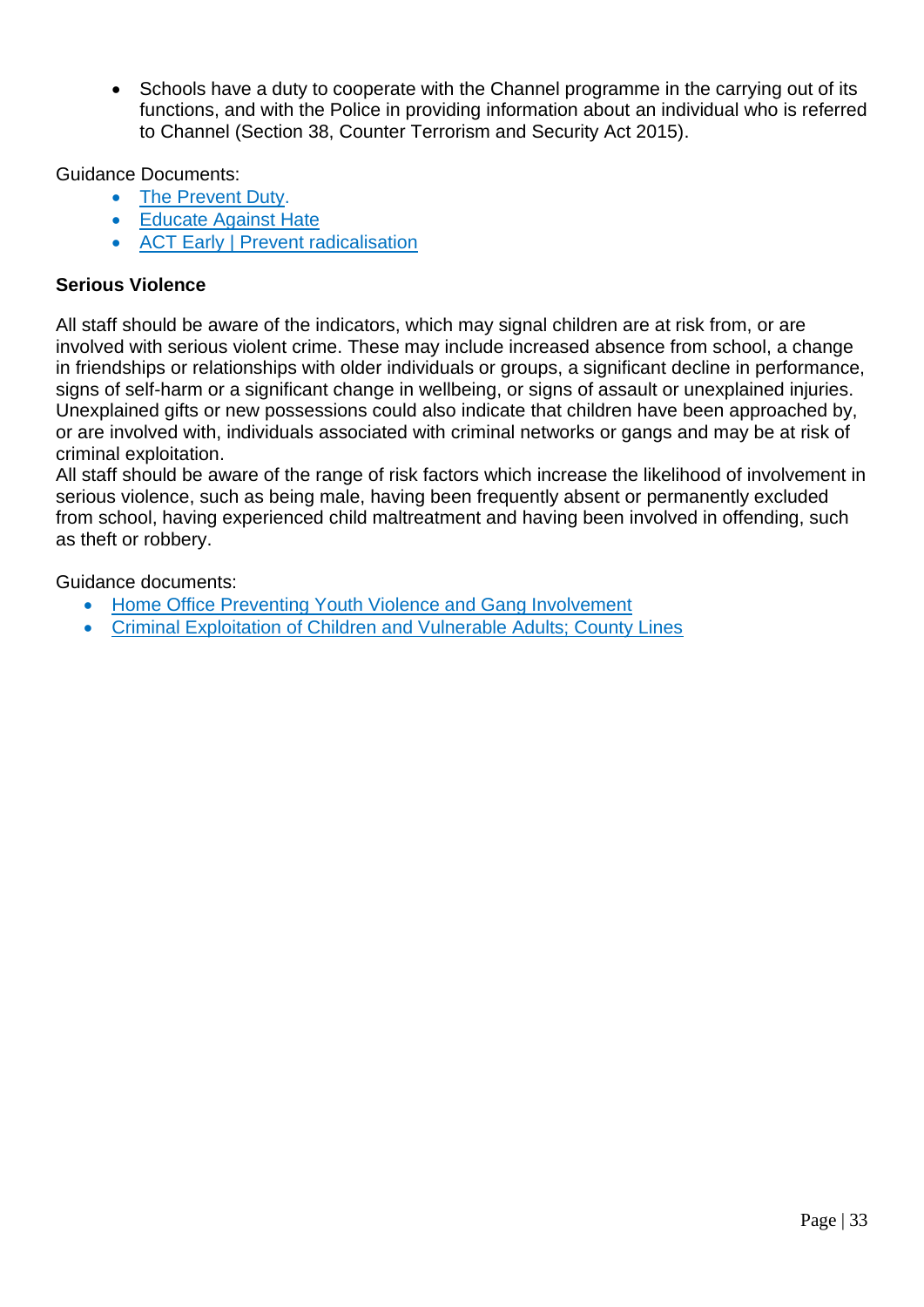## **12. VULNERABLE CHILDREN**

We recognise that our safeguarding responsibilities are clearly linked to our responsibilities for ensuring that appropriate responses are in place for children who are **absent from school** or **who go missing from education**. We will inform the local authority of any pupil who fails to attend school regularly, or who has been absent without school permission for a continuous period of **10 school days or more** see Attendance Policy.

As a school we are aware of the potential for children with SEN to have **additional barriers when it comes to safeguarding**, the school recognises that this group can be more vulnerable to abuse and neglect. Disabled children may be **especially vulnerable to abuse** because they may have an impaired capacity to resist or avoid abuse. They may have speech, language and communication needs which may make it **difficult to tell** others what is happening.

Heightened vulnerability linked to:

- Communications skills
- Maturity (Lower cognitive ability)
- Perceptions of intent from others
- Lower self-esteem/confidence
- Potential to trust unreservedly
- A need to have "friends" or find a partner
- Differing boundaries
- Online safety digital technology understanding

A **combination** of these factors can make them more susceptible to risks.

Children develop and mature at different rates, so what appears to be worrying for a younger child might be normal behaviour for an older child. Parental behaviours may also indicate child abuse or neglect, so you should also be alert to parent/child interactions which are concerning and other parental behaviours. This could include parents who are under the influence of drugs or alcohol, if there is a sudden change in their mental health or if domestic abuse is present. By **understanding the warning signs**, you can respond to problems as early as possible and provide the right support and services for the child and their family.

Children say they need:

- **Vigilance**: to have adults notice when things are troubling them
- **Understanding and action**: to be heard and understood; and to have that understanding acted upon.
- **Stability**: to be able to develop an on-going stable relationship of trust with those helping them.
- **Respect:** to be treated with the expectation that they are competent, rather than not.
- **Information and engagement**: to be informed about and involved in procedures, decisions, concerns and plans.
- **Explanation**: to be informed of the outcome of assessments, decisions and how they have been reached, positive or negative.
- **Support:** to be provided with support in their own right as well as a member of their family.
- **Advocacy**: to be provided with advocacy, to assist them in putting forward their views.

## **Alternative Provision**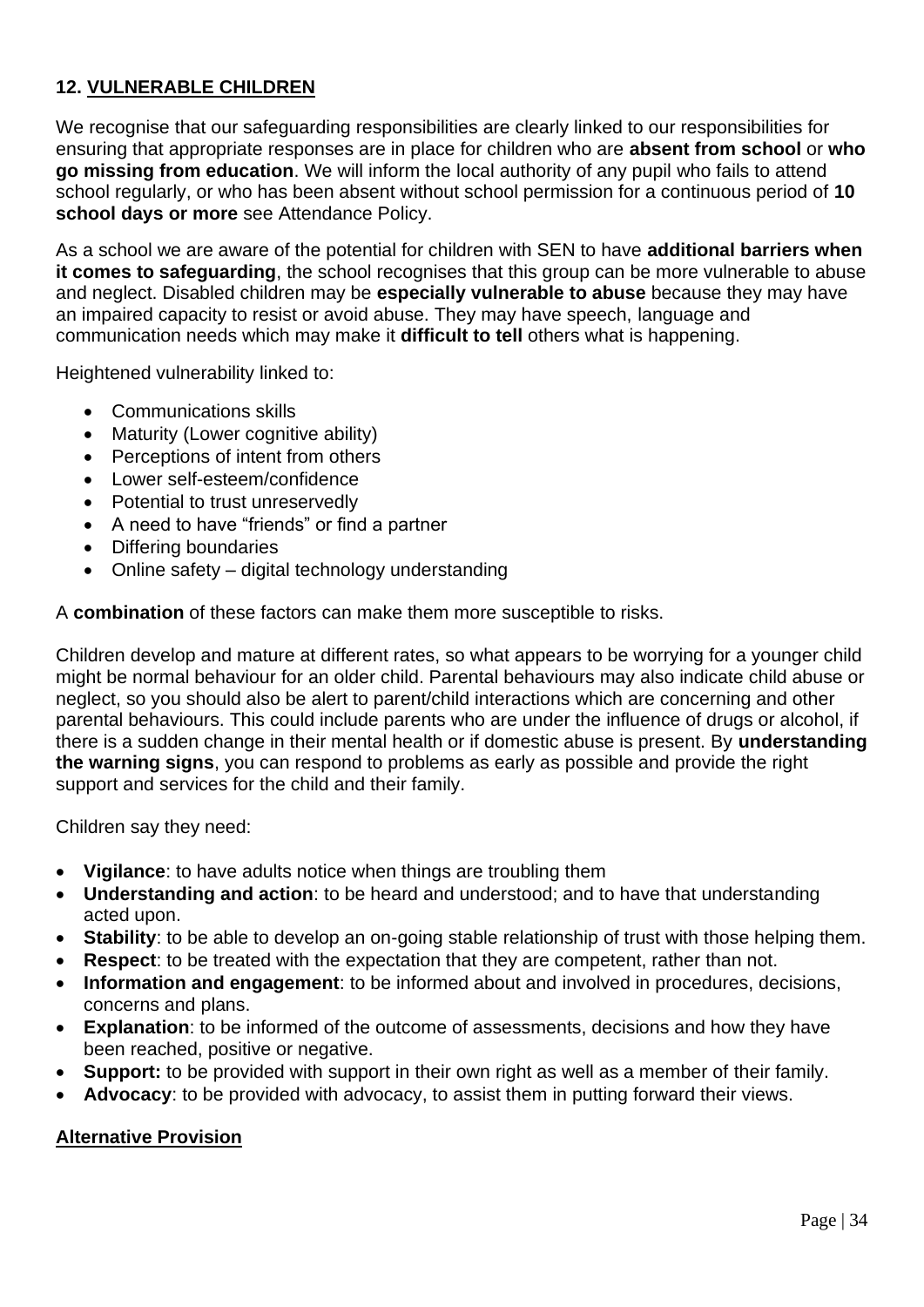At Waterhouses CE Primary Academy we know that the cohort of pupils in our provision often have complex needs, our Governing bodies are aware of this additional risk of harm that their pupils may be vulnerable to. Guidance

- <https://www.gov.uk/government/publications/alternative-provision>
- [https://www.gov.uk/government/publications/education-for-children-with-health-needs-who](https://www.gov.uk/government/publications/education-for-children-with-health-needs-who-cannot-attend-school)[cannot-attend-school](https://www.gov.uk/government/publications/education-for-children-with-health-needs-who-cannot-attend-school)

## **Children potentially at greater risk of harm-Children who need a social worker (Child in Need & Child Protection Plans)**

Our DSL/DDSL and Headteacher are aware that some children may need a social worker due to safeguarding or welfare needs. Local authorities should share the fact that a child has a social worker. Children may need this help due to abuse, neglect and complex family circumstances.

We know that a child's experiences of adversity and trauma can leave them vulnerable to further harm, as well as educationally disadvantaged in facing barriers to attendance, learning, behaviour, and mental health. The DSL will hold and use information so that decisions can be made in the best interests of the child's safety, welfare, and educational outcomes.

Where children need a social worker, this will inform decisions about safeguarding (for example, responding to unauthorised absence or missing education where there are known safeguarding risks) and about promoting welfare (for example, considering the provision of pastoral and/or academic support, alongside action by statutory services.) We will strengthen provision to reduce absence and exclusions for this group as we recognise that regular attendance is important for vulnerable pupils and school can act as a protective factor.

We will work as a school to narrow the attainment gap, have high aspirations for all children with a social worker and will design our Pupil Premium strategy to meet the needs of CWSW (Children with a social worker).

We will ensure that they benefit from additional support to recover from the impact of COVID-19 using a strength-based approach with the child's voice central to our planning. (e.g. National Tutoring Programme/Recovery Premium)

The Mental Health Lead (SENCO) in school Mr Matthew Dodson will work to assess, understand, and meet the Social Emotional & Mental Health needs of Children with a social worker, as we recognise, they are more likely to experience issues than their peers.

## **Looked after children**:

All Local Authorities are advised to support the raising of the educational attainment and achievement of their Looked After Children through the overarching support of the Virtual School. The responsibility for each child's education, target setting, learning, and teaching remains with the schools where they are enrolled.

Staffordshire's Virtual School for Looked After Children provides a support and challenge role for schools and Local Authority teams. This is in the form of staffing support; access to additional resources to enable the support of educational outcomes; information, advice and guidance (especially around Personal Education Plans); monitoring and tracking of educational outcomes and targets, and training and support at key transitional moments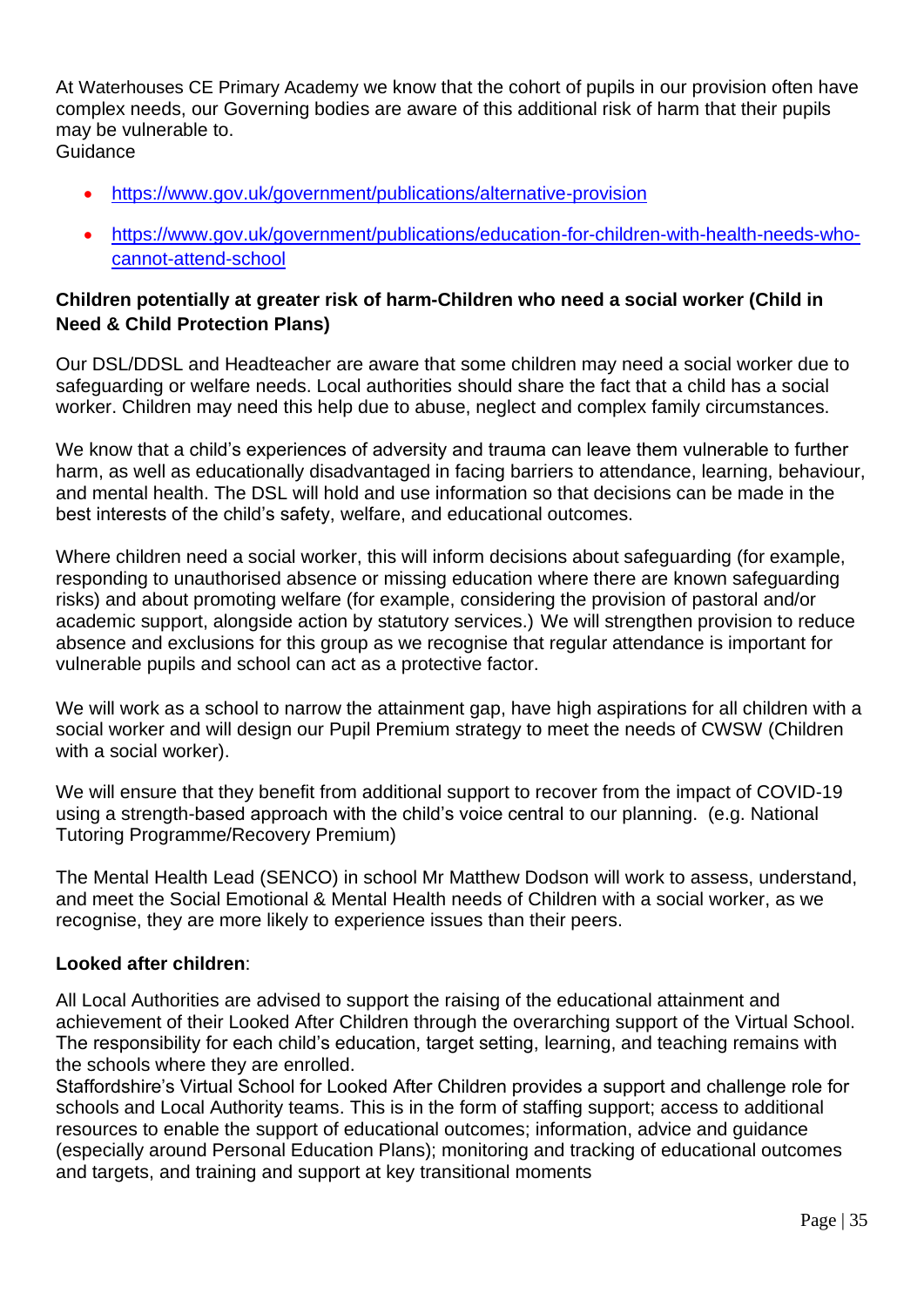## **Name of LAC designated teacher: - Mrs Joy Hulme**

The governing body must ensure that the designated teacher undertakes the appropriate training (section 20(2) of the 2008 Act).

## **The role of the designated teacher for LAC within the school**

The designated teacher plays a crucial role leading the responsibility for helping school staff understand how things affect how looked after children learn and achieve.

The designated teacher will:

- Promote a culture of high expectations and aspirations for how looked after children learn
- Make sure the young person has a voice in setting learning targets. Be a source of advice for staff about differentiated teaching strategies appropriate for individual children and in making full use of Assessment for Learning.
- Make sure that looked after children are prioritised in one-to-one tuition arrangements and that carers understand the importance of supporting learning at home.
- Has the lead responsibility for the development and implementation of the child's personal education plan (PEP) within the school.

Guidance Document:

• [Designated Teacher for Looked After Children](https://www.gov.uk/government/publications/designated-teacher-for-looked-after-children)

### **Children potentially at greater risk of harm**

Children who need a social worker (Child in Need & Child Protection Plans)

Children may need a social worker due to safeguarding or welfare needs. Children may need this help due to abuse, neglect and complex family circumstances. A child's experiences of adversity and trauma can leave them vulnerable to further harm, as well as educationally disadvantaged in facing barriers to attendance, learning, behaviour, and mental health.

Local authorities should share the fact a child has a social worker, and the designated safeguarding lead should hold and use this information so that decisions can be made in the best interests of the child's safety, welfare, and educational outcomes. This should be considered as a matter of routine. There are clear powers to share this information under existing duties on both local authorities and schools and colleges to safeguard and promote the welfare of children. Where children need a social worker, this should inform decisions about safeguarding (for example, responding to unauthorised absence or missing education where there are known safeguarding risks) and about promoting welfare (for example, considering the provision of pastoral and/or academic support, alongside action by statutory services).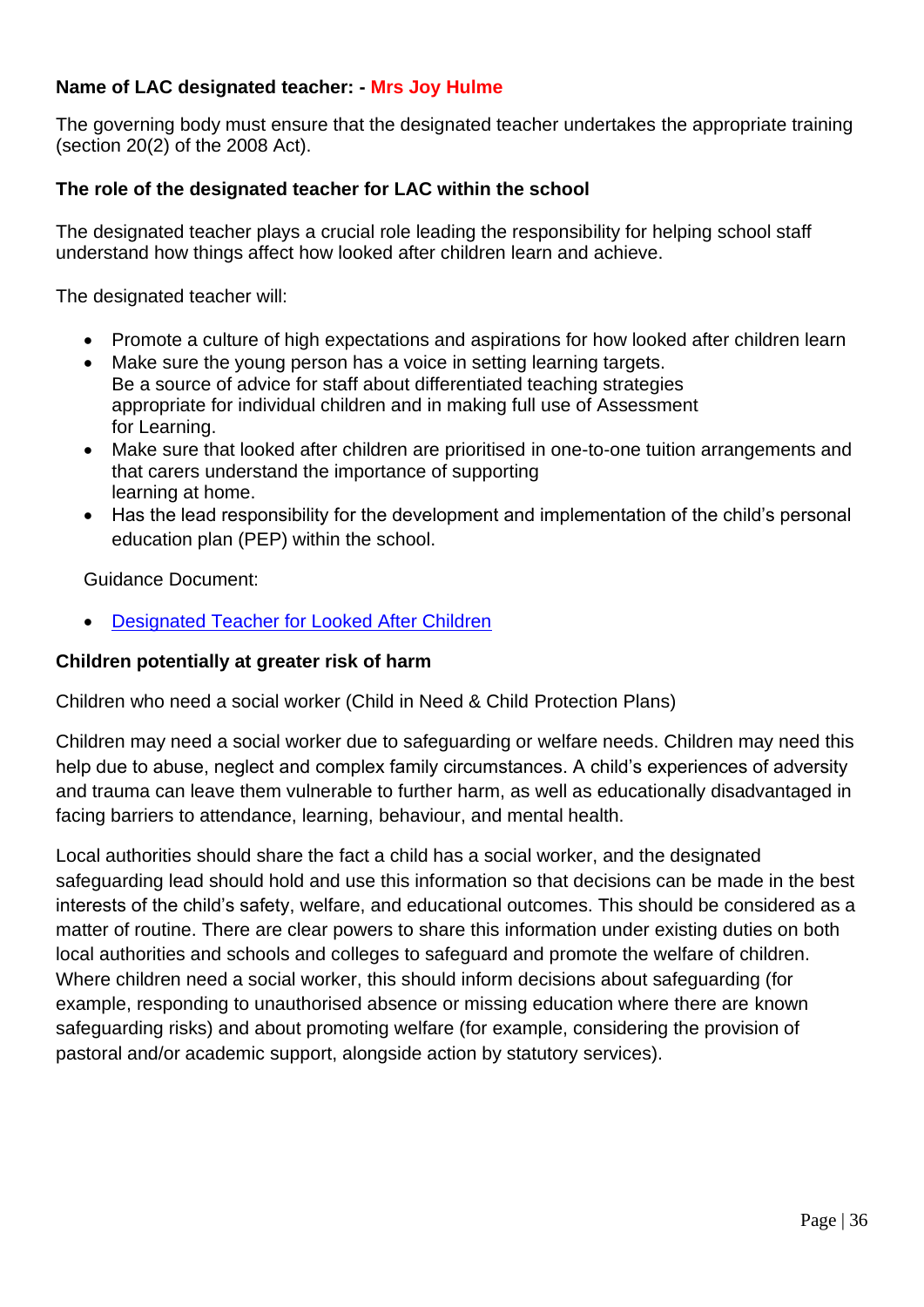## **13. EDUCATIONAL VISITORS TO SCHOOL.**

We will undertake risk assessment and use professional judgement and experience when deciding whether to seek an enhanced DBS for any volunteer not engaging in regulated activity. In doing so we will consider:

- What we know about the individual/company, including formal and informal information offered by staff, parents, other establishments, or volunteers.
- Whether the individual/company has other employment or undertakes voluntary activities where references can be advised, and suitability recorded.
- Whether the role is eligible for an enhanced DBS check
- We will clearly have decided the level of supervision required through risk assessment the supervision will be "reasonable in all the circumstances to ensure the protection of children" as stated in KCSIE 2021

We have clear visitor's procedure that enables us to offer pupil experiences of meeting other professionals to extend knowledge and curriculum. This clearly states whether they are supervised or unsupervised within the school.

## **14. MANAGING ALLEGATIONS AGAINST ALL STAFF, INCLUDING SUPPLY STAFF, VOLUNTEERS AND CONTRACTORS**

Our aim is to provide a safe and supportive environment securing wellbeing and best possible outcomes for the children at Waterhouses CE Primary Academy. We do recognise that sometimes the behaviour of adults may lead to an allegation of abuse being made.

The Governing Body ensures that there are procedures in place for dealing with the two sections covering two levels (see below) of concern and/or allegations against staff members, supply staff, volunteers, and contractors.

- Allegations that may meet the harms threshold.
- Allegation/concerns that do not meet the harms threshold referred to for the purposes of this guidance as 'low level concerns'.

### Allegations that may meet the harms threshold

We follow KCSIE 2021 guidance where it is alleged that anyone working in our education setting providing education for children under 18 years of age, including supply teachers, volunteers and contractors has:

- **behaved in a way that has harmed a child or may have harmed a child and/or;**
- **possibly committed a criminal offence against or related to a child and/or;**
- **behaved towards a child or children in a way that indicates he or she may pose a risk of harm to children; and/or**
- **behaved or may have behaved in a way that indicates they may not be suitable to work with children.**

This relates to members of staff, supply staff, volunteers, and contractors, who are currently working in any education setting, regardless of whether the school or college is where the alleged abuse took place. Allegations against a teacher who is no longer teaching and/or historical allegations of abuse will be referred to the police.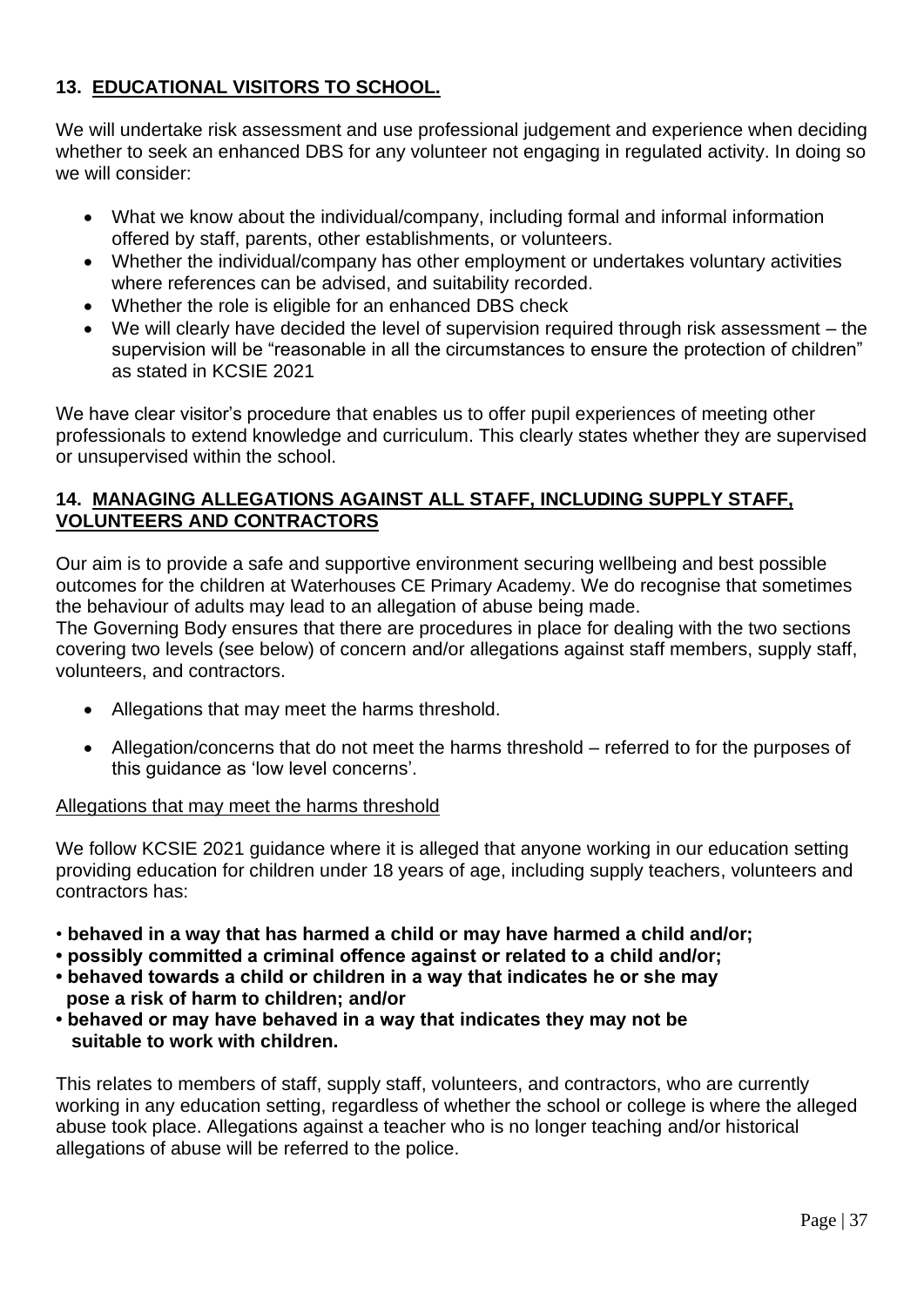Where we are not the employer of an individual, we still have responsibility to ensure allegations are dealt with appropriately and that they liaise with relevant parties. In no circumstances will we decide to cease to use a supply teacher due to safeguarding concerns, without finding out the facts and liaising with the LADO to determine a suitable outcome. Our Governing body/proprietor will discuss with the agency whether it is appropriate to suspend the supply teacher, or redeploy them to another part of the school, whilst they carry out their investigation.

We take all possible steps to safeguard our children and to ensure that the adults in our school are safe to work with children. We ensure that the procedures outlined in *Staffordshire Safeguarding Children's Board Protocol: Managing Allegations of abuse Against Persons who work with Children and role of LADO* and Part 4 of *'Keeping Children Safe in Education'*, DfE (2021) are adhered to and will seek appropriate advice from the Local Authority Designated Officer (LADO). **0800 13 13 126**

If an allegation is made or information is received about an adult who works at Waterhouses CE Primary Academy **which** indicates that they may be unsuitable to work with children, the member of staff receiving the information should inform the Head teacher immediately.

If neither the Headteacher nor Chair of Governing Body is contactable on that day, the information must be passed to and dealt with by either the member of staff acting as Headteacher or the Vice Chair of Governors Dr. Stephen Martin.

The Headteacher or Chair of Governors will seek advice from the LADO within one working day. No member of staff or the governing body will undertake further investigations before receiving advice from the LADO.

Allegation/concerns that do not meet the harms threshold – referred to for the purposes of this guidance as 'low level concerns'.

We are aware that concerns may arise in several ways and from several sources, for example: suspicion; complaint; or disclosure made by a child, parent or other adult within or outside of our setting; or as a result of vetting checks undertaken.

We have the appropriate policies and processes in place to manage and record any such concerns and take appropriate action to safeguard children. As part of our whole school approach to safeguarding, we promote an open and transparent culture in which **all** concerns about **all**  adults working in or on behalf of our setting (including supply teachers, volunteers and contractors) are dealt with promptly and appropriately.

We have created a culture in which all concerns about adults (including allegations that do not meet the harms threshold) are shared responsibly and with the right person, recorded and dealt with appropriately, and this is critical. We encourage an open and transparent culture; enabling us to identify concerning, problematic or inappropriate behaviour early; minimise the risk of abuse; and ensure that adults working in or on behalf of Waterhouses CE Primary Academy are clear about professional boundaries and act within these boundaries, and in accordance with the ethos and values of the institution.

Low level does not mean that it is insignificant, it means that the behaviour towards a child does not meet the harms threshold. Low level concern is still a concern, no matter how small, and even if no more than causing a sense of unease or a 'nagging doubt' - that an adult working in or on behalf of the school or college may have acted in a way that

is inconsistent with the staff code of conduct, including inappropriate conduct outside of work.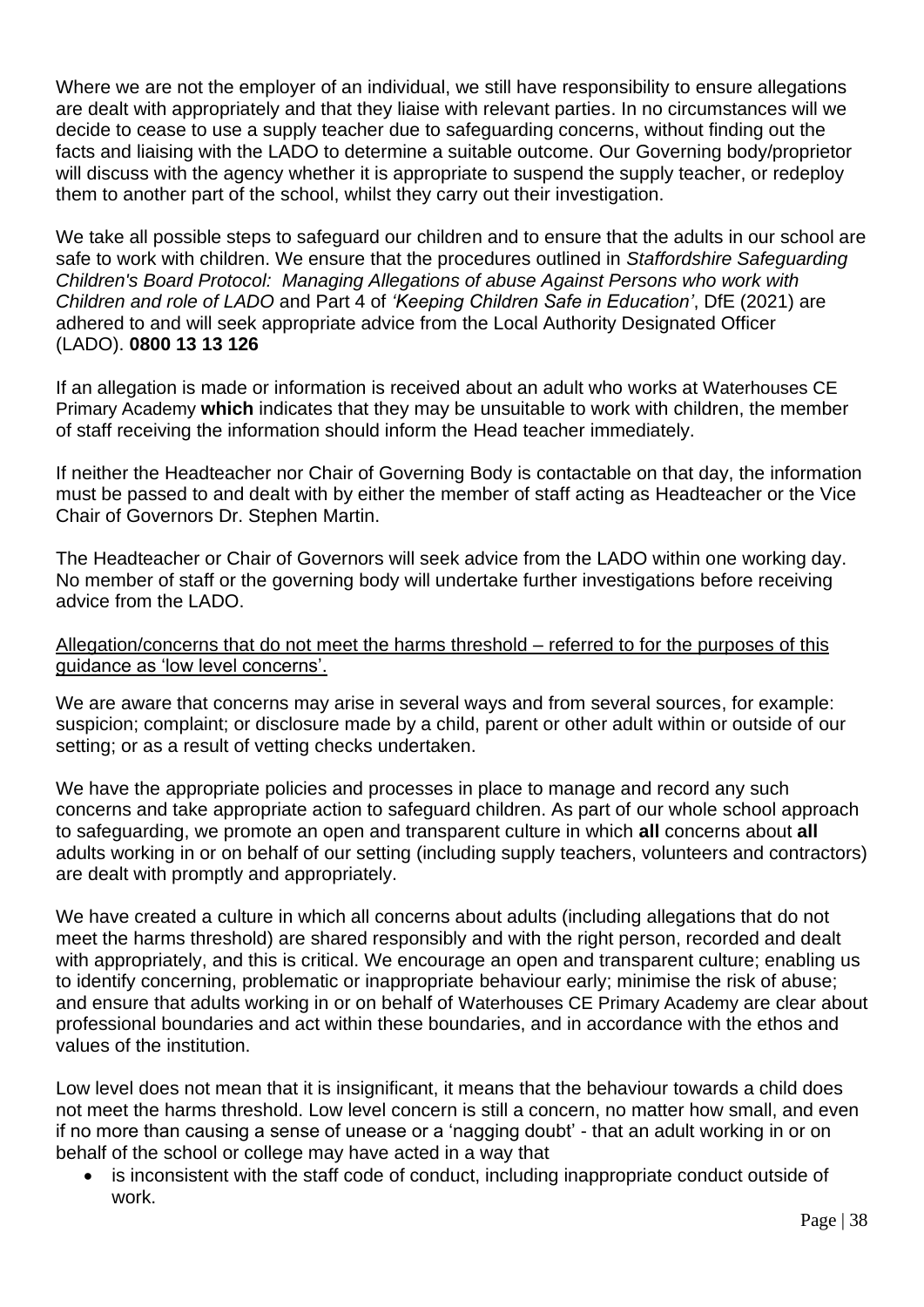• and does not meet the allegations threshold or is otherwise not considered serious enough to consider a referral to the LADO.

Examples of such behaviour could include, but are not limited to:

- being over friendly with children.
- having favourites.
- taking photographs of children on their mobile phone.
- engaging with a child on a one-to-one basis in a secluded area or behind a closed door; or,
- using inappropriate sexualised, intimidating, or offensive language.

We understand how crucial it is that any such concerns, including those which do not meet the harm threshold, are shared responsibly and with the right person, and recorded and dealt with appropriately. Ensuring they are dealt with effectively will also protect those working in or on behalf of our setting from potential false allegations or misunderstandings.

Any member of staff or volunteer who does not feel confident to raise their concerns with the Head teacher or Chair of Governors should contact **the LADO directly on 0800 1313126.**

General guidance on [whistle blowing](https://www.gov.uk/whistleblowing) can be found at this link

The NSPCC [whistleblowing helpline](https://www.gov.uk/government/news/home-office-launches-child-abuse-whistleblowing-helpline) is available for staff who do not feel able to raise concerns regarding child protection failures internally. Staff can call 0800 028 0285 and the line is available from 8:00am to 8:00pm, Monday to Friday and Email: help@nspcc.org.uk.

The School has a legal duty to refer to the Disclosure and Barring Service anyone who has harmed, or poses a risk of harm, to a child, or if there is reason to believe the member of staff has committed one of a number of listed offences, and who has been removed from working (paid or unpaid) in regulated activity, or would have been removed had they not left. The DBS will consider whether to bar the person. If these circumstances arise in relation to a member of staff at our school, a referral will be made as soon as possible after the resignation or removal of the individual in accordance with advice from the LADO and/or HR. The DSL has a responsibility to inform Barring service.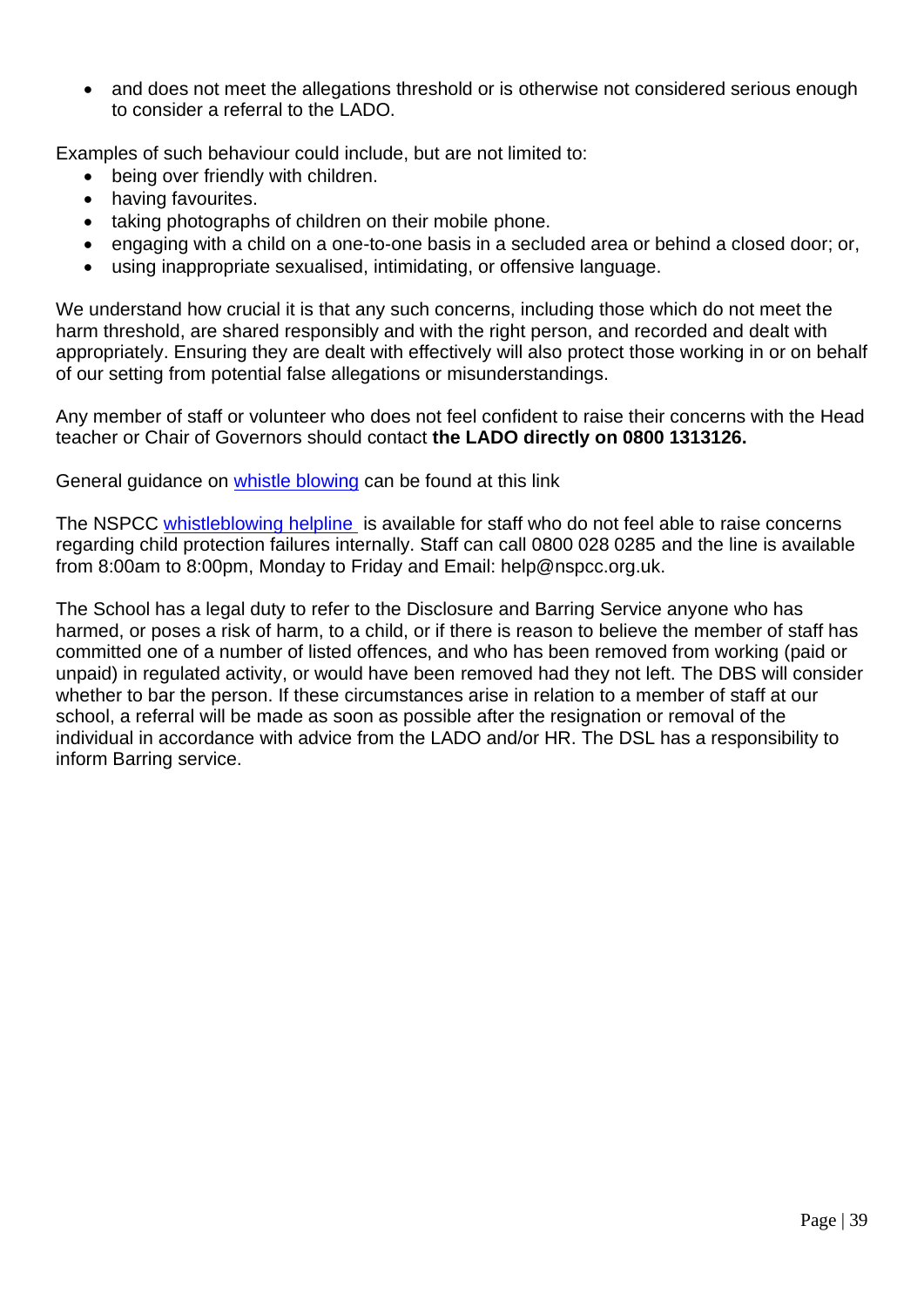## **15. INFORMATION SHARING**

At all times we will work in partnership and endeavour to establish effective working relationships with parents, carers, and colleagues from other agencies in line with Working Together to Safeguard Children (2018). Our setting works closely with Stoke and Staffordshire Children's Social Care and, where appropriate from a placing local authority.

Information sharing is vital in identifying and tackling all forms of abuse and neglect, and in promoting children's welfare, including their educational outcomes. Schools and colleges have clear powers to share, hold and use information for these purposes.

As part of meeting a child's needs, our Governing body recognise the importance of information sharing between practitioners and local agencies. This includes ensuring arrangements are in place to set out clearly the processes and principles for sharing information within our setting and with the three safeguarding partners, other organisations, agencies, and practitioners as required.

We are proactive in sharing information as early as possible to help identify, assess and respond to risks or concerns about the safety and welfare of children, whether this is when problems are first emerging, or where a child is already known to the local authority children's social care.

Our **Governing body management committees** are aware that among other obligations, the Data Protection Act 2018 and the GDPR place duties on organisations and individuals to process personal information fairly and lawfully and to keep the information they hold safe and secure. Our **Governing body management committees** ensure that relevant staff have due regard to the relevant data protection principles, which allow them to share (and withhold) personal information, as provided for in the Data Protection Act 2018 and the GDPR.

Where children leave our school/academy/college, the DSL will ensure that any relevant Child Protection file is transferred to the new setting as soon as possible, ensuring secure transit, with confirmation of receipt.

In addition to the child protection file, our DSL will also consider if it would be appropriate to share any information with the new school/college in advance of the child leaving. For example, information that would allow the new setting to continue supporting the victims of abuse and have that support in place for when the child arrives.

**The Data Protection Act 2018 and GDPR do not prevent the sharing of information for the purposes of keeping children safe. Fears about sharing information must not be allowed to stand in the way of the need to safeguard and promote the welfare and protect the safety of children.**

Guidance documents:

• [Data Protection: Toolkit for schools](https://assets.publishing.service.gov.uk/government/uploads/system/uploads/attachment_data/file/747620/Data_Protection_Toolkit_for_Schools_OpenBeta.pdf)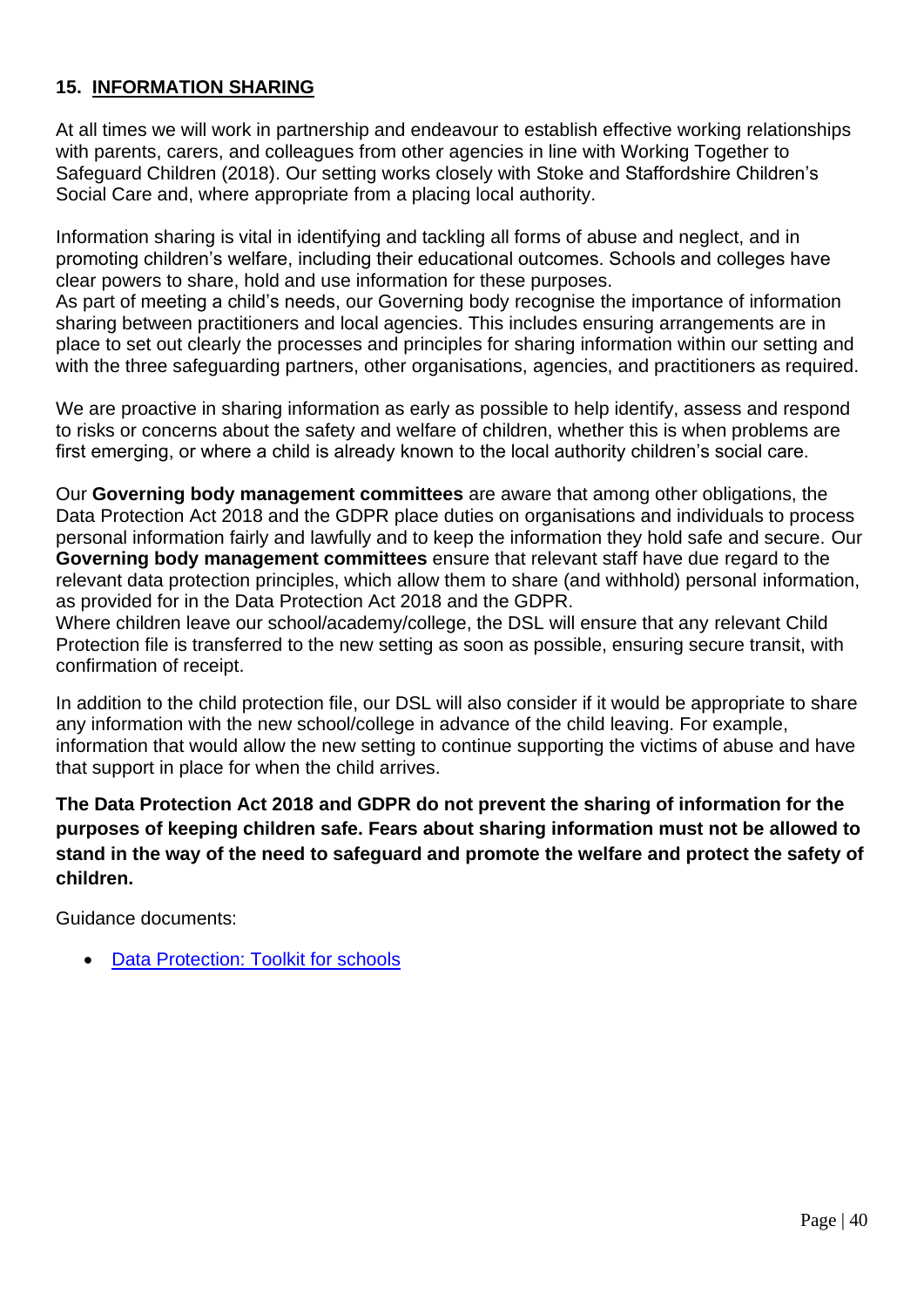## **16. MANAGING COMPLAINTS**

As a school we encourage children and families to raise compliments, concerns or comments and have a robust internal investigation process.

The compliment, comment, or complaint policy states clearly the stages of complaints and where to escalate concerns following completion of process either through Ofsted or EFSA. Our complaints policy is on our school website for parents/carers to access.

**Safeguarding concerns should be raised with school immediately**. If a concern means a child is **at immediate risk, then the individual needs to contact Staffordshire Childrens Advice and Support Team on (0800 1313126**). All visitors are given safeguarding information at their induction which outlines how to share concerns and code of conduct expected by visitors/contractors.

## **17. SITE SECURITY**

Waterhouses CE Primary Academy provides a secure site which is controlled by precise management directives, but the site is only as secure as the people who use it. All people on the site must adhere to the rules which govern it. Laxity can cause potential problems with safeguarding, therefore: -

- Gates are kept closed during the school day; visitors gain access through the main entrance.
- Visitors, volunteers, and students must only enter through the main entrance and after signing in at the office will be issued with a school lanyard or visitor's pass. School has a clear system of ensuring staff are accompanied / supervised by regulated staff member. Any visitor on site who is not identifiable by a visitor's pass will be challenged by any staff member and this will be reported to a member of the Senior Leadership Team.
- Parents, carers, and grandparents attending functions have access only through the designated and supervised entrances, with tickets for visitors for appropriate school events.
- Children will only be allowed home with adults with parental responsibility or confirmed permission.
- Empty classrooms should have closed windows and doors.
- Children should never be allowed to leave school alone during school hours unless collected by an adult such as a parent who is doing so for a valid reason. They should report to the office to do this.
- Two members of staff are always on duty at break times.
- A health and safety audits are completed annually with risk assessment/safety planning and will form part of Governors annual report. This will include a fire evacuation and invacuation Prevent risk assessment.
- The risk management of site security is managed by senior leadership/governance, we have a clear system of risk assessments and review timescales of these.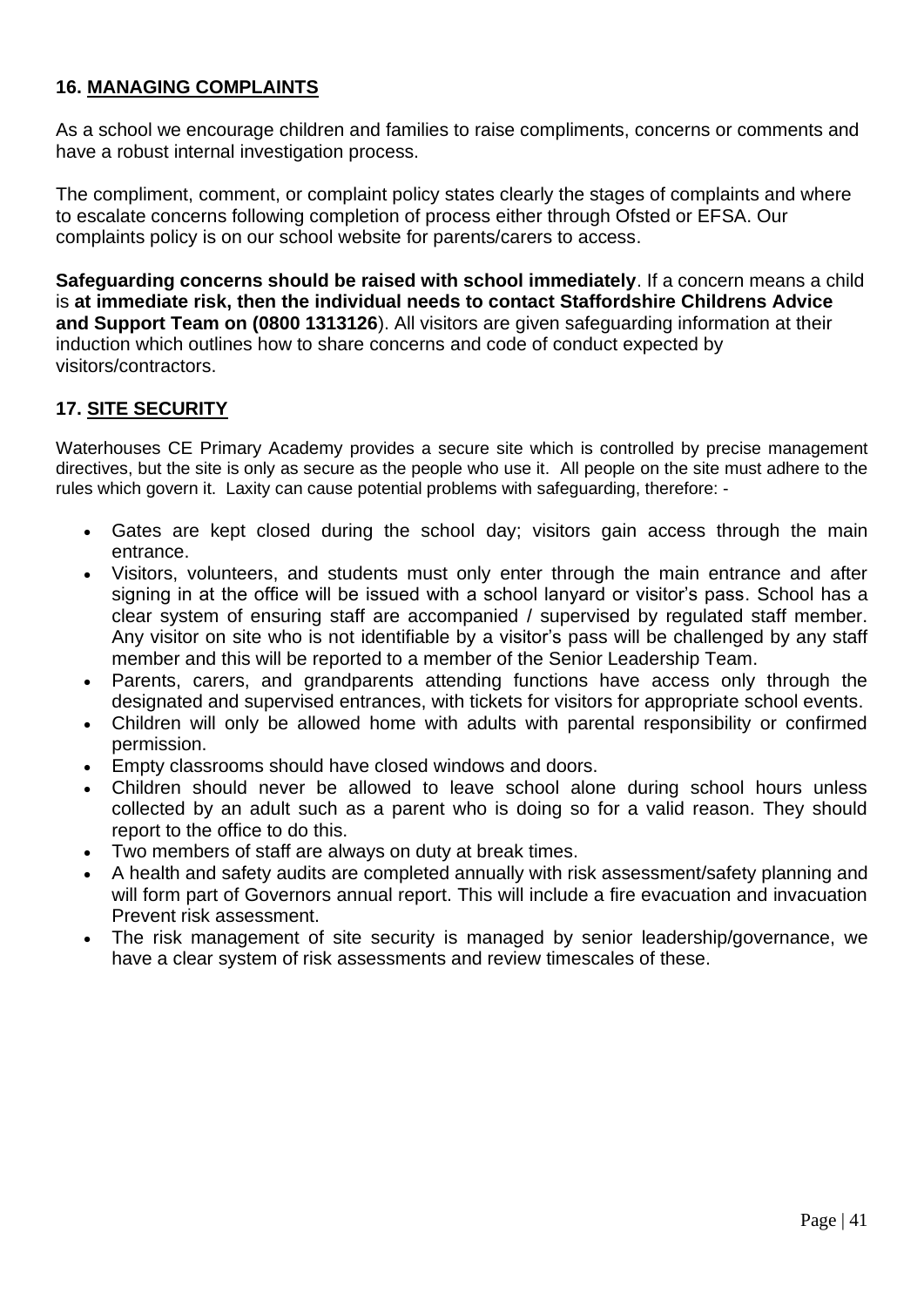## **18. EARLY YEARS FOUNDATION**

This framework is **mandatory for all early years' providers** (Statutory framework for the Early Years Foundation Stage; revised March 2017): maintained schools; non-maintained schools; independent schools; all providers on the Early Years Register.

Every child deserves the **best possible start in life** and the support that enables them to fulfil their potential. Children develop quickly in the early years and a child's experiences **between birth and age five** have a major impact on their future life chances. A secure, safe and happy childhood is important in its own right. Good parenting and high-quality early learning together provide the foundation children need to **make the most of their abilities and talents as they grow up.** 

The Early Years Foundation Stage (EYFS) sets the standards that all early years' providers must meet to ensure that children learn and develop well and are kept **healthy and safe**. It promotes teaching and learning to ensure children's 'school readiness' and gives children the broad range of knowledge and skills that provide the right foundation for good future progress through school and life.

For our staff who work in childcare provision or who are directly concerned with the management of such provision, the school needs to ensure that appropriate checks are carried out to ensure that individuals are not disqualified under the Child Care (Disqualification) Regulations 2018. Further information on the staff to whom these regulations apply, the checks that should be carried out, and the recording of those checks can be found the following document (2<sup>nd</sup> bullet point).

Guidance documents:

- [Statutory framework for the early years foundation stage](https://assets.publishing.service.gov.uk/government/uploads/system/uploads/attachment_data/file/974907/EYFS_framework_-_March_2021.pdf)
- [Early years foundation stage \(EYFS\) statutory framework](https://www.gov.uk/government/publications/early-years-foundation-stage-framework--2)

As a school we ensure that at least one person who has a current paediatric first aid certificate must always be on the premises and available when children are present and must accompany children on outings.

There is a clear policy use of mobile phones on school premises. Reporting and storing of medication.

## **19. KEY LEGISLATION**

This policy has been devised in accordance with the following legislation and guidance:

- [Working Together to Safeguard Children 2018](https://www.gov.uk/government/publications/working-together-to-safeguard-children--2) (DfE)
- [Staffordshire Safeguarding Children Board Procedures](http://www.staffsscb.org.uk/professionals/procedures/)
- [Staffordshire Safeguarding Children Board-Learning Zone](https://www.staffsscb.org.uk/learning-zone/)
- [Keeping Children Safe](https://assets.publishing.service.gov.uk/government/uploads/system/uploads/attachment_data/file/1007260/Keeping_children_safe_in_education_2021.pdf) in Education 2021
- [Disqualification under the Child Care Act 2006](https://www.gov.uk/government/publications/disqualification-under-the-childcare-act-2006)
- [Information Sharing Advice for practitioners providing safeguarding services](https://www.gov.uk/government/publications/safeguarding-practitioners-information-sharing-advice)
- The Children Act 1989 and 2004
- Education Act 2002
- What to do if you're [worried a child is being abused](https://www.gov.uk/government/publications/what-to-do-if-youre-worried-a-child-is-being-abused)
- Waterhouses CE Primary Academy Whistle Blowing policy
- [Online Safety Toolkit](https://www.staffordshire.gov.uk/Education/Learning-options-and-careers/Getting-the-best-out-of-school/Staying-safe-online.aspx)
- [Children Missing Education policy](https://www.staffordshire.gov.uk/Education/Education-welfare/Children-missing-from-education-policy.aspx)
- [Early Years Statutory Framework](https://www.gov.uk/government/uploads/system/uploads/attachment_data/file/596629/EYFS_STATUTORY_FRAMEWORK_2017.pdf)
- [Statutory policies for schools](https://www.gov.uk/government/uploads/system/uploads/attachment_data/file/357068/statutory_schools_policies_Sept_14_FINAL.pdf)
- [NSPCC/TES safeguarding in education tool](https://esat.nspcc.org.uk/Account/login.aspx?ReturnUrl=%2f)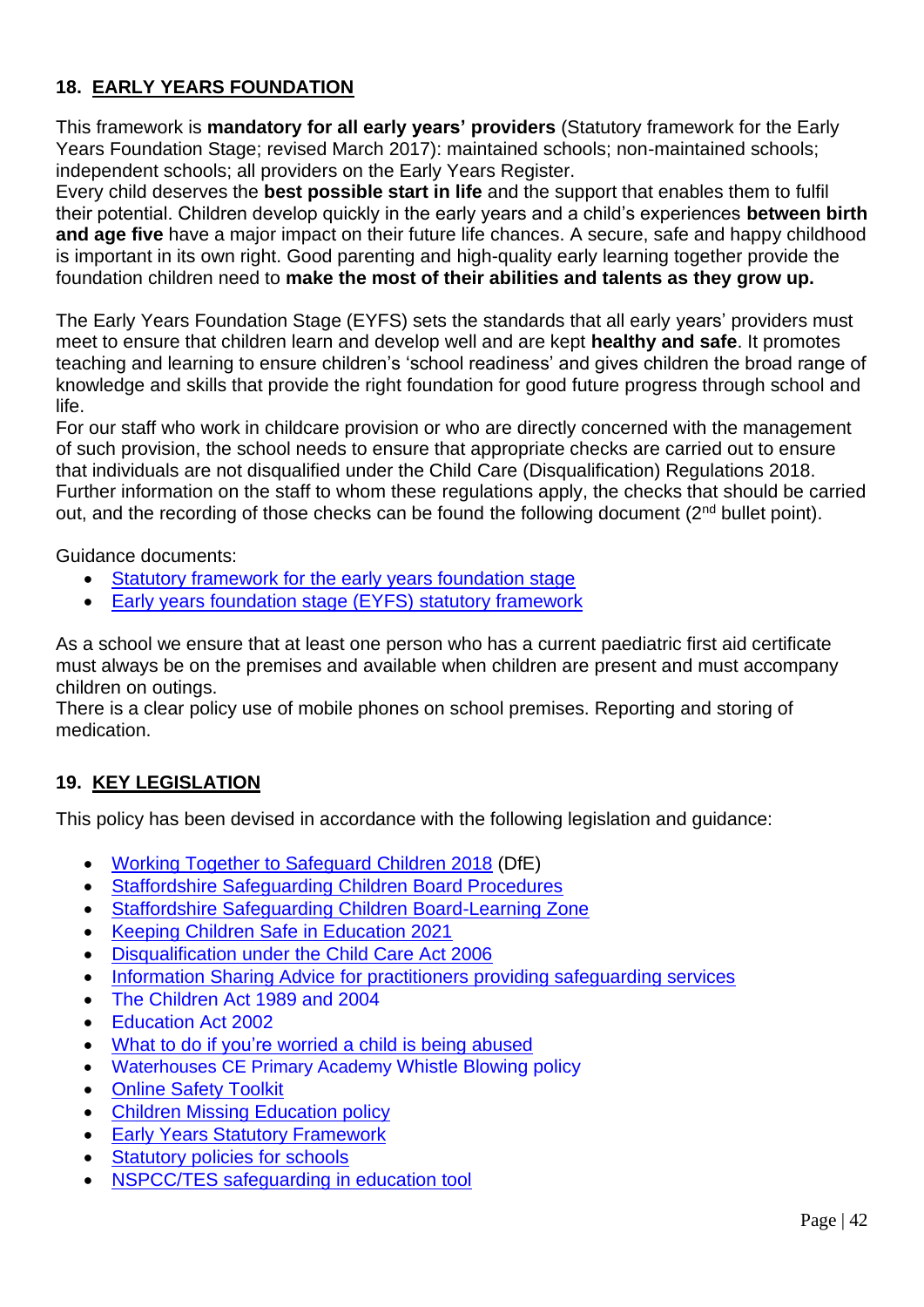- Visa [Immigration/Asylum](https://www.gov.uk/browse/visas-immigration/asylum)
- [Children's commissioner](http://www.childrenscommissioner.gov.uk/publications)

## **20. SCHOOL POLICIES**

To underpin the values and ethos of our school and our intent to ensure that pupils at our school are appropriately safeguarded the following policies are also included under our safeguarding umbrella:

- Anti-Bullying (including cyber bullying indicators)
- Attendance Policy
- Behaviour Policy
- Child on Child/Peer on Peer Sexual Violence and Sexual Harassment
- Educational visits
- Educational visits including overnight stays
- First aid
- Harassment and discrimination including racial abuse
- Health and Safety including site security
- Medical
- Meeting the needs of pupils with medical conditions
- Missing Children Policy
- Online safety IT code of conduct
- Safer Recruitment & Selection
- Staff Code of Conduct
- Storage of Mobile Phone, Images of children (Early Years Framework 2017)
- Preventing Extremism & Radicalisation Policy (school does not need to have a separate policy)
- Whistleblowing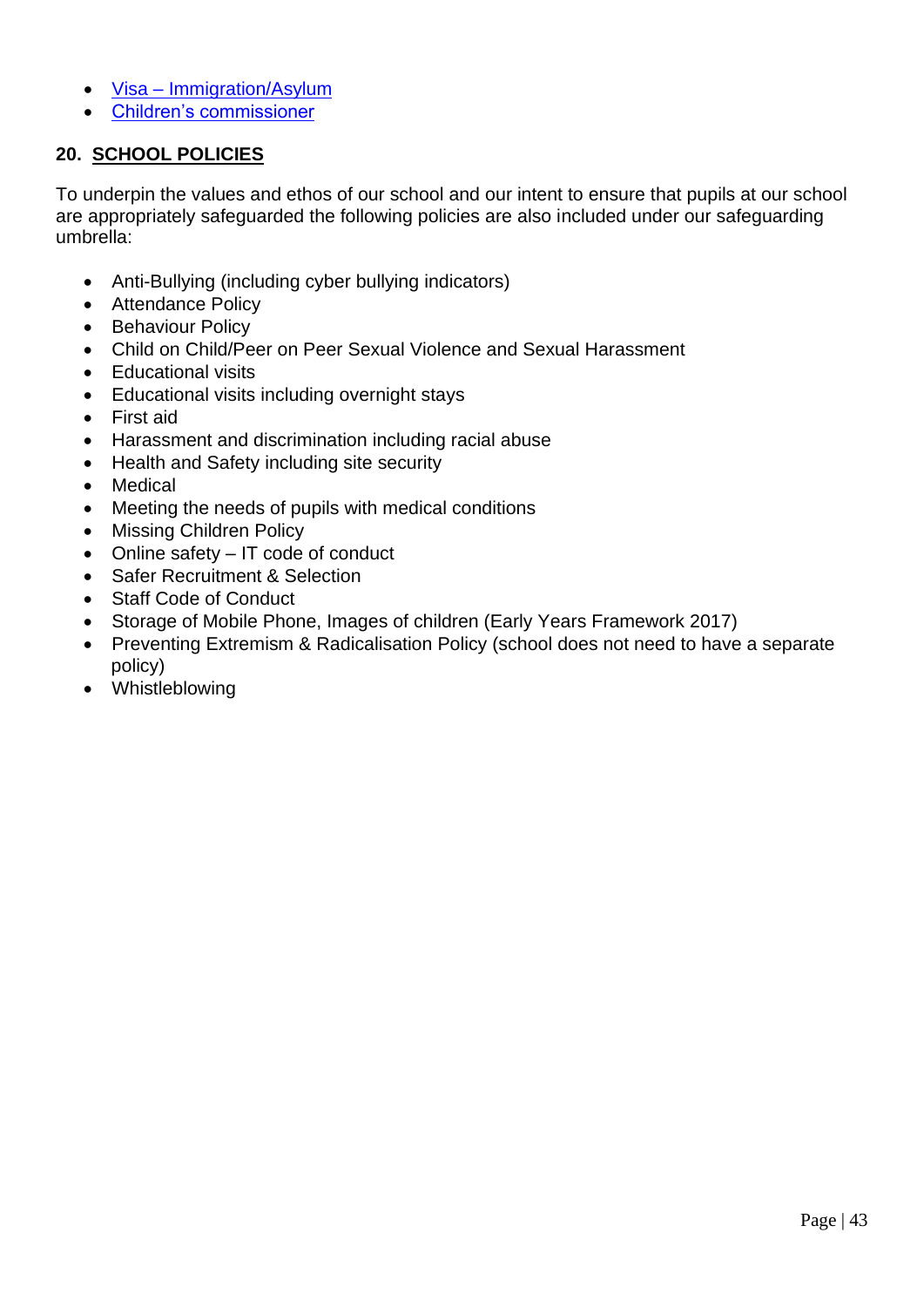

### **Safeguarding Induction Sheet for new or supply staff and regular visitors or volunteers.**

We all have a statutory duty to safeguard and promote the welfare of children, and at our school we take this responsibility seriously.

If you have any concerns about a child or young person in our school, you must share this information immediately with our Designated Safeguarding Lead **Mrs Joy Hulme** or Deputy Designated Safeguarding Lead **Mrs Laura Lafford or in their absence Mr Matthew Dodson Headteacher.**

Do not think that your worry is insignificant if it is about hygiene, appearance, or behaviour – we would rather you told us as we would rather know about something that appears small than miss a worrying situation.

**If you think the matter is very serious and may be related to child protection, for example, physical, emotional, sexual abuse or neglect, you must find one of the Designated Safeguarding Leads and provide them with a written/electronic record of your concern. A copy of the form to complete is attached to this and others can be obtained from …………………………………… Please ensure you complete all sections as described.**

**If you are unable to locate them ask a member of the school office staff to find them and to ask them to speak with you immediately about a confidential and urgent matter.**

Any allegation concerning a member of staff, a child's foster carer or a volunteer should be reported immediately to the Head teacher. If an allegation is made about the Head teacher, you should pass this information to the Chair of the Governing Body. Alternatively, you can contact the Local Authority Designated Officer on 0800 1313126.

The people you should talk to in school are:

The people you should talk to in school are: Designated Safeguarding Lead: Mrs Joy Hulme Contact Number: 01538 308356

Deputy Designated Safeguarding Lead: Mrs Laura Lafford Contact Number: 01538 308356

Chair of Governing Body: Mr Gordon Kneller Contact Number: 01538 308356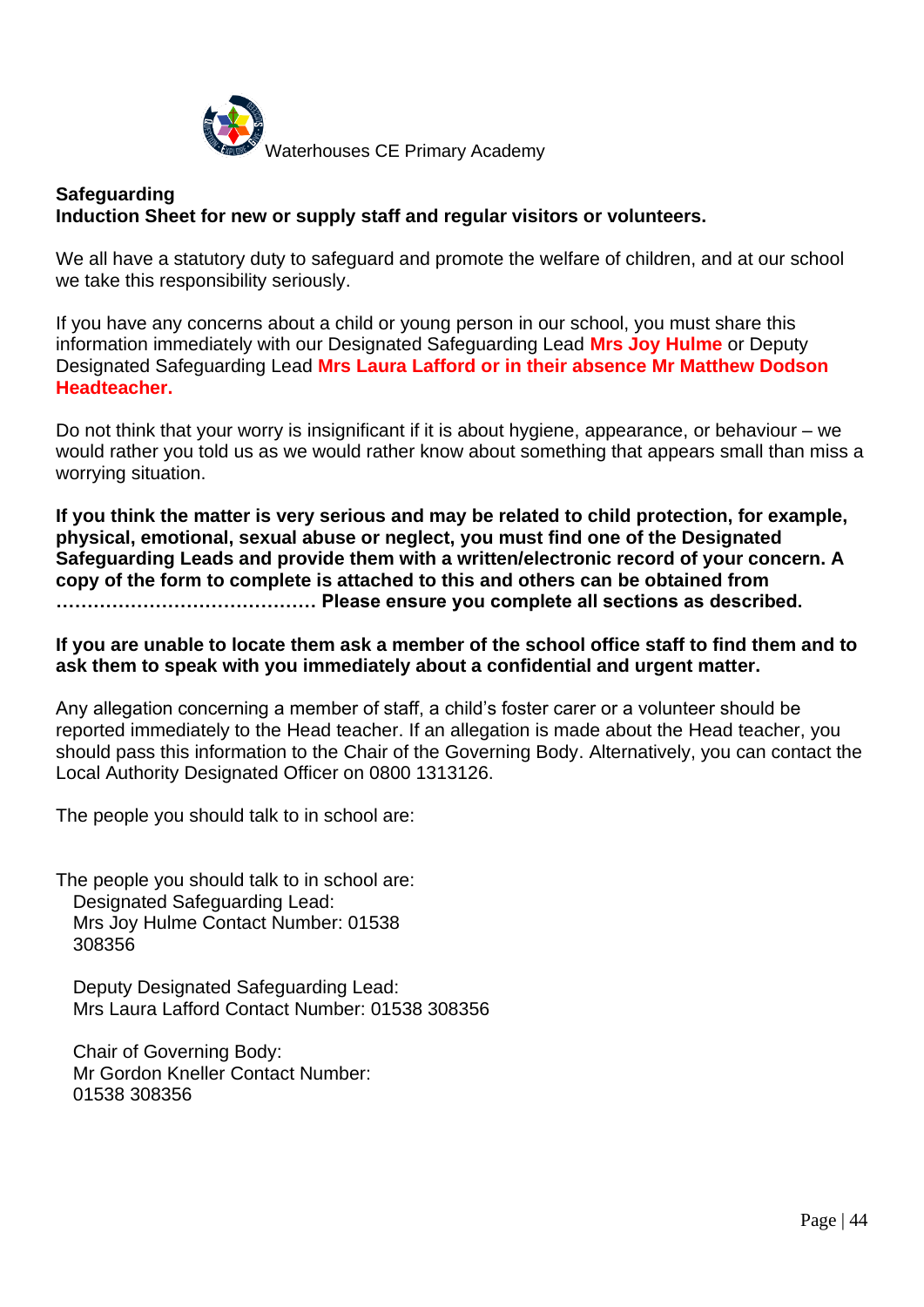# **Safeguarding Induction Checklist**

**Name:** Date:

|                  | <b>Criteria</b>                                                                     | <b>Comments</b> | <b>Signature</b> |
|------------------|-------------------------------------------------------------------------------------|-----------------|------------------|
|                  | Welcome                                                                             |                 |                  |
| DAY <sub>1</sub> | <b>Employment Checks Complete</b>                                                   |                 |                  |
|                  | School Background information:<br>Pupils, Ofsted, Community/Special                 |                 |                  |
|                  | <b>School Structure, Governance</b><br>arrangement                                  |                 |                  |
|                  | Keeping Children Safe In Education,<br>Part 1 issued and explained                  |                 |                  |
|                  | School Ethos explained                                                              |                 |                  |
|                  | Role & Responsibility: reporting<br>structure, Safeguarding role in school          |                 |                  |
|                  | Name of DSL, role described and<br>contact details                                  |                 |                  |
|                  | Role of the Governing Body-<br>members                                              |                 |                  |
|                  | <b>Staff Conduct of Code Policy</b>                                                 |                 |                  |
|                  | <b>Behaviour Policy</b>                                                             |                 |                  |
|                  | Children Missing from education<br>process                                          |                 |                  |
|                  | Confidentiality and breaches                                                        |                 |                  |
|                  | <b>General Data Protection Act</b>                                                  |                 |                  |
|                  | Health & Safety: Fire procedures and<br>Fire officers (review date)                 |                 |                  |
| WEEK1            | Meet with Head teacher & DSL                                                        |                 |                  |
|                  | <b>Physical Intervention Leads</b><br>Other leads:<br>CSE/Prevent/LAC/SENCO/IT lead |                 |                  |
|                  | <b>Named Governors</b><br>Safeguarding-<br>Chair-                                   |                 |                  |
|                  | Pastoral Support Officers/ behaviour/<br>attendance                                 |                 |                  |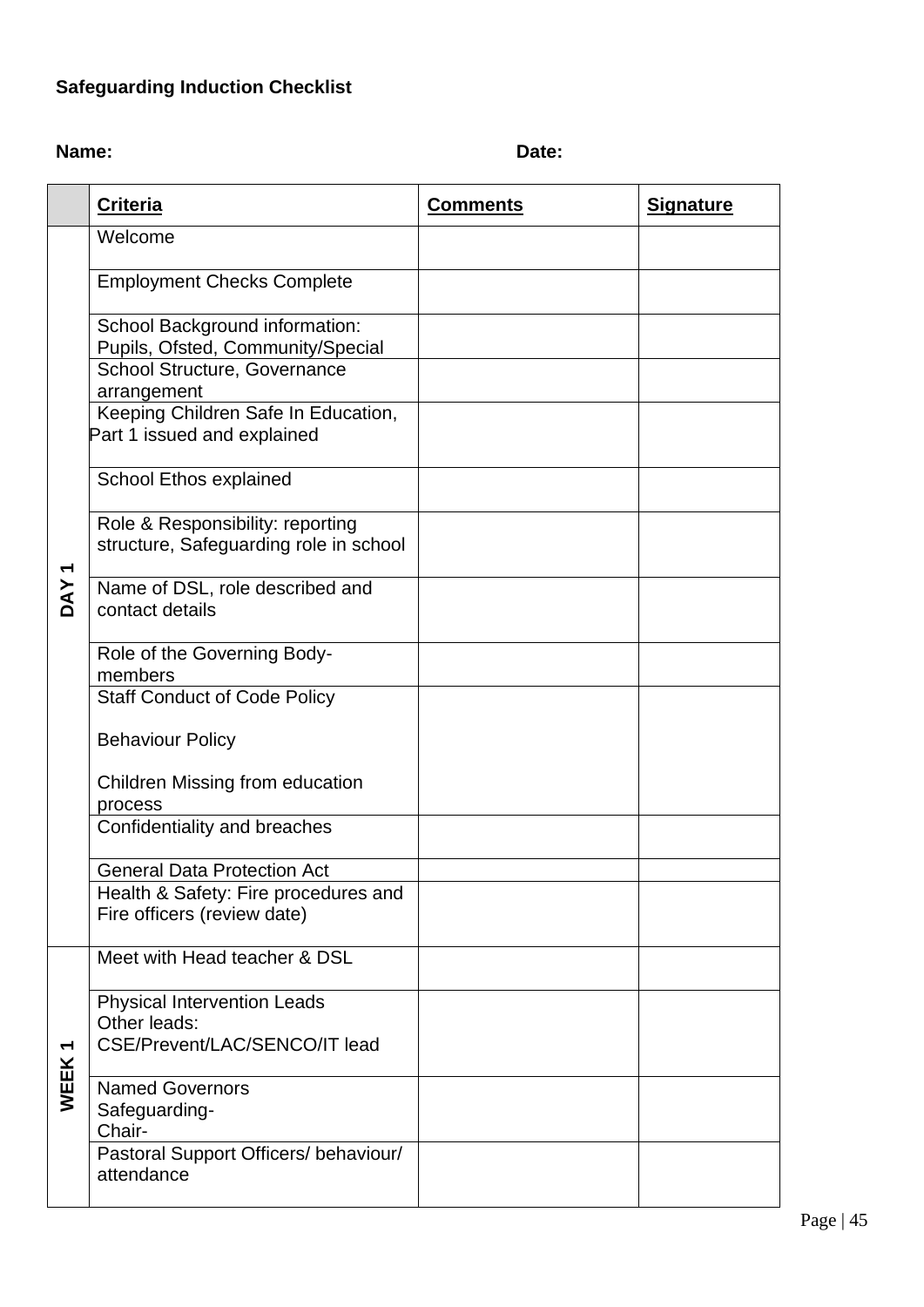|      | Alternatives to reporting in school in<br>an emergency                                                                                                                                                                                                                                   |  |
|------|------------------------------------------------------------------------------------------------------------------------------------------------------------------------------------------------------------------------------------------------------------------------------------------|--|
|      | Signs and types of Abuse                                                                                                                                                                                                                                                                 |  |
|      | Where to find safeguarding policy                                                                                                                                                                                                                                                        |  |
|      | What to do regarding disclosure -<br>reporting systems                                                                                                                                                                                                                                   |  |
|      | <b>Policies to read:</b><br><b>Health &amp; Safety</b><br>Complaints<br>Safeguarding<br>Peer on peer abuse policy<br>Code of Conduct<br><b>Whistle Blowing</b><br>KCSIE (part 1 or 2)<br><b>Online Safety</b><br>Prevent<br><b>Site Security</b><br><b>Behaviour</b><br>Other:<br>Other: |  |
|      | Training needs identified                                                                                                                                                                                                                                                                |  |
| N    | Training needs scheduled                                                                                                                                                                                                                                                                 |  |
| WEEK | Any other issues                                                                                                                                                                                                                                                                         |  |
|      |                                                                                                                                                                                                                                                                                          |  |
|      | Review date:                                                                                                                                                                                                                                                                             |  |

## **Date Induction carried out on:**

**By:**

**Signed by Employee:**

**Date of Completion:**

**Areas to follow up:**

**Training needs Identified**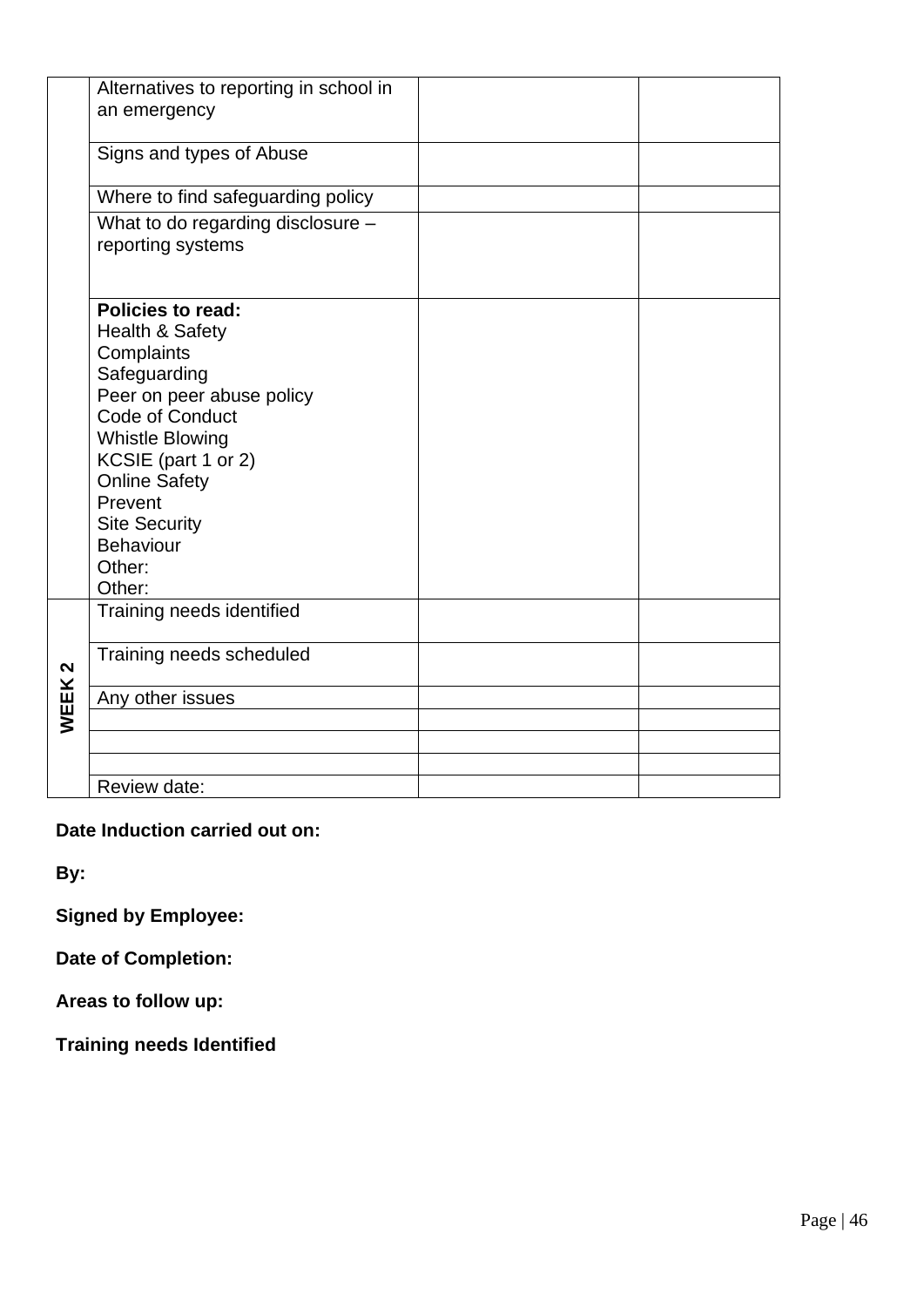# **Definitions and Indicators of Abuse**

### 1. **Neglect**

Neglect is the persistent failure to meet a child's basic physical and/or psychological needs, likely to result in the serious impairment of the child's health or development. Neglect may occur during pregnancy as a result maternal substance abuse. Once a child is born, neglect may involve a parent or carer failing to:

- Provide adequate food, clothing, and shelter (including exclusion from home or abandonment).
- Protect a child from physical and emotional harm or danger.
- Ensure adequate supervision (including the use of inadequate caregivers); or
- Ensure access to appropriate medical care or treatment.

It may also include neglect of, or unresponsiveness to, a child's basic emotional needs.

The following may be indicators of neglect (this is not designed to be used as a checklist):

- Constant hunger.
- Stealing, scavenging and/or hoarding food.
- Frequent tiredness or listlessness.
- Frequently dirty or unkempt.
- Often poorly or inappropriately clad for the weather.
- Poor school attendance or often late for school.
- Poor concentration.
- Affection or attention seeking behaviour.
- Illnesses or injuries that are left untreated.
- Failure to achieve developmental milestones, for example growth, weight.
- Failure to develop intellectually or socially.
- Responsibility for activity that is not age appropriate such as cooking, ironing, caring for siblings.
- The child is regularly not collected or received from school; or
- The child is left at home alone or with inappropriate carers.
- Adolescent neglect
- Affluent neglect

### **2. Physical Abuse**

Physical abuse may involve hitting, shaking, throwing, poisoning, burning or scalding, drowning, suffocating or otherwise causing physical harm to a child. Physical harm may also be caused when a parent or carer fabricates the symptoms of, or deliberately induces, illness in a child. The following may be indicators of physical abuse (this is not designed to be used as a checklist):

- Multiple bruises in clusters, or of uniform shape.
- Bruises that carry an imprint, such as a hand or a belt.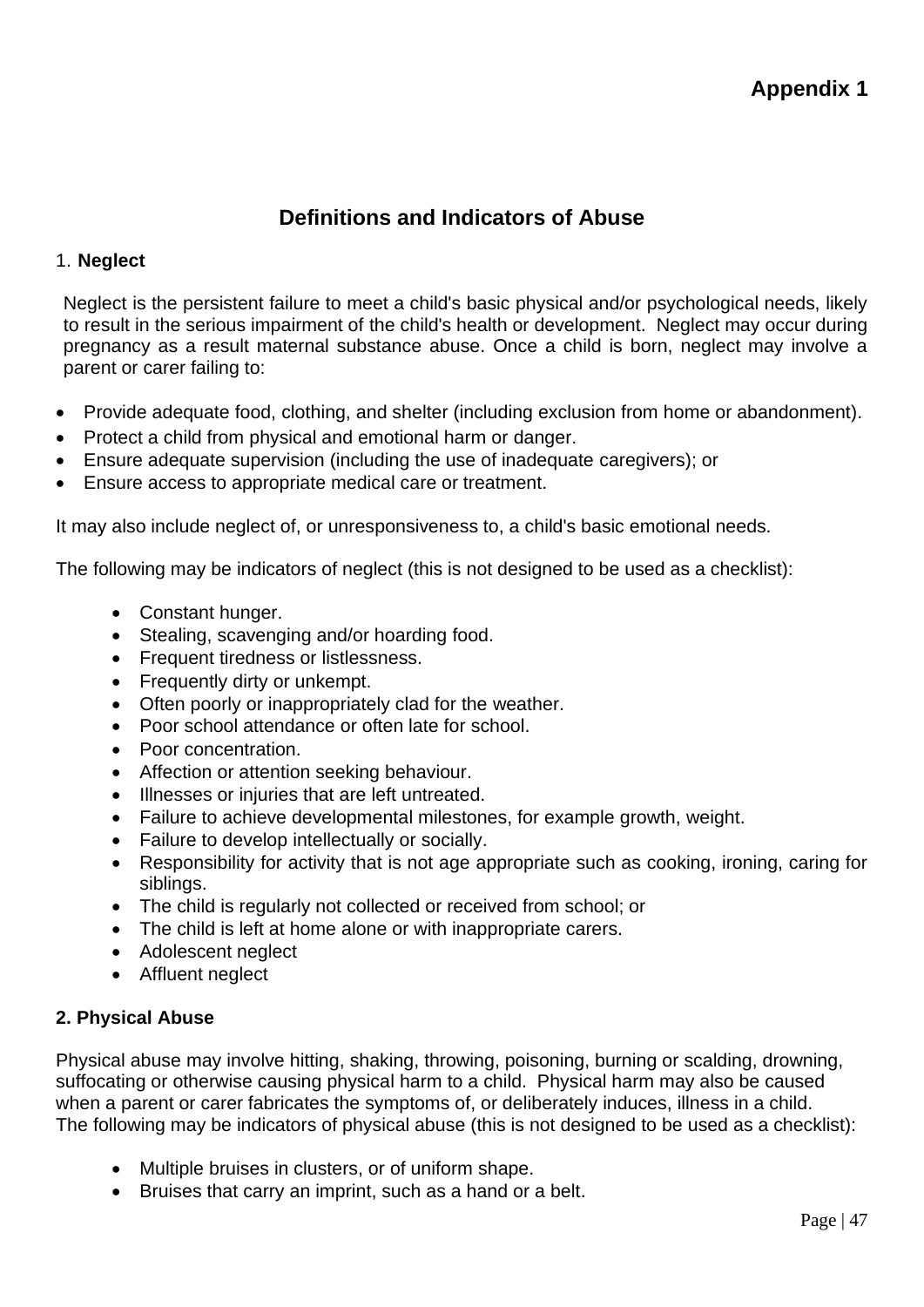- Bite marks.
- Round burn marks.
- Multiple burn marks and burns on unusual areas of the body such as the back, shoulders, or buttocks.
- An injury that is not consistent with the account given.
- Changing or different accounts of how an injury occurred.
- Bald patches.
- Symptoms of drug or alcohol intoxication or poisoning.
- Unaccountable covering of limbs, even in hot weather.
- Fear of going home or parents being contacted.
- Fear of medical help.
- Fear of changing for PE.
- Inexplicable fear of adults or over-compliance.
- Violence or aggression towards others including bullying; or
- Isolation from peers.

## **3. Sexual Abuse**

Sexual abuse involves forcing or enticing a child or young person to take part in sexual activities, not necessarily involving a high level of violence, whether the child is aware of what is happening. The activities may involve physical contact, including assault by penetration (for example, rape or oral sex) or non-penetrative acts such as masturbation, kissing, rubbing, and touching outside of clothing*.* They may also include non-contact activities, such as involving children in looking at, or in the production of, sexual images, watching sexual activities, encouraging children to behave in sexually inappropriate ways, or grooming a child in preparation for abuse (including via the internet). Sexual abuse is not solely perpetrated by adult males. Women can also commit acts of sexual abuse, as can other children.

The following may be indicators of sexual abuse (this is not designed to be used as a checklist):

- Sexually explicit play or behaviour or age-inappropriate knowledge.
- Anal or vaginal discharge, soreness, or scratching.
- Reluctance to go home.
- Inability to concentrate, tiredness.
- Refusal to communicate.
- Thrush, persistent complaints of stomach disorders or pains.
- Eating disorders, for example anorexia nervosa and bulimia.
- Attention seeking behaviour, self-mutilation, substance abuse.
- Aggressive behaviour including sexual harassment or molestation.
- Unusual compliance.
- Regressive behaviour, enuresis, soiling.
- Frequent or open masturbation, touching others inappropriately.
- Depression, withdrawal, isolation from peer group.
- Reluctance to undress for PE or swimming; or
- Bruises or scratches in the genital area.

## **4. Exploitation**

Child Sexual Exploitation occurs when a child or young person, or another person, receives "something" (for example food, accommodation, drugs, alcohol, cigarettes, affection, gifts, money)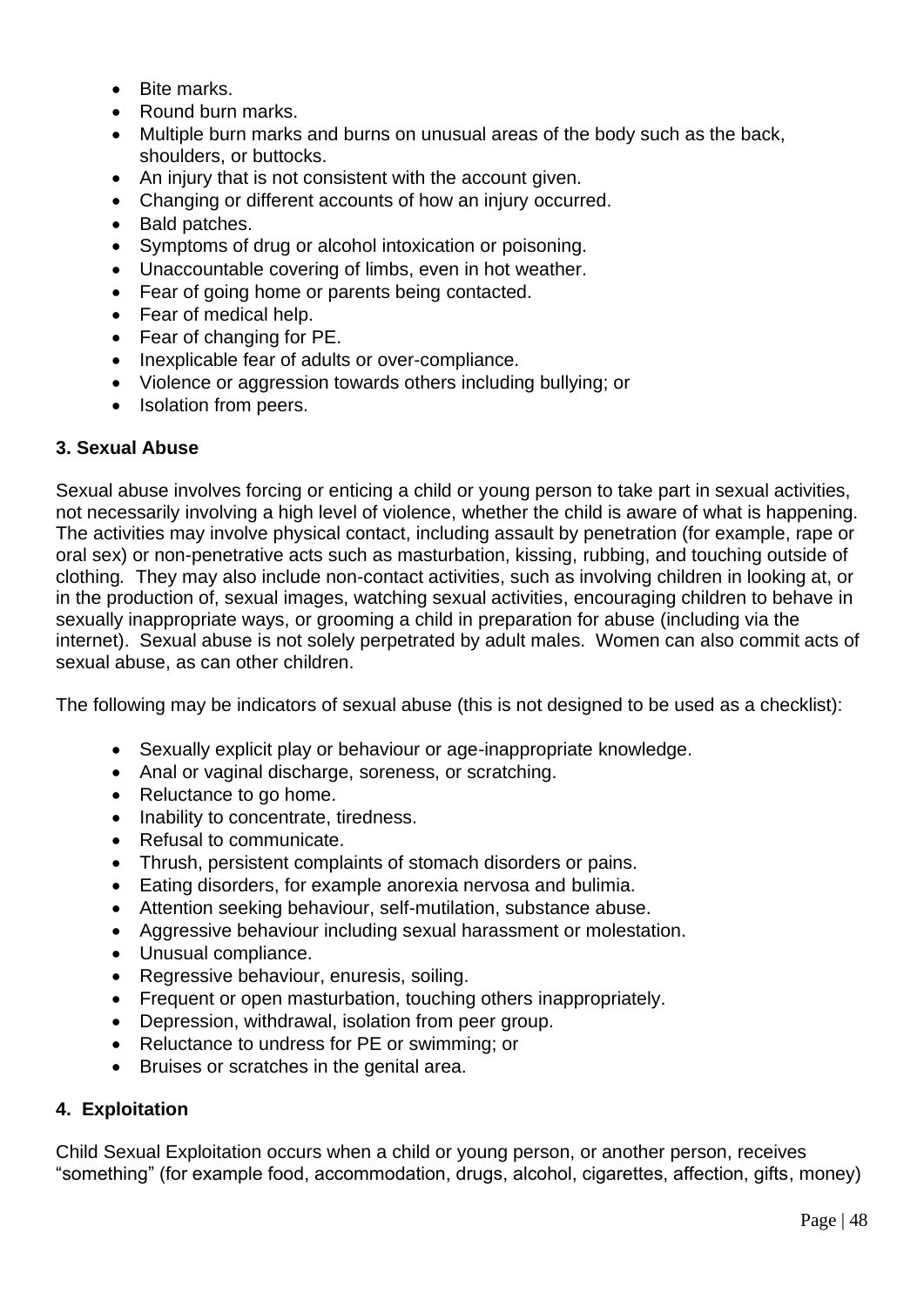as a result of the child/young person performing sexual activities, or another person performing sexual activities on the child/young person.

The presence of any significant indicator for sexual exploitation should trigger a referral to Staffordshire Childrens Social Care. The significant indicators are:

- Having a relationship of concern with a controlling adult or young person (this may involve physical and/or emotional abuse and/or gang activity).
- Entering and/or leaving vehicles driven by unknown adults.
- Possessing unexplained amounts of money, expensive clothes or other items.
- Frequenting areas known for risky activities.
- Being groomed or abused via the Internet and mobile technology; and
- Having unexplained contact with hotels, taxi companies or fast-food outlets.
- Missing for periods of time (CSE and County Lines)

## **5. Emotional Abuse**

Emotional abuse is the persistent emotional maltreatment of a child such as to cause severe and persistent adverse effects on the child's emotional development. It may involve conveying to children that they are worthless or unloved, inadequate, or valued only insofar as they meet the needs of another person. It may include not giving the child opportunities to express their views, deliberately silencing them or 'making fun' of what they say or how they communicate. It may feature age or developmentally inappropriate expectations being imposed on children. These may include interactions that are beyond the child's developmental capability, as well as overprotection and limitation of exploration and learning, or preventing the child participating in normal social interaction. It may also involve seeing or hearing the ill-treatment of another person. It may involve serious bullying (including cyber bullying)*,* causing children frequently to feel frightened or in danger, or the exploitation or corruption of children. Some level of emotional abuse is involved in all types of maltreatment.

The following may be indicators of emotional abuse (this is not designed to be used as a checklist):

- The child consistently describes him/herself in very negative ways as stupid, naughty, hopeless, ugly.
- Over-reaction to mistakes.
- Delayed physical, mental, or emotional development.
- Sudden speech or sensory disorders.
- Inappropriate emotional responses, fantasies.
- Neurotic behaviour: rocking, banging head, regression, tics and twitches.
- Self-harming, drug, or solvent abuse.
- Fear of parents being contacted.
- Running away.
- Compulsive stealing.
- Appetite disorders anorexia nervosa, bulimia; or
- Soiling, smearing faeces, enuresis.

N.B.: Some situations where children stop communicating suddenly (known as "traumatic mutism") can indicate maltreatment.

## **6. Responses from Parents/Carers**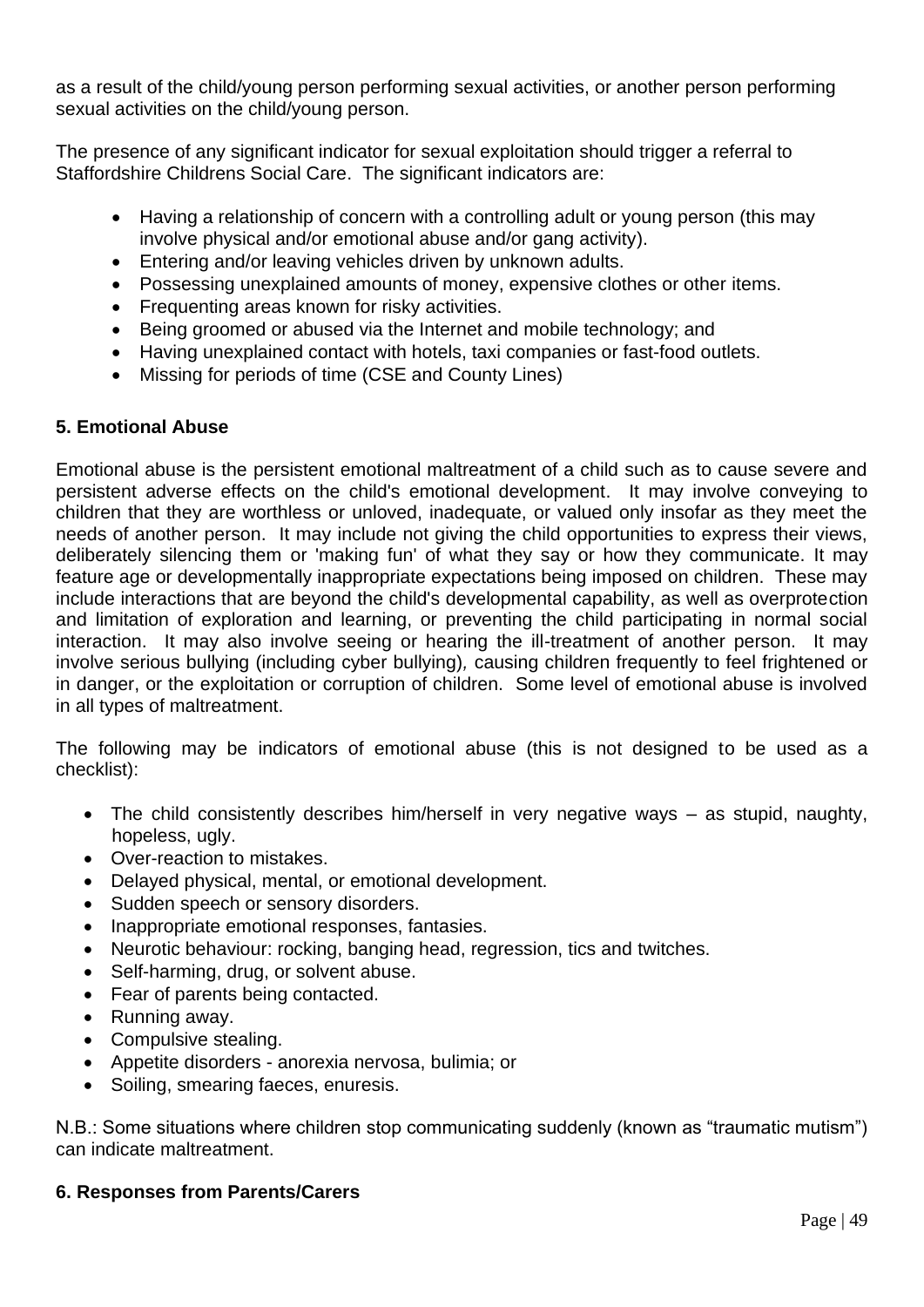Research and experience indicate that the following responses from parents may suggest a cause for concern across all five categories:

- Delay in seeking treatment that is obviously needed.
- Unawareness or denial of any injury, pain, or loss of function (for example, a fractured limb).
- Incompatible explanations offered, several different explanations or the child is said to have acted in a way that is inappropriate to her/his age and development.
- Reluctance to give information or failure to mention other known relevant injuries.
- Frequent presentation of minor injuries.
- A persistently negative attitude towards the child.
- Unrealistic expectations or constant complaints about the child.
- Alcohol misuse or other drug/substance misuse.
- Parents request removal of the child from home; or
- Violence between adults in the household.
- Evidence of coercion and control.

### **7. Disabled Children**

When working with children with disabilities, practitioners need to be aware that additional possible indicators of abuse and/or neglect may also include:

- A bruise in a site that may not be of concern on an ambulant child such as the shin, maybe of concern on a non-mobile child.
- Not getting enough help with feeding leading to malnourishment.
- Poor toileting arrangements.
- Lack of stimulation.
- Unjustified and/or excessive use of restraint.
- Rough handling, extreme behaviour modification such as deprivation of medication, food, or clothing, disabling wheelchair batteries.
- Unwillingness to try to learn a child's means of communication.
- Ill-fitting equipment, for example, callipers, sleep boards, inappropriate splinting.
- Misappropriation of a child's finances; or
- Inappropriate invasive procedures.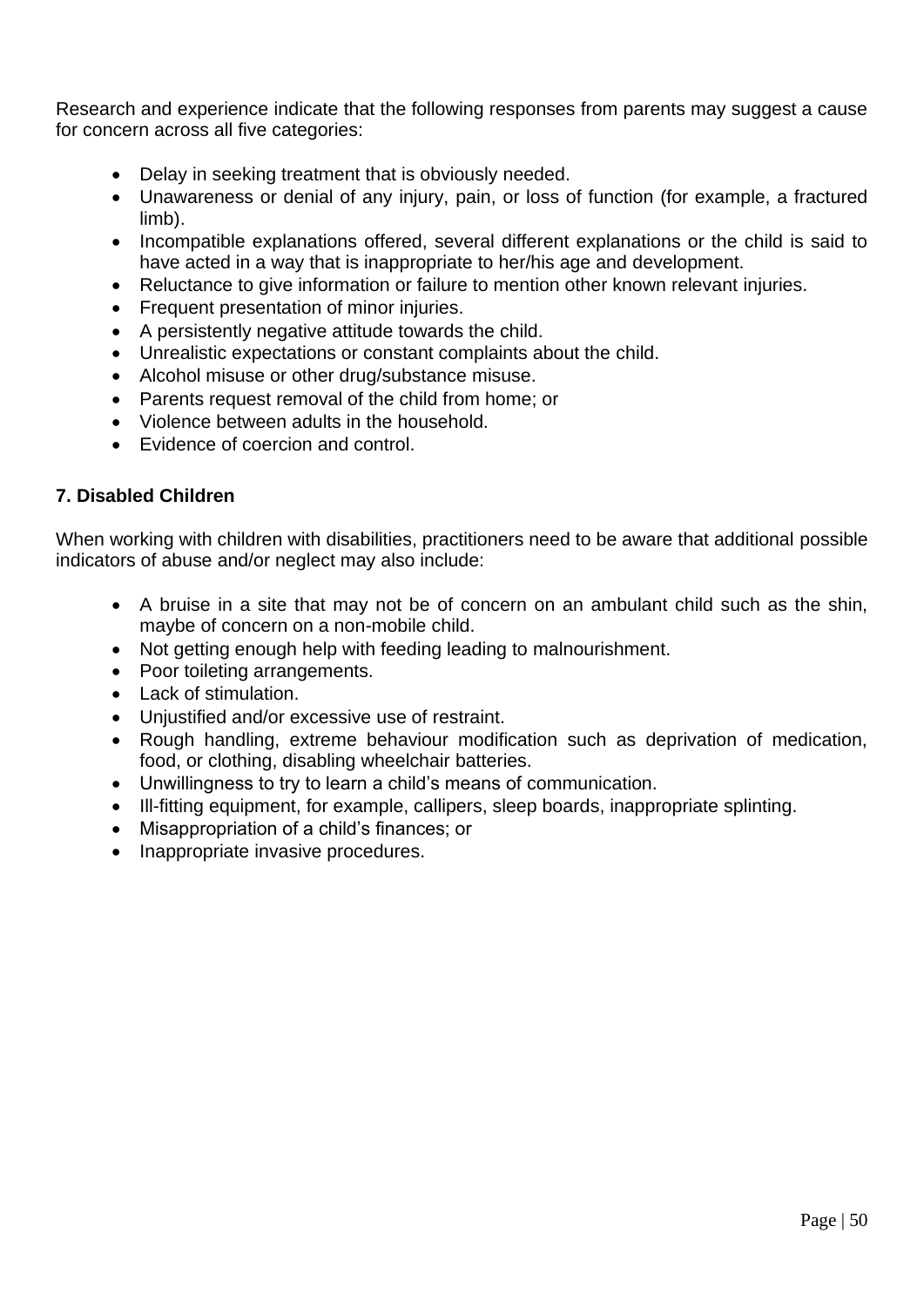# **Dealing with a Disclosure of Abuse**

### **When a pupil tells me about abuse, they have suffered, what should I remember?**

- Stay calm
- Do not communicate shock, anger, or embarrassment
- Reassure the child and tell them that you are pleased that they are speaking to you
- Never agree or promise to keep it a secret. Assure them that you will try to help but let the child know that you will have to tell other people to do this and state who this will be and why.
- Tell them that you believe them. Children very rarely lie about abuse; but they may have tried to tell others and not been heard or believed.
- Tell the child that it is not their fault
- Encourage the child to talk but do not ask "leading questions" or press for information
- Use the acronym **T.E.D**: **T**ell me. **E**xplain. **D**escribe
- Listen and remember to check that you have understood correctly what the child is trying to tell you
- Communicate that they have a right to be safe and protected
- It is inappropriate to make any comments about the alleged offender
- Be aware that the child may retract what they have told you. It is essential to record in writing, all you have heard, though not necessarily at the time of the disclosure.
- At the end of the conversation, tell the child again who you are going to tell and why it is that person or people who need to know
- As soon as you can afterwards, make a detailed record of the conversation using the child's own language. Include any questions that you may have asked. Do not add any opinions or interpretations. (dates, times, names mentioned and to whom the information was passed need to be clearly recorded).
- Use the schools written/electronic recording forms
- If the disclosure relates to a physical injury do not photograph the injury, but record in writing in as much detail as possible

The information should then be passed, in a timely way, to the DSL/DDSL and immediately if the child discloses any abuse they have suffered or may be at risk of suffering.

If DSL/DDSL not available, it is the staff member's **responsibility** to make a referral to Staffordshire Childrens Advice and Support and inform the DSL at the earliest opportunity. (**Staffordshire Childrens Advice and Support 0800 13 13 126) or email [www.staffordshire.gov.uk/reportconcern](http://www.staffordshire.gov.uk/reportconcern)**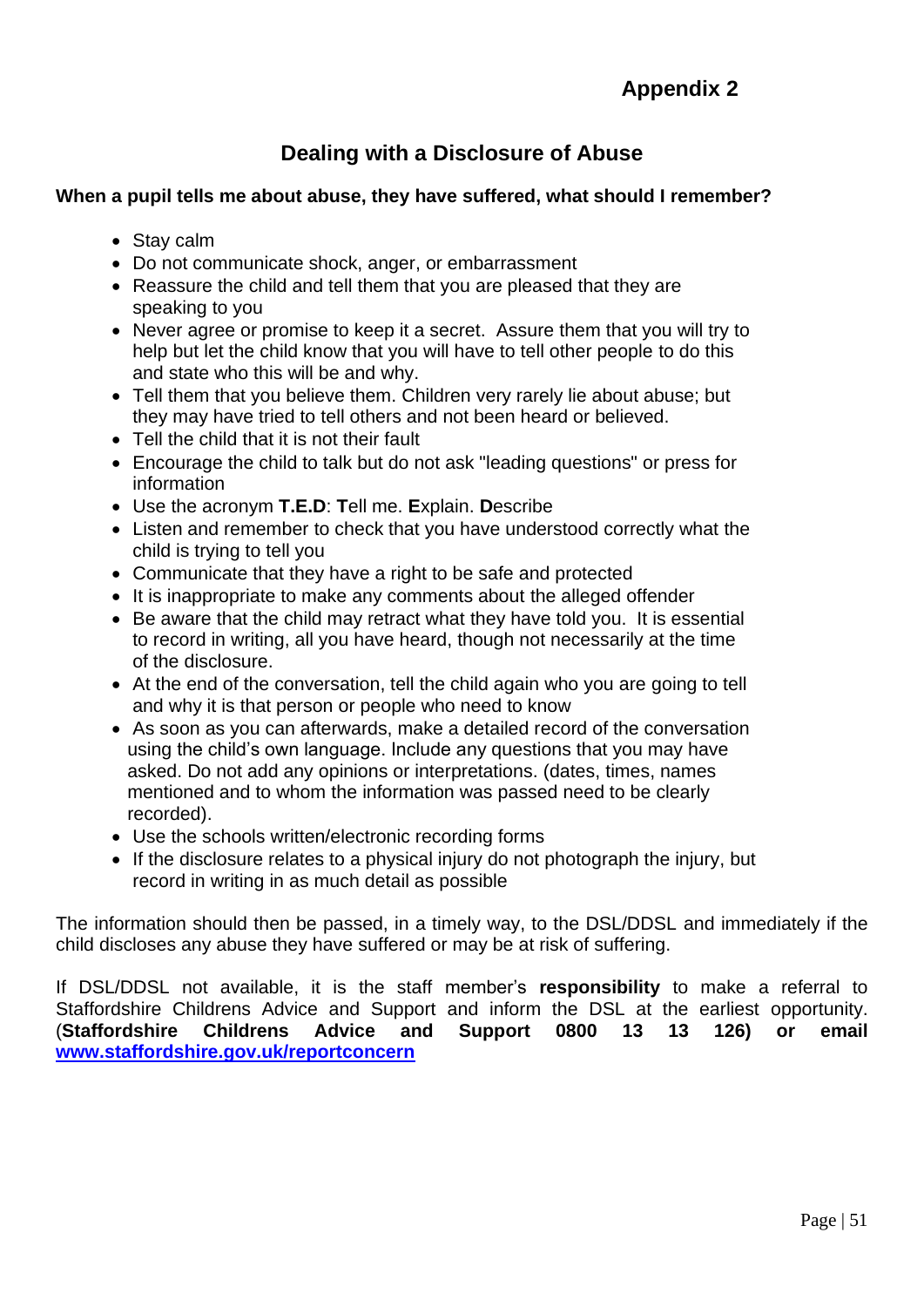# **Allegations about a Member of Staff (Incl supply), Governor or Volunteer**

1. Inappropriate behaviour by staff/supply staff/volunteers could take the following forms:

## • **Physical**

For example, the intentional use of force as a punishment, slapping, use of objects to hit with, throwing objects, or rough physical handling.

### • **Emotional**

For example, intimidation, belittling, scapegoating, sarcasm, lack of respect for children's rights, and attitudes that discriminate on the grounds of race, gender, disability, or sexuality.

## • **Sexual**

For example, sexualised behaviour towards pupils, sexual harassment, inappropriate phone calls and texts, images via social media, sexual assault, and rape.

### • **Neglect**

For example, failing to act to protect a child or children, failing to seek medical attention or failure to carry out an appropriate risk assessment.

### • **Spiritual Abuse**

For example, using undue influence or pressure to control individuals or ensure obedience, follow religious practices that are harmful such as beatings or starvation.

- 2. If a child makes an allegation about a member of staff, supply staff, Governor, visitor or volunteer the Headteacher/Principal must be informed immediately. The Headteacher/Principal must carry out an urgent initial consideration to establish whether there is substance to the allegation. The Headteacher or Principal should not carry out the investigation him/herself or interview pupils.
- 3. The Headteacher/Principal will exercise and be accountable for their professional judgement on the action to be taken as follows:
	- If the actions of the member of staff, and the consequences of the actions, raise credible Child Protection concerns the Head Teacher/Principal will notify the Staffordshire Designated Officer **(LADO) (0800 1313126)**. The LADO will liaise with the Chair of Governors and advise about action to be taken and may initiate internal referrals within Staffordshire Childrens Social Care to address the needs of children likely to have been affected.
	- If the actions of the member of staff, and the consequences of the actions, do not raise credible child protection concerns, but do raise other issues in relation to the conduct of the member of staff or the pupil. These should be addressed through the school's own internal procedures.
	- If the Headteacher/Principal decides that the allegation is without foundation and no further formal action is necessary, all those involved should be informed of this conclusion, and the reasons for the decision should be recorded on the child safeguarding file.
- 4. Where we are not the employer of an individual, we still have responsibility to ensure allegations are dealt with appropriately and that they liaise with relevant parties (this includes supply teachers and volunteers). In no circumstances will our school/college decide to cease to use a supply teacher due to safeguarding concerns, without finding out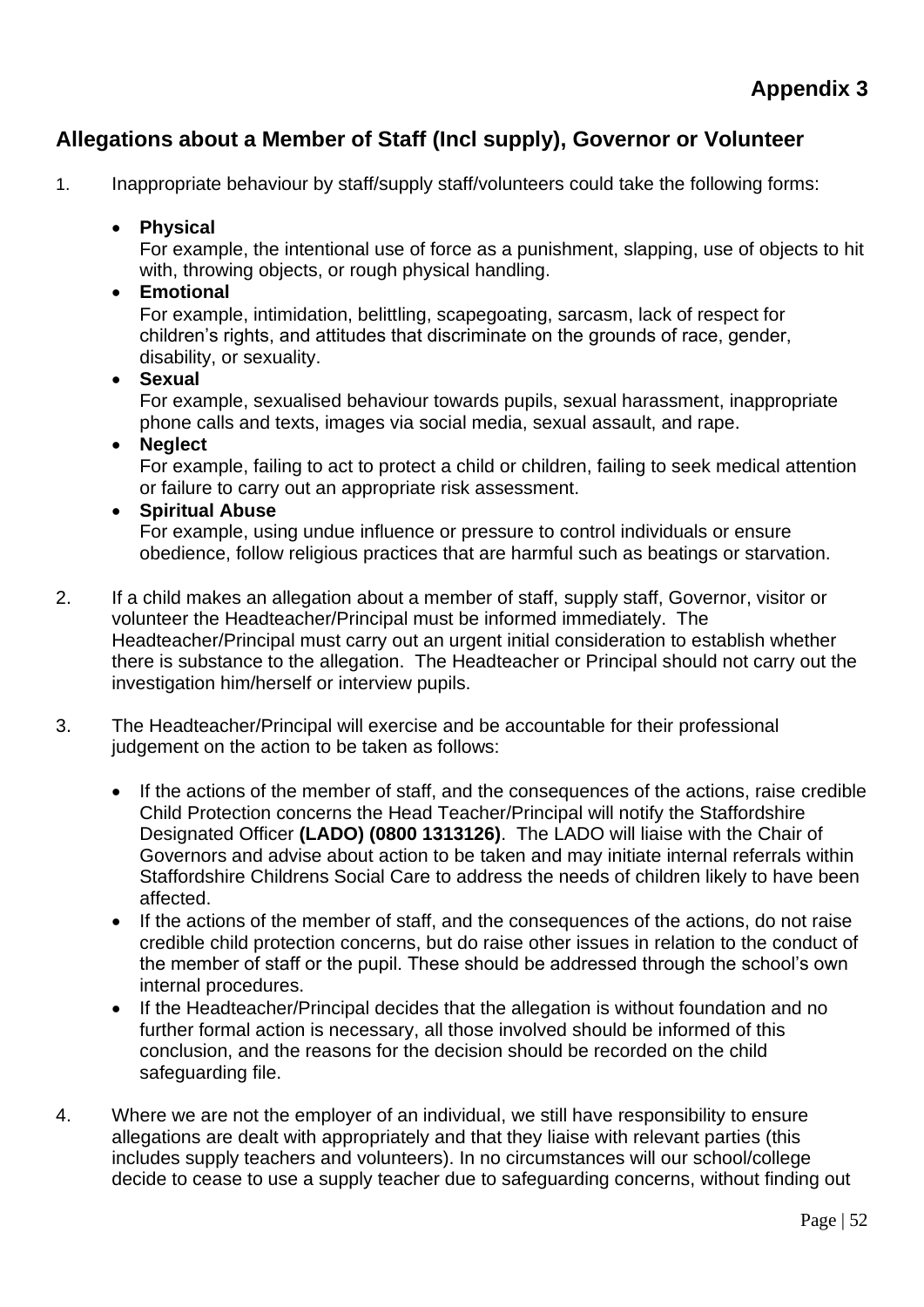the facts and liaising with the LADO to determine a suitable outcome. Our Governing body/proprietor will discuss with the agency whether it is appropriate to suspend the supply teacher, or redeploy them to another part of the school, whilst they carry out their investigation.

- 5. Where an allegation has been made against the Headteacher/Principal or Proprietor, then the Chair of the Governing Body takes on the role of liaising with the LADO in determining the appropriate way forward. [Managing Allegations of Abuse against a person who works with children](https://www.staffsscb.org.uk/wp-content/uploads/2020/09/Allegations-of-abuse-made-against-a-person-who-works-with-children.pdf)
- 6. Where the allegation is against the sole proprietor, the referral should be made to the LADO directly.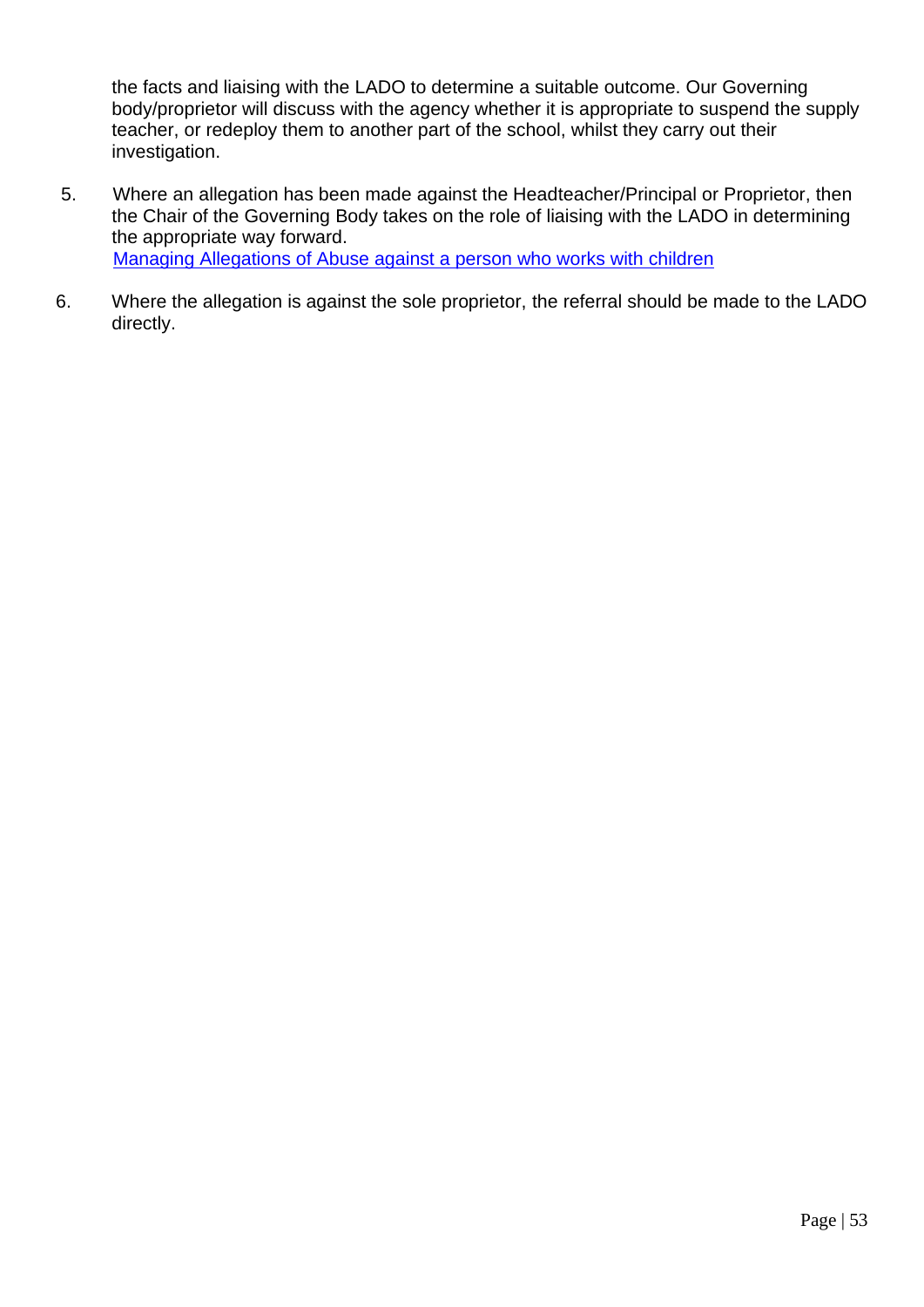## **Indicators of Vulnerability to Radicalisation**

1. Radicalisation refers to the process by which a person comes to support terrorism and forms of extremism leading to terrorism.

2. Extremism is defined by the Government in the Prevent Strategy as:

Vocal or active opposition to fundamental British values, including democracy, the rule of law, individual liberty and mutual respect and tolerance of different faiths and beliefs. We also include in our definition of extremism calls for the death of members of our armed forces, whether in this country or overseas.

- 3. Extremism is defined by the Crown Prosecution Service as:
	- The demonstration of unacceptable behaviour by using any means or medium to express views which
	- Encourage, justify, or glorify terrorist violence in furtherance of beliefs
	- Seek to provoke others to terrorist acts
	- Encourage other serious criminal activity or seek to provoke others to serious criminal acts or
	- Foster hatred which might lead to inter-community violence in the UK.

4. There is no such thing as a "typical extremist": those who become involved in extremist actions come from a range of backgrounds and experiences, and most individuals, even those who hold radical views, do not become involved in violent extremist activity.

5. Pupils may become susceptible to radicalisation through a range of social, personal, and environmental factors - it is known that violent extremists exploit vulnerabilities in individuals to drive a wedge between them and their families and communities. It is vital that school staff can recognise those vulnerabilities.

- 6. Indicators of vulnerability include:
	- Identity Crisis the student/pupil is distanced from their cultural/religious heritage and experiences discomfort about their place in society.
	- Personal Crisis the student/pupil may be experiencing family tensions; a sense of isolation; and low self-esteem; they may have dissociated from their existing friendship group and become involved with a new and different group of friends; they may be searching for answers to questions about identity, faith and belonging;
	- Personal Circumstances migration; local community tensions; and events affecting the student/pupil's country or region of origin may contribute to a sense of grievance that is triggered by personal experience of racism or discrimination or aspects of Government policy.
	- Unmet Aspirations the student/pupil may have perceptions of injustice; a feeling of failure; rejection of civic life.
	- Experiences of Criminality which may include involvement with criminal groups, imprisonment, and poor resettlement/reintegration.
	- Special Educational Need students/pupils may experience difficulties with social interaction, empathy with others, understanding the consequences of their actions and awareness of the motivations of others.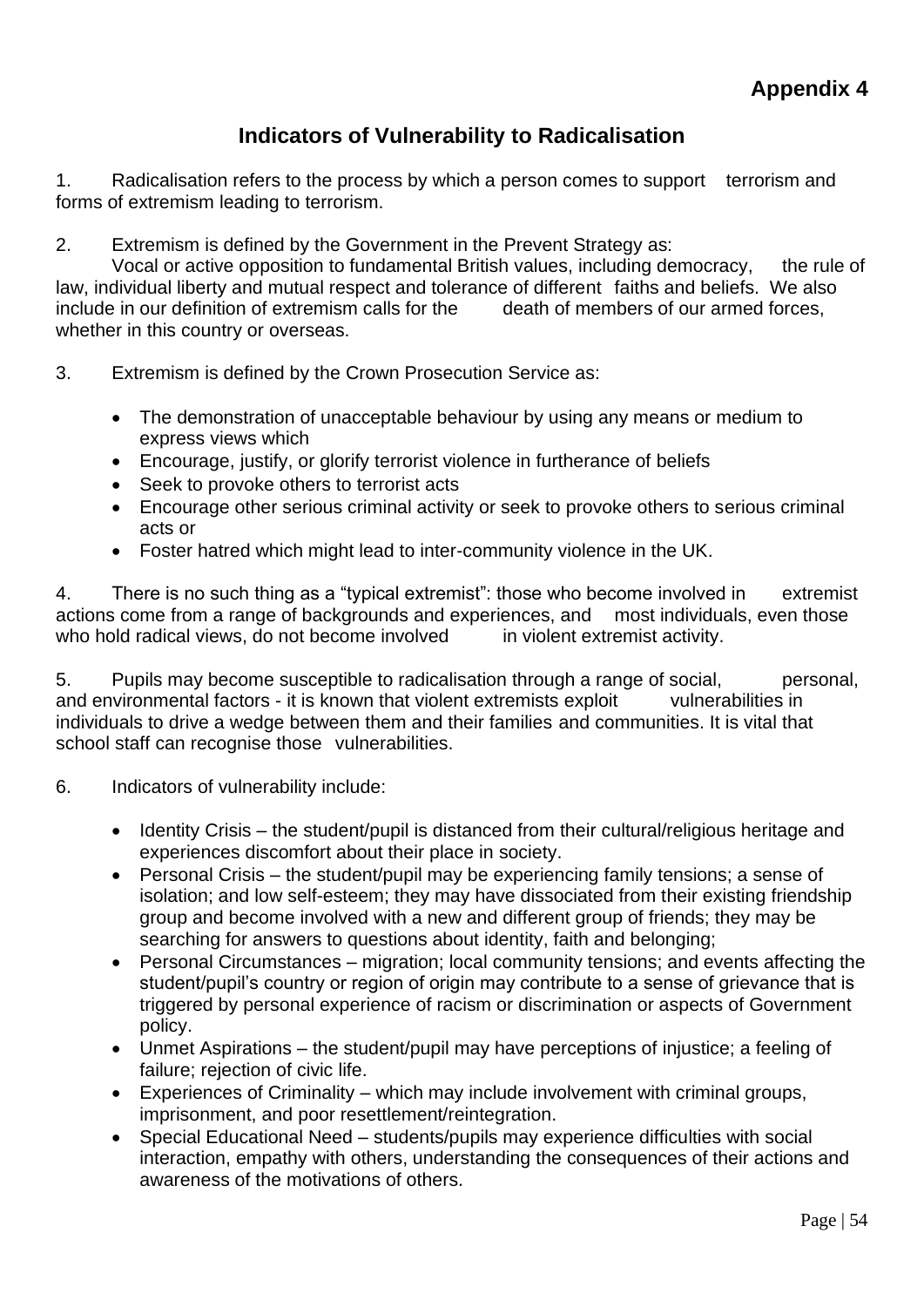- 7. This list is not exhaustive, nor does it mean that all young people experiencing the above are at risk of radicalisation for the purposes of violent extremism.
- 8. More critical risk factors could include:
	- Being in contact with extremist recruiters.
	- Family members convicted of a terrorism act or subject to a Channel intervention.
	- Accessing violent extremist websites, especially those with a social networking element.
	- Possessing or accessing violent extremist literature.
	- Using extremist narratives and a global ideology to explain personal disadvantage.
	- Justifying the use of violence to solve societal issues.
	- Joining or seeking to join extremist organisations.
	- Significant changes to appearance and/or behaviour; and
	- Experiencing a high level of social isolation resulting in issues of identity crisis and/or personal crisis.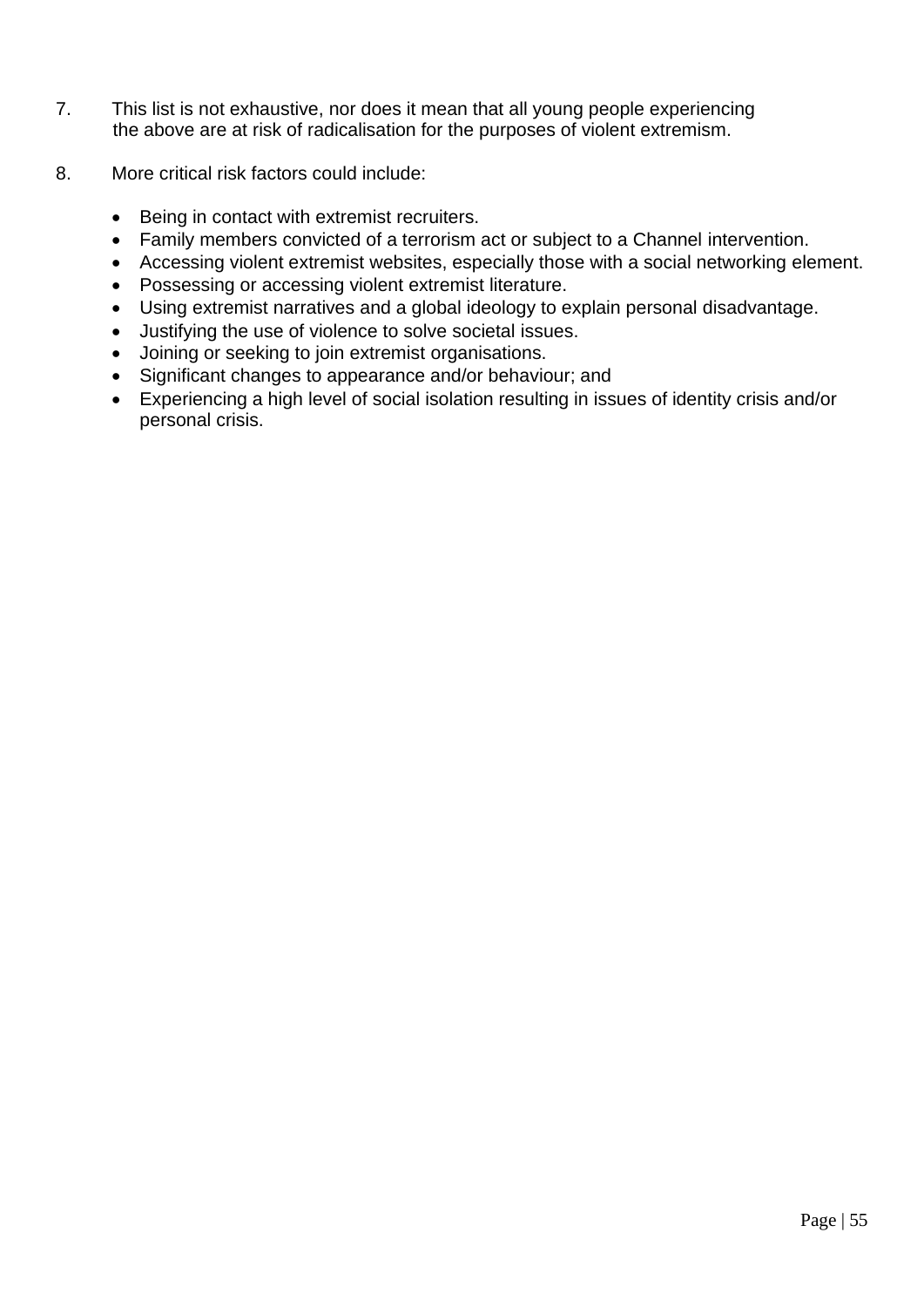# **SPOC Contacts**

| <b>Prevent Leads</b>                                                         | <b>Contact Name</b>   | <b>Email Address</b>                |
|------------------------------------------------------------------------------|-----------------------|-------------------------------------|
|                                                                              | <b>Kerry Wright</b>   | KerryWright@cannockchasedc.gov.uk   |
| <b>Cannock</b>                                                               | Karla Vowles          | KarlaVowles@cannockchasedc.gov.uk   |
|                                                                              | <b>Mike Hovers</b>    | Michael.hovers@eaststaffsbc.gov.uk  |
| <b>East Staffs</b>                                                           | Sal Khan              | sal.khan@eaststaffsbc.gov.uk        |
| <b>Lichfield</b>                                                             | Susan Bamford         | Susan.Bamford@lichfielddc.gov.uk    |
| <b>Newcastle</b>                                                             | Sarah Moore           | Sarah.moore@newcastle-staffs.gov.uk |
| <b>South Staffs</b>                                                          | <b>Helen Marshall</b> | H.Marshall@sstaffs.gov.uk           |
| <b>Stafford</b>                                                              | Victoria Cooper       | vcooper@staffordbc.gov.uk           |
| <b>Staffs Moorlands</b>                                                      | David Smith           | david.smith@staffsmoorlands.gov.uk  |
| <b>Tamworth</b>                                                              | Joanne Sands          | joanne-sands@tamworth.gov.uk        |
| <b>Staffordshire County</b><br><b>Council (Safer</b><br><b>Communities</b> ) | Fiona Chapman         | fiona.chapman@staffordshire.gov.uk  |
| <b>Staffordshire Police</b><br><b>Prevent Team</b>                           | Sgt. Calum Forsyth    | prevent@staffordshire.pnn.police.uk |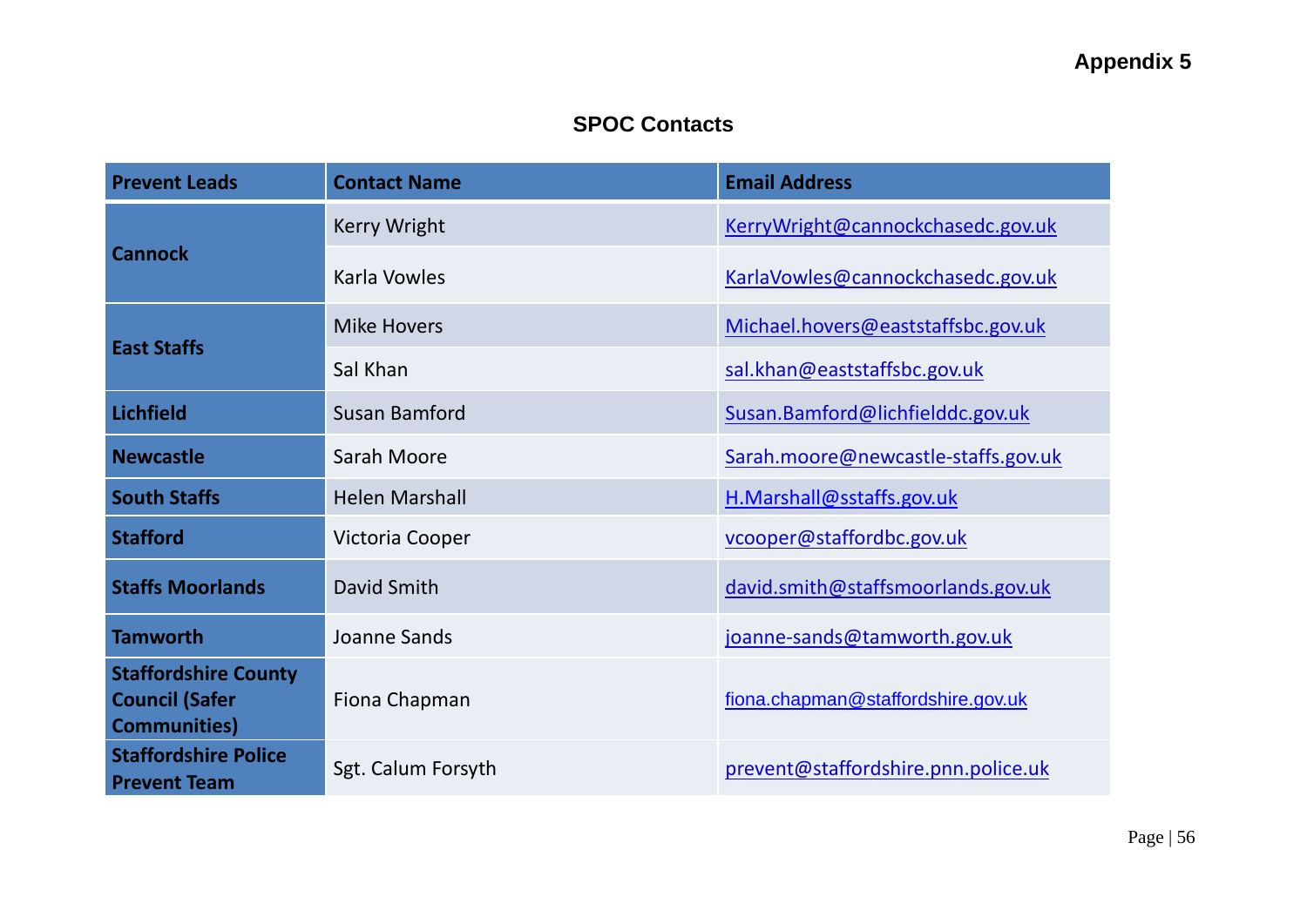## **Role of the Staffordshire LADO**

The Staffordshire LADO (Local Authority Designated Officer) promotes a safer children's workforce by providing effective guidance, advice, and investigation oversight to cases. They may be able to offer advice and assist with communication in situations which sit outside the statutory criteria, albeit at the discretion of the LADO Duty Officer and where the broader goals of a safer children's workforce are relevant.

The service will give advice on how concerns or allegations should be investigated, including if a referral needs to be raised with the Police and/or Children's Social Care. Staffordshire LADO is not directly responsible for investigatory activities but will actively support any investigation and give advice around a range of parameters including suspension, possible media interest, when to tell the adult, and ensure all interested parties are appropriately linked together. They will retain oversight of individual cases to ensure concerns or allegations are investigated thoroughly in a fair and timely manner, and will advise in relation to any subsequent duties to communicate with regulatory bodies and/or the DBS.

The StaffsSCB inter-agency procedures for:

## [Managing Allegations of Abuse against a person who works with children](https://www.staffsscb.org.uk/wp-content/uploads/2020/09/Allegations-of-abuse-made-against-a-person-who-works-with-children.pdf)

is based on the framework for dealing with allegations made against an adult who works with children, this is detailed in [Working Together 2018](https://www.gov.uk/government/publications/working-together-to-safeguard-children--2) and should be followed by all organisations providing services for children and young people. Compliance with these procedures will help to ensure that allegations are dealt with consistently and in a timely manner; that a thorough, proportionate, and fair process is followed and that processes are open to challenge.

Arrangements for managing concerns or allegations of this nature should be robust and effective in keeping children safe. All allegations should be taken seriously, approached with an open mind, and not be driven by preconceived opinions about whether a child has or has not been harmed.

[Guide for Safer Working Practice for Adults who work with Children](https://www.ssscb.org.uk/working-together-to-safeguard-children/) is available which will help individuals form judgements on what may constitute behaviour that is unsafe or abusive.

#### *Who to refer concerns to:*

All reports of concern or allegation to the Staffordshire LADO (Local Authority Designated Officer) that an adult working or volunteering with children:

- behaved in a way that has harmed a child or may have harmed a child.
- possibly committed a criminal offence against or related to a child.
- behaved towards a child or children in a way that indicates he or she may pose a risk of harm to children; or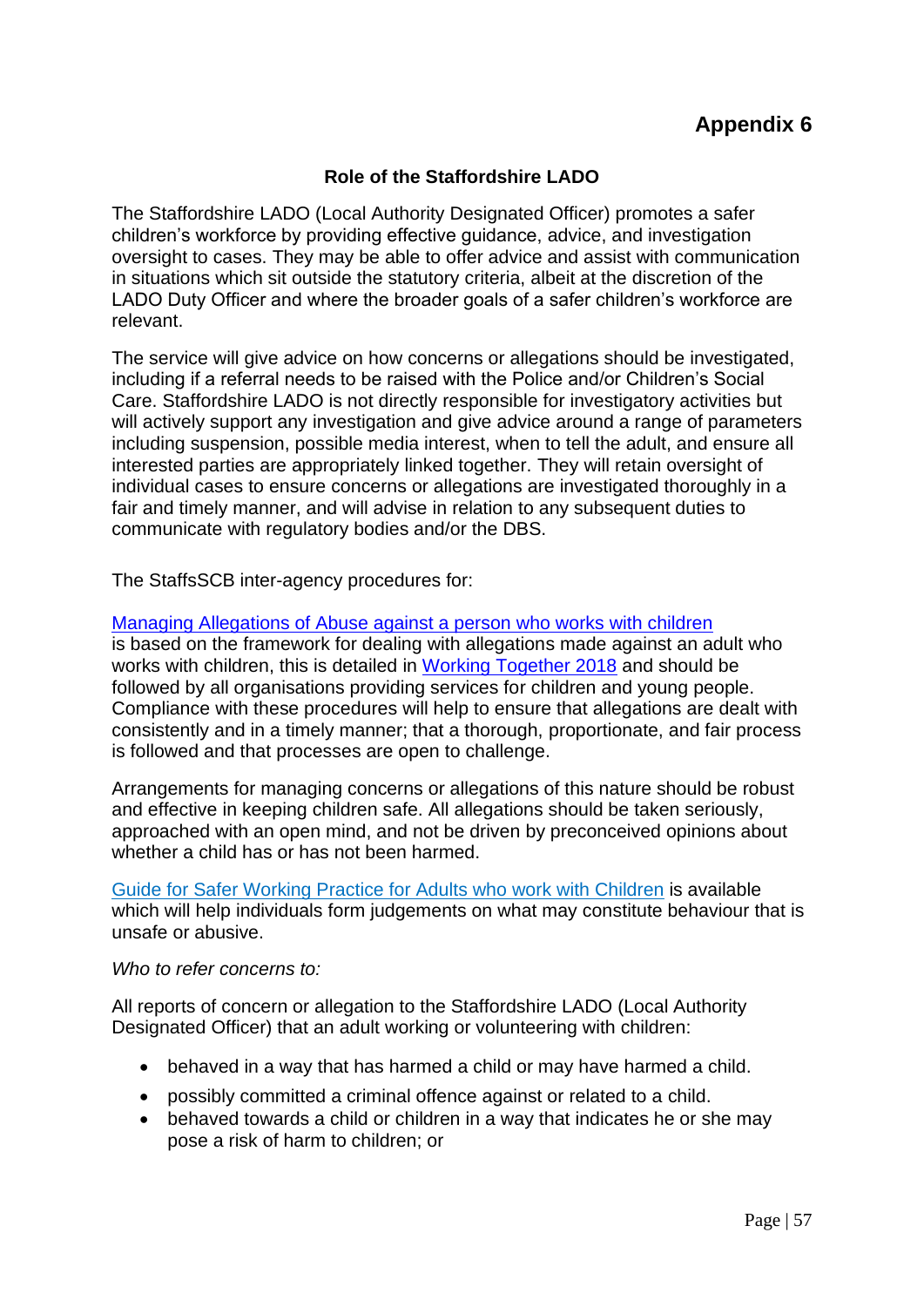• behaved or may have behaved in a way that indicates they may not be suitable to work with children

**Step 1:** Follow KCSiE 2021 Guidance. Headteacher/ Chair of Governors/ Proprietor will contact the LADO on 0800 13 13 126

**Step 2:** Staffordshire Childrens Advice and Support Team will ensure that the matter is passed promptly to the Staffordshire LADO Duty Officer and assist in initiating any additional safeguarding activities.

If your concern or allegation is urgent and outside of office hours telephone: 0845 6042 886 (the Emergency Duty Team).

This single referral point will provide a responsive and inclusive service for all children's workforce sectors, focus the advice and support where it is needed most and enable the team to continue to work effectively with partners.

## **Further advice on Safeguarding matters can also be obtained from:**

## **Local Contacts**

- Staffordshire County Council's Education Safeguarding Advice Service 01785 895836 e-mail: [esas@staffordshire.gov.uk](mailto:esas@staffordshire.gov.uk)
- LADO Staffordshire 0800 13 13 126
- Staffordshire Children's Social Care Services: Staffordshire Childrens Advice and Support team within the Multi Agency Safeguarding Hub (M.A.S.H.) 0800 1313 126 or using the online referral Report a concern online
- Emergency Duty Services (out of hours safeguarding concerns) 0345 604 2886 or email [eds.team.manager@staffordshire.gov.uk](mailto:eds.team.manager@staffordshire.gov.uk)
- Staffordshire Police M.A.S.H. can be contacted on 101. In the event of an emergency please dial 999
- Stoke-on-Trent Children's Services: Chat and Advice Service (CHAD) 01782 235100 Emergency Duty Team: 01782 234234 (outside office hours, weekends, and bank holidays) Minicom: 01782 236037
- Sam Hubza School Guidance around Asylum Seekers (Central Thoroughfare Team) Tel: 01785 854906
- Staffordshire Police coordinator: Mark Hardern Tel: 07539 3636299 Email: [mark.hardern@staffordshire.pnn.police.uk](mailto:mark.hardern@staffordshire.pnn.police.uk)
- Staffordshire Police Prevent Team 01785 232054, 01785 233109 or email [prevent@staffordshire.pnn.police.uk](mailto:prevent@staffordshire.pnn.police.uk)

### **NSPCC**

- Harmful Sexual Behaviour project: **0844 892 0273**
- [Keeping children safe online-online safety/sexting/sending nudes](https://www.nspcc.org.uk/keeping-children-safe/online-safety/sexting-sending-nudes/)